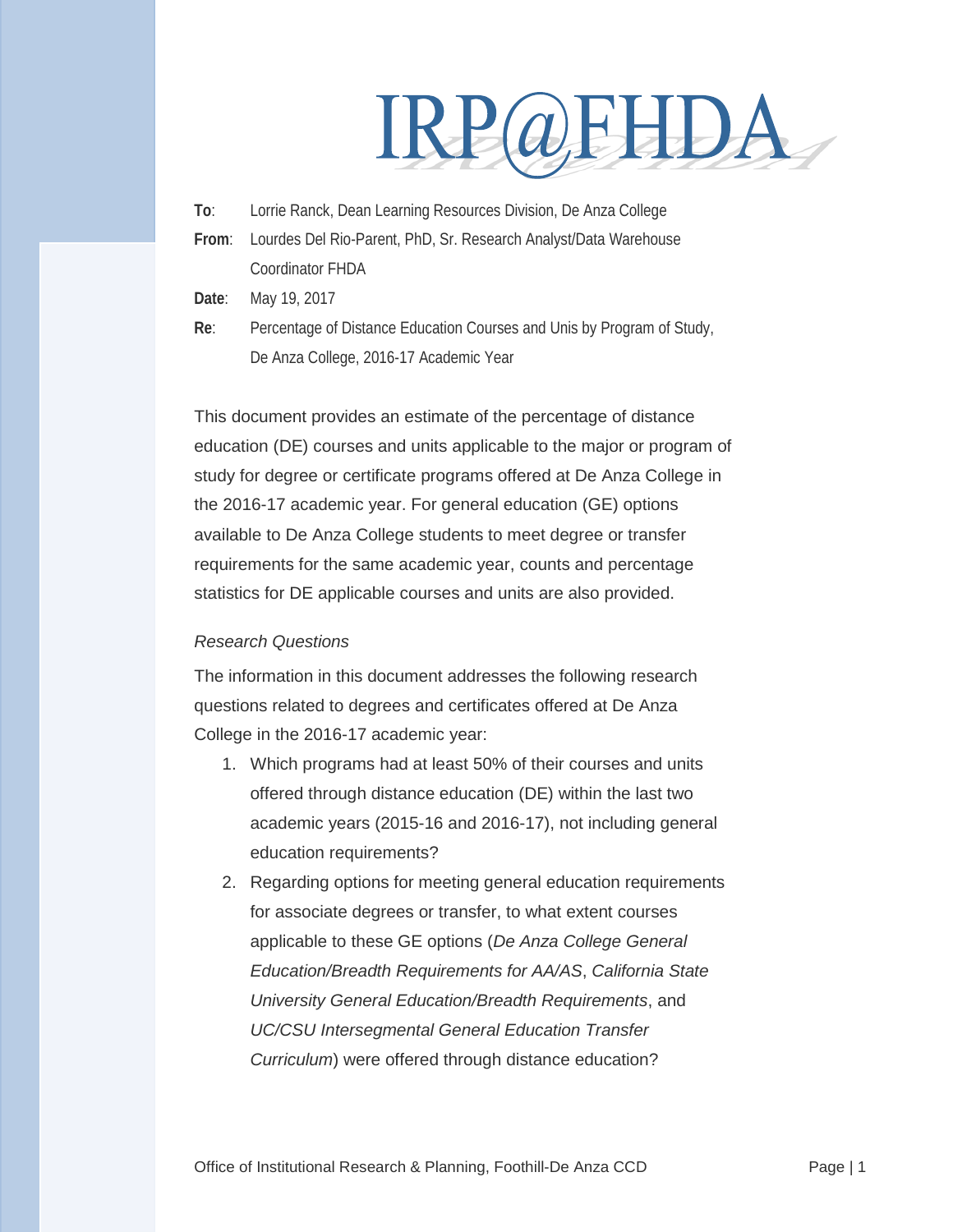#### **Methods**

A total of [1](#page-1-0)45 programs offered at De Anza College<sup>1</sup> in the academic year of 2016-17 that were also approved by the California Community Colleges Chancellor's Office<sup>[2](#page-1-1)</sup> were included in this study. These included 40 associate of arts degrees, 6 associate for arts degrees for transfer, 13 associate of science degrees, 6 associate of science degrees for transfer, 32 advanced certificates, and 48 certificates. The title, top code, and unique code for each program included in the study are listed in Appendix A.

Based on the college catalog for the 2016-17 academic year, courses applicable to each program were grouped by their role in meeting program requirements (e.g., required, elective, or optional). For courses included in groups of electives or options, the number of units or courses required for each group was recorded and used to identify or estimate minimum requirements. SQL scripts were used to test for data accuracy (e.g., accuracy of course identifier, grouping by course program role, requirements) and assess the extent to which each program was offered through distance education (DE), based on percentage of units and courses offered as DE during the current and previous academic year. The methodology used in this study is described in more detail in Appendix B.

Course approval status for distance education (DE) instruction was based on course schedule type code (first character equal to '5', '6', or '7'), as shown in Banner-SCACRSE. A course was classified as offered through DE if it had at least one section offered<sup>[3](#page-1-2)</sup> in 2015-16 or 2016-17 in which all meetings or sessions were delivered online, as shown in Banner-SSASECT, room code. Hybrid sections were not included.

<u>.</u>

<span id="page-1-0"></span> $1$  Degrees and programs offered at De Anza College are available at: [https://www.deanza.edu/counseling/degreecert.html.](https://www.deanza.edu/counseling/degreecert.html)<br><sup>2</sup> Based on information provided at:

<span id="page-1-1"></span>

<span id="page-1-2"></span>http://curriculum.cccco.edu/ReportsPublic/InventoryReport/Report  $3$  Only sections with enrollment greater than zero by census date were included in the study.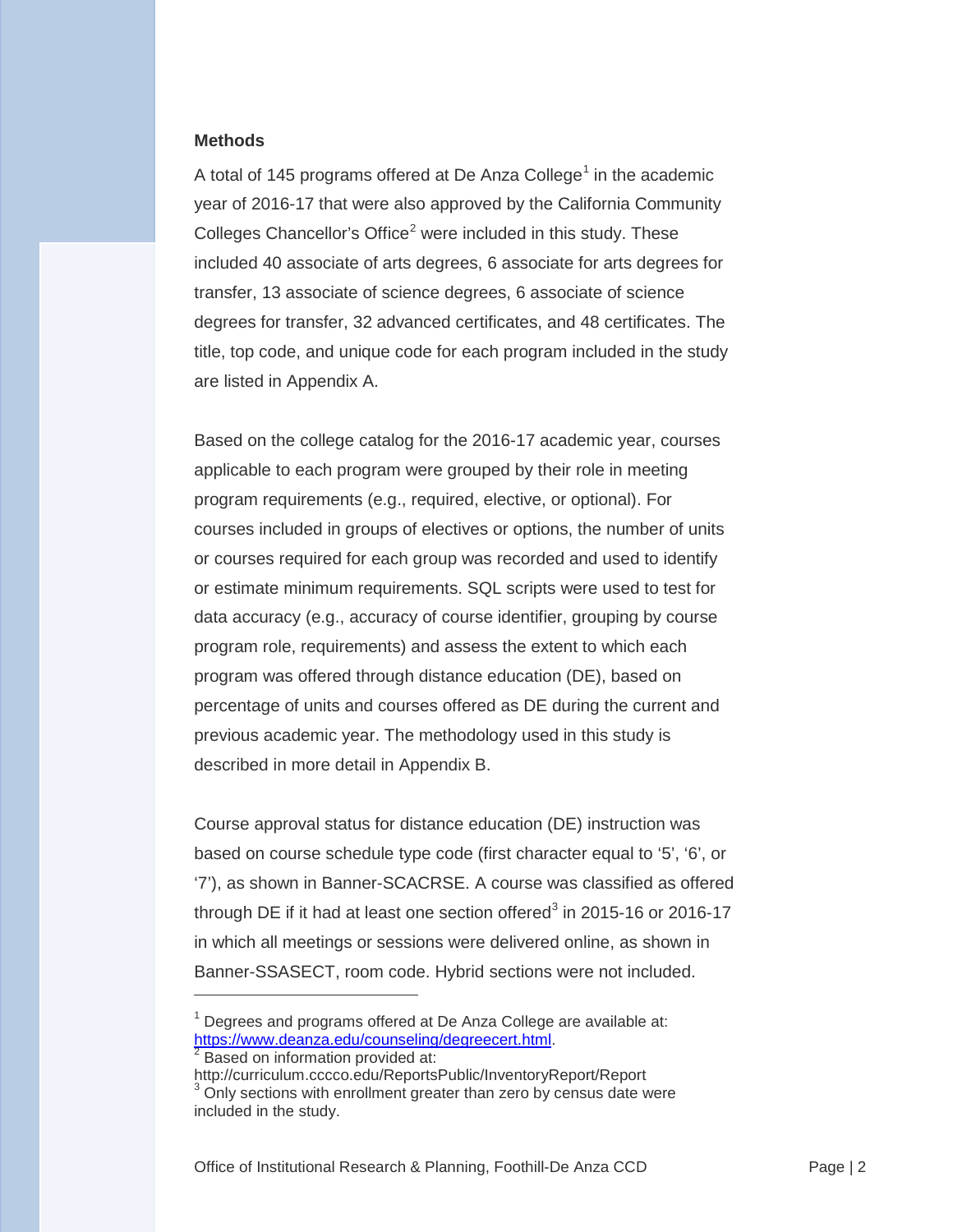Only courses applicable to the major or program of study were included in the analyses. Both the percentages for number of courses and number of units were used to identify programs with at least 50% of instruction delivered through distance education, which provided a methods for cross-validating results.

For programs with options, courses applicable to all options and those only for the option were combined and analyzed separately, as if they were a unique program. In a few occasions, the options offered by a program provided too many alternatives, which made the coding for these options rather too complex. In these cases, only the option with the most flexibility (i.e., most variety of courses to choose from) was analyzed or figures for the program were calculated manually.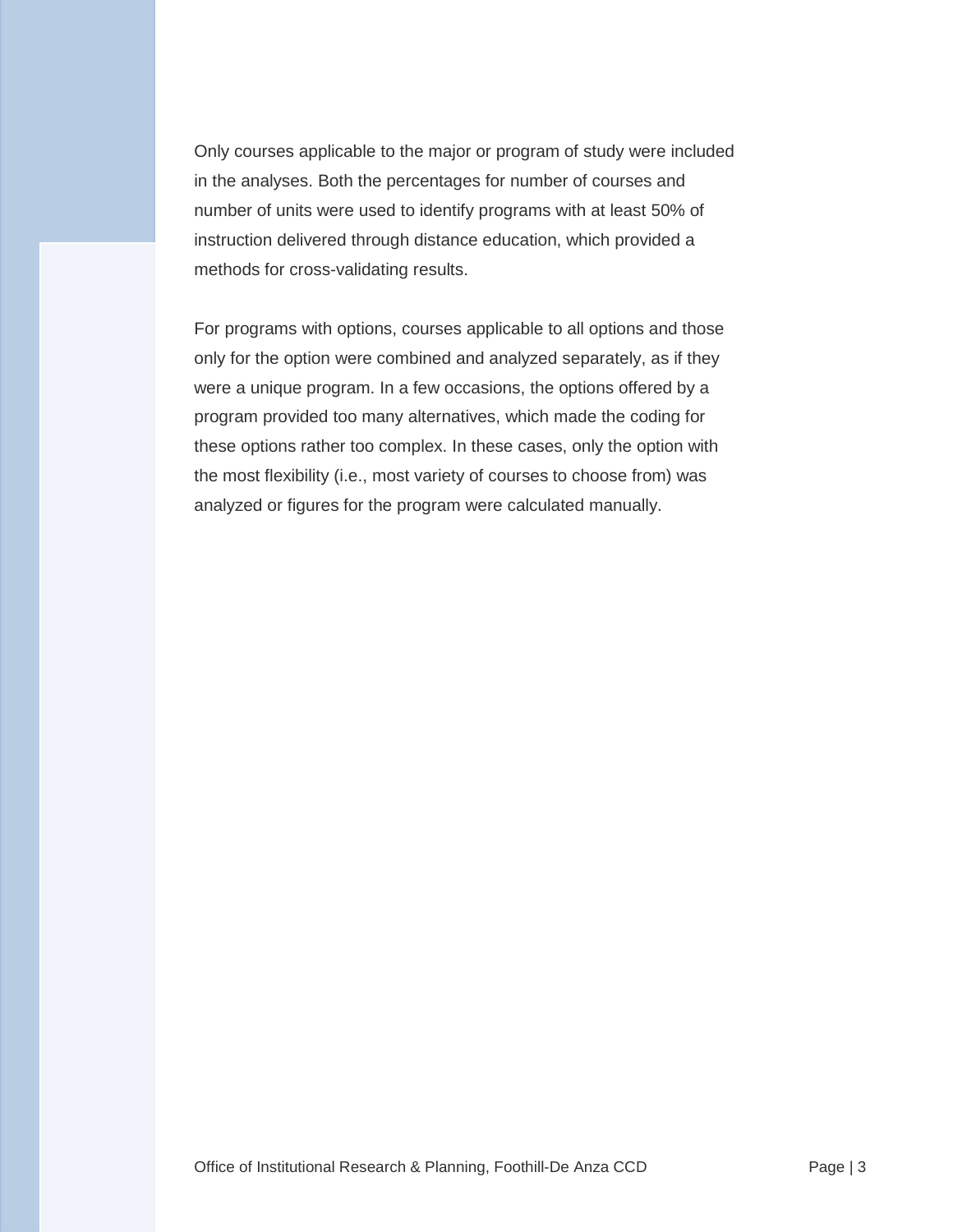#### **Results**

#### *Research Question 1.*

Which programs had at least 50% of their courses and units offered through distance education (DE) within the last two academic years (2015-16 and 2016-17), not including general education requirements?

A total of 47 programs (18 associate of arts, 1 associate of arts for transfer, 1 associate of science, 2 associate of science for transfer, 9 advanced certificates, and 16 certificates) had at least 50% of their courses and units offered through distance education, not including general education requirements. Table 1 shows a list of these programs, including applicable options. Appendix C and Appendix D show results for all programs without options; Appendix E and F show results for programs with options.

|                                                |             | <b>Top</b> | <b>Unique</b>                  | Percent        | Percent      |
|------------------------------------------------|-------------|------------|--------------------------------|----------------|--------------|
| <b>Program Title</b>                           | <b>Type</b> | Code       | Code                           | <b>Courses</b> | <b>Units</b> |
|                                                |             |            | <b>Program without Options</b> |                |              |
| <b>Business Administration</b>                 | AA          | 050500     | 05952                          | 100            | 100          |
| <b>Business Administration</b>                 | <b>CEA</b>  | 050500     | 31272                          | 100            | 100          |
| <b>Business Administration for Transfer</b>    | $AS-T$      | 050500     | 31488                          | 100            | 100          |
| Entrepreneurship                               | <b>CEA</b>  | 050640     | 19523                          | 100            | 100          |
| <b>Marketing Management</b>                    | AA          | 050900     | 06005                          | 100            | 100          |
| <b>Marketing Management</b>                    | <b>CEA</b>  | 050900     | 19536                          | 100            | 100          |
| <b>Liberal Arts: Business and Computer</b>     |             |            |                                |                |              |
| Info. Systems                                  | AA          | 059900     | 15963                          | 100            | 100          |
| <b>Network Basics</b>                          | <b>CEA</b>  | 070710     | 31549                          | 100            | 100          |
| <b>Database Design for Developers</b>          |             |            |                                |                |              |
| (Oracle)                                       | <b>CFA</b>  | 070720     | 19846                          | 100            | 100          |
| <b>Computer Aided Design - Mechanical</b>      | <b>CEA</b>  | 095300     | 23083                          | 100            | 100          |
| <b>Liberal Arts: Social and Behavioral</b>     |             |            |                                |                |              |
| <b>Sciences Emphasis</b>                       | AA          | 220100     | 15964                          | 100            | 100          |
| Liberal Arts: Science, Math and                |             |            |                                |                |              |
| <b>Engineering Emphasis</b>                    | AA          | 490200     | 15516                          | 100            | 100          |
|                                                |             |            |                                |                |              |
| <b>Liberal Arts: Arts and Letters Emphasis</b> | AA          | 490310     | 15965                          | 100            | 100          |

**Table 1. Percentage Figures for Programs that had at least 50% of their Courses and Units Applicable to the Major offered through Distance Education, De Anza College, 2017**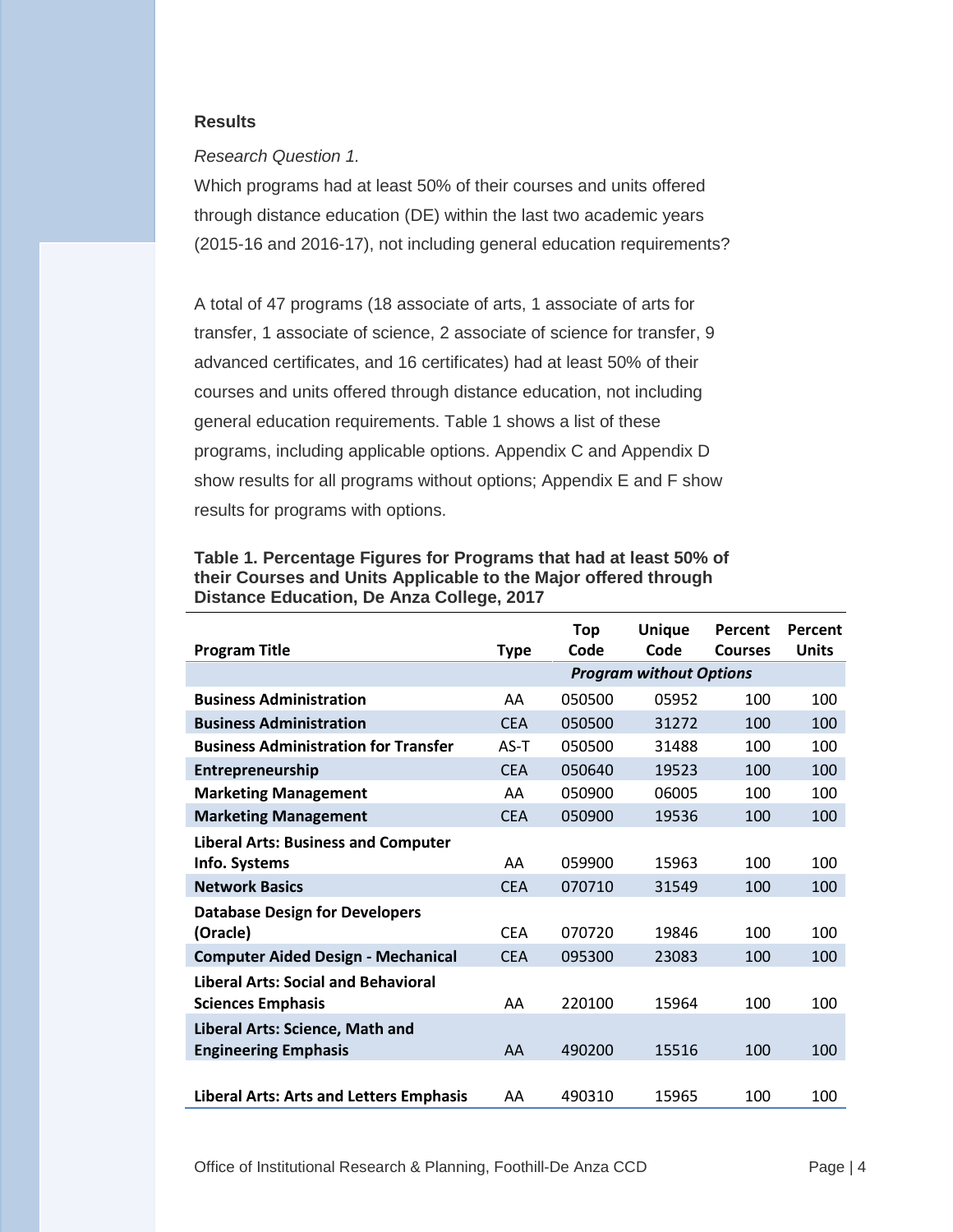| <b>Program Title</b>                                                 | <b>Type</b> | <b>Top</b><br>Code | <b>Unique</b><br>Code       | Percent<br><b>Courses</b> | Percent<br><b>Units</b> |
|----------------------------------------------------------------------|-------------|--------------------|-----------------------------|---------------------------|-------------------------|
| <b>Management</b>                                                    | AA          | 050600             | 18004                       | 92                        | 92                      |
| <b>Accounting: Practice Emphasis</b>                                 | AA          | 050200             | 10108                       | 91                        | 96                      |
| <b>Accounting: Practice Emphasis</b>                                 | <b>CAA</b>  | 050200             | 23063                       | 91                        | 96                      |
| <b>Business Programming</b>                                          | AA          | 070710             | 06006                       | 90                        | 90                      |
| <b>Business Programming</b>                                          | <b>CAA</b>  | 070710             | 23070                       | 90                        | 90                      |
| <b>Accounting</b>                                                    | <b>CEA</b>  | 050200             | 05951                       | 86                        | 92                      |
| <b>Environmental Resource Management</b>                             |             |                    |                             |                           |                         |
| and Pollution Prevention                                             | <b>CAA</b>  | 030300             | 19521                       | 86                        | 80                      |
| <b>Management</b>                                                    | <b>CEA</b>  | 050600             | 19291                       | 80                        | 83                      |
| <b>Network Administration</b>                                        | <b>CEA</b>  | 070810             | 10114                       | 80                        | 80                      |
| <b>Enterprise Security Professional</b>                              | <b>CEA</b>  | 070810             | 30944                       | 80                        | 80                      |
| <b>Speech Communication</b>                                          | <b>CEA</b>  | 150600             | 30954                       | 80                        | 75                      |
| <b>Web Development</b>                                               | <b>CEA</b>  | 070710             | 31502                       | 80                        | 72                      |
| <b>Environmental Resource Management</b><br>and Pollution Prevention | AA          | 030300             | 07099                       | 79                        | 75                      |
| <b>Network Administration</b>                                        | AA          | 070810             | 12199                       | 78                        | 79                      |
| <b>Network Administration</b>                                        | <b>CAA</b>  | 070810             | 19540                       | 78                        | 79                      |
| <b>Global Studies</b>                                                | AA          | 221000             | 16510                       | 76                        | 74                      |
| Programming in C/C++                                                 | <b>CEA</b>  | 070710             | 31511                       | 75                        | 75                      |
| <b>Systems Programming</b>                                           | AA          | 070710             | 10112                       | 67                        | 67                      |
| <b>Systems Programming</b>                                           | <b>CAA</b>  | 070710             | 23071                       | 67                        | 67                      |
| <b>Network Programming</b>                                           | AA          | 070810             | 11040                       | 67                        | 67                      |
| <b>Network Programming</b>                                           | <b>CAA</b>  | 070810             | 23072                       | 67                        | 67                      |
| <b>Real Estate</b>                                                   | AA          | 051100             | 05954                       | 64                        | 64                      |
| <b>Programming in JAVA</b>                                           | <b>CEA</b>  | 070710             | 31498                       | 60                        | 60                      |
| <b>UNIX/LINUX Operating System</b>                                   | <b>CEA</b>  | 070710             | 31500                       | 60                        | 60                      |
| <b>Journalism</b>                                                    | AA          | 060200             | 16977                       | 60                        | 58                      |
| <b>Environmental Resource Management</b>                             | AS          |                    |                             | 59                        | 56                      |
| and Pollution Prevention                                             |             | 094610             | 10137                       |                           |                         |
| <b>Global Studies</b>                                                | CAA         | 221000             | 23097                       | 56                        | 50                      |
| <b>Leadership and Social Change</b>                                  | <b>CEA</b>  | 219900             | 31514                       | 50                        | 57                      |
|                                                                      |             |                    | <b>Program with Options</b> |                           |                         |
| <b>Intercultural Studies-OPT 1</b>                                   | AA          | 220300             | 05996                       | 73                        | 70                      |
| <b>Enterprise Security Professional-OPT 2</b>                        | AA          | 070810             | 16975                       | 71                        | 72                      |
| <b>Enterprise Security Professional-OPT 1</b>                        | AA          | 070810             | 16975                       | 63                        | 66                      |
| <b>Political Science for Transfer-OPT 1</b>                          | AA-T        | 220700             | 31820                       | 86                        | 88                      |
| <b>History for Transfer-OPT 1</b>                                    | AS-T        | 220500             | 31805                       | 88                        | 88                      |
| <b>History for Transfer-OPT 2</b>                                    | AS-T        | 220500             | 31805                       | 63                        | 63                      |
| <b>Intercultural Studies-OPT 1</b>                                   | CAA         | 220300             | 23096                       | 73                        | 70                      |
| <b>Enterprise Security Professional-OPT 2</b>                        | CAA         | 070810             | 23073                       | 71                        | 72                      |
| <b>Enterprise Security Professional-OPT 1</b>                        | CAA         | 070810             | 23073                       | 63                        | 66                      |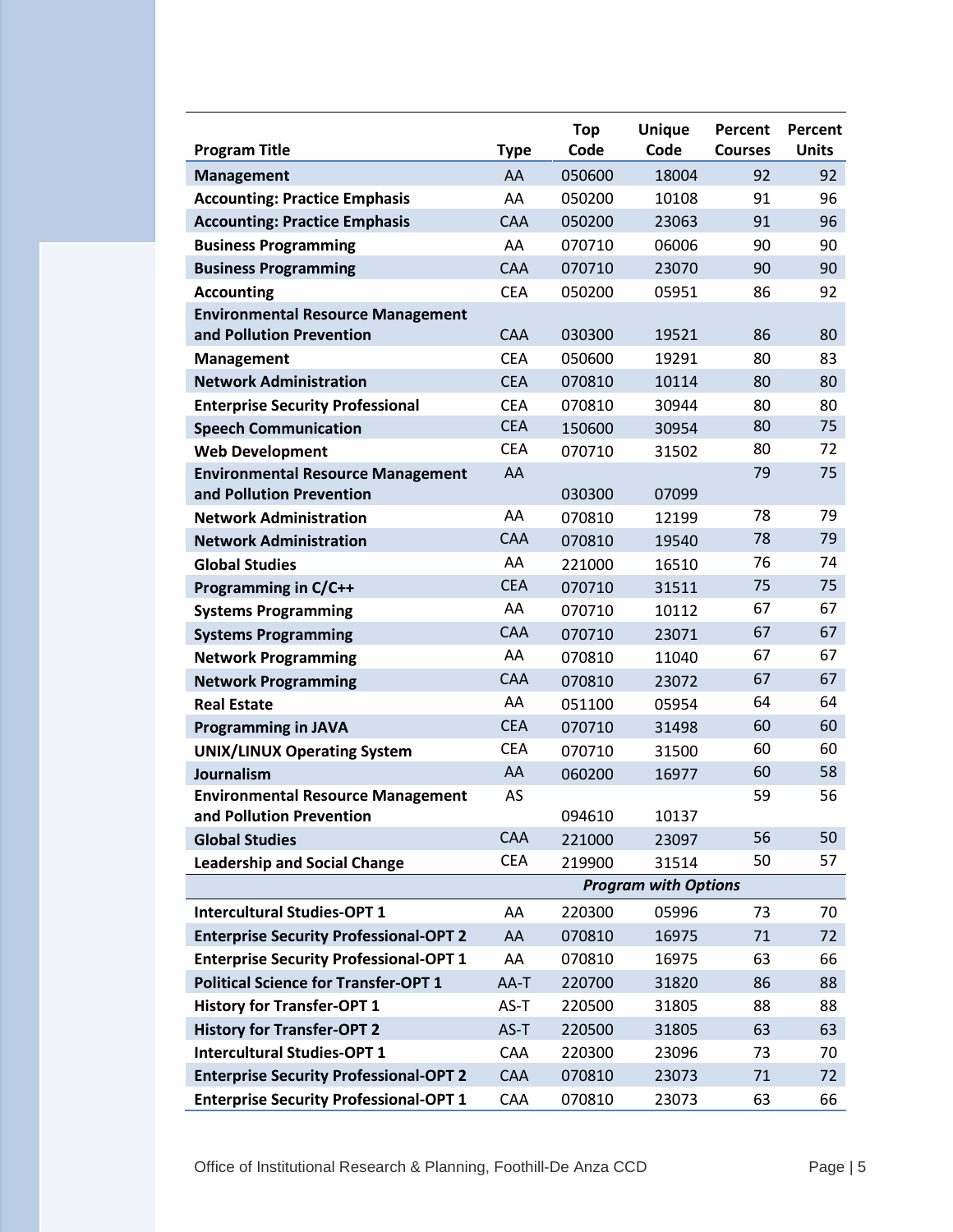#### *Research Question 2.*

Regarding options for meeting general education (GE) requirements for associate degrees or transfer, to what extent courses applicable to these GE options (*De Anza College General Education/Breadth Requirements for AA/AS*, *California State University General Education/Breadth Requirements*, and *UC/CSU Intersegmental General Education Transfer Curriculum*) were offered through distance education?

About 79% to 89% of the units for courses applicable to meet general education (GE) requirements for a degree or transfer at De Anza College in the 2016-17 academic year were offered as distance education (DE) during the current or prior academic year. The option for UC IGETC (University of California Intersegmental General Education Transfer Curriculum*)* showed the highest percentage for the number of units (89%) offered as DE, while the CSU General Education/Breadth option showed the lowest percentage (79%). Table 2 shows figures used for calculating these percentages and the areas within each GE option that had no courses offered as DE. Appendix G and Appendix H show the minimum number of courses or units estimated to meet requirements by GE option and related areas, and the percentage for these offered through DE.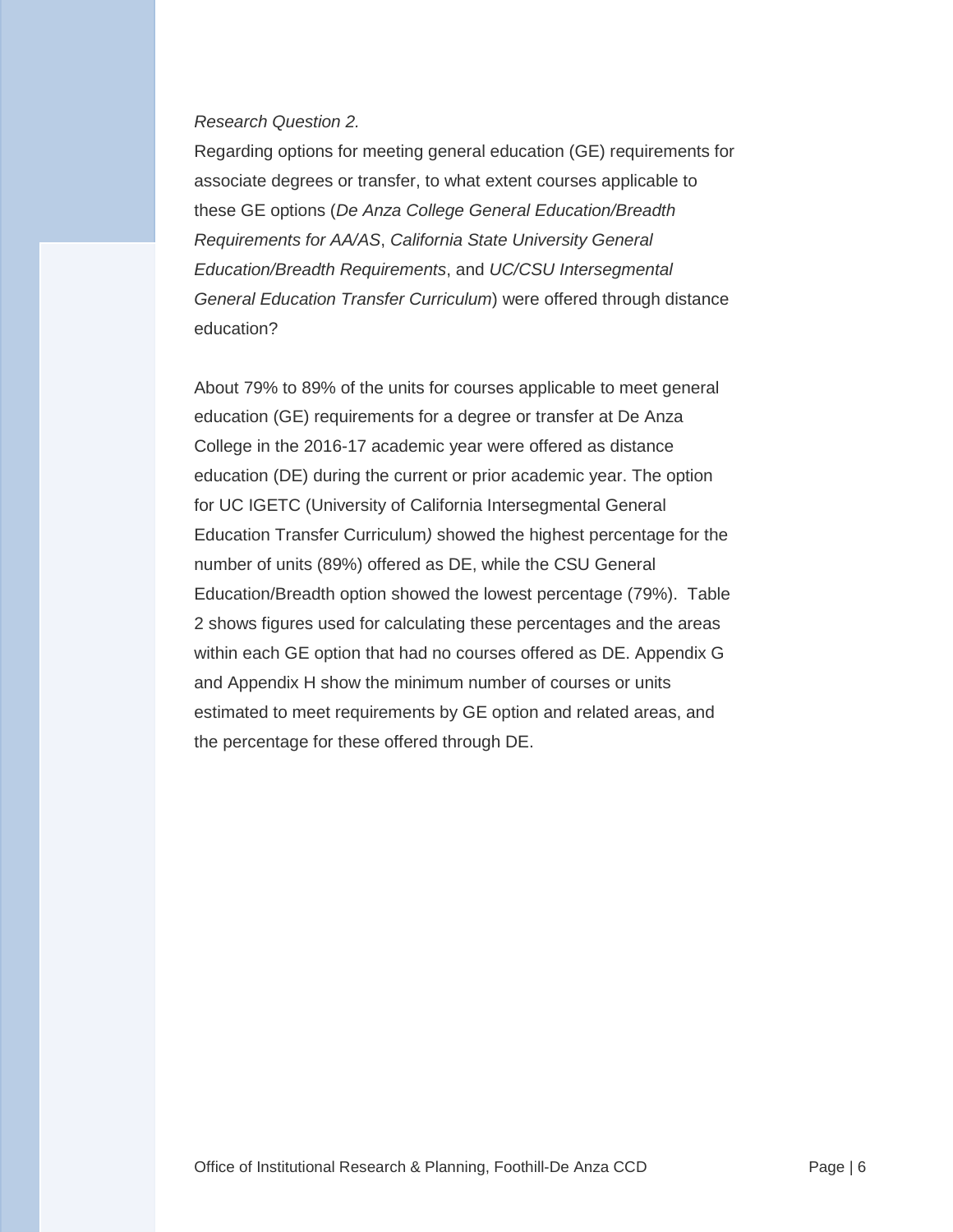**Table 2. Options for Meeting General Education Requirements for the Associate of Arts Degree (AA), Associate of Science (AS), or Transfer at De Anza College, 2017**

| De Anza College General Education/Breadth, AA/AS     |              |
|------------------------------------------------------|--------------|
| <b>Total min units required</b>                      | 32           |
| Areas not offered through distance education (DE)    |              |
| <b>Area A2 Oral Communication (average units)</b>    | 5            |
| Area E Physical Educat Activity (average units)      | $\mathbf{1}$ |
| Total units for areas not offered through DE         | 6            |
| Total units for areas offered through DE             | 26           |
| Percent for units offered through DE                 | 81%          |
|                                                      |              |
| <b>CSU General Education Breadth</b>                 |              |
| <b>Total min units required</b>                      | 58           |
| Areas not offered through distance education (DE)    |              |
| Area A1 Oral Communication (average units)           | 5            |
| Area B3 Lab Activity (average units)                 | 4            |
| Total units for areas not offered as DE              | 9            |
| Total units for areas offered through DE             | 49           |
| Percent for units offered through DE                 | 84%          |
|                                                      |              |
| <b>UC Intersegmental General Education Transfer</b>  |              |
| <b>Total min units required</b>                      | 47           |
| Areas not offered through distance education (DE)    |              |
| Area 5C Science Laboratory (average units)           | 5            |
| Total units for areas not offered as DE              | 5            |
| <b>Total units for areas offered as DE</b>           | 42           |
| Percent for units offered as distance education      | 89%          |
|                                                      |              |
| <b>CSU Intersegmental General Education Transfer</b> |              |
| <b>Total min units required</b>                      | 47           |
| Areas not offered through distance education (DE)    |              |
| <b>Area 1C Oral Communication (average units)</b>    | 5            |
| Area 5C Science Laboratory (average units)           | 5            |
| Total units for areas not offered as DE              | 10           |
| <b>Total units for areas offered as DE</b>           | 37           |
| Percent for units offered as distance education      | 79%          |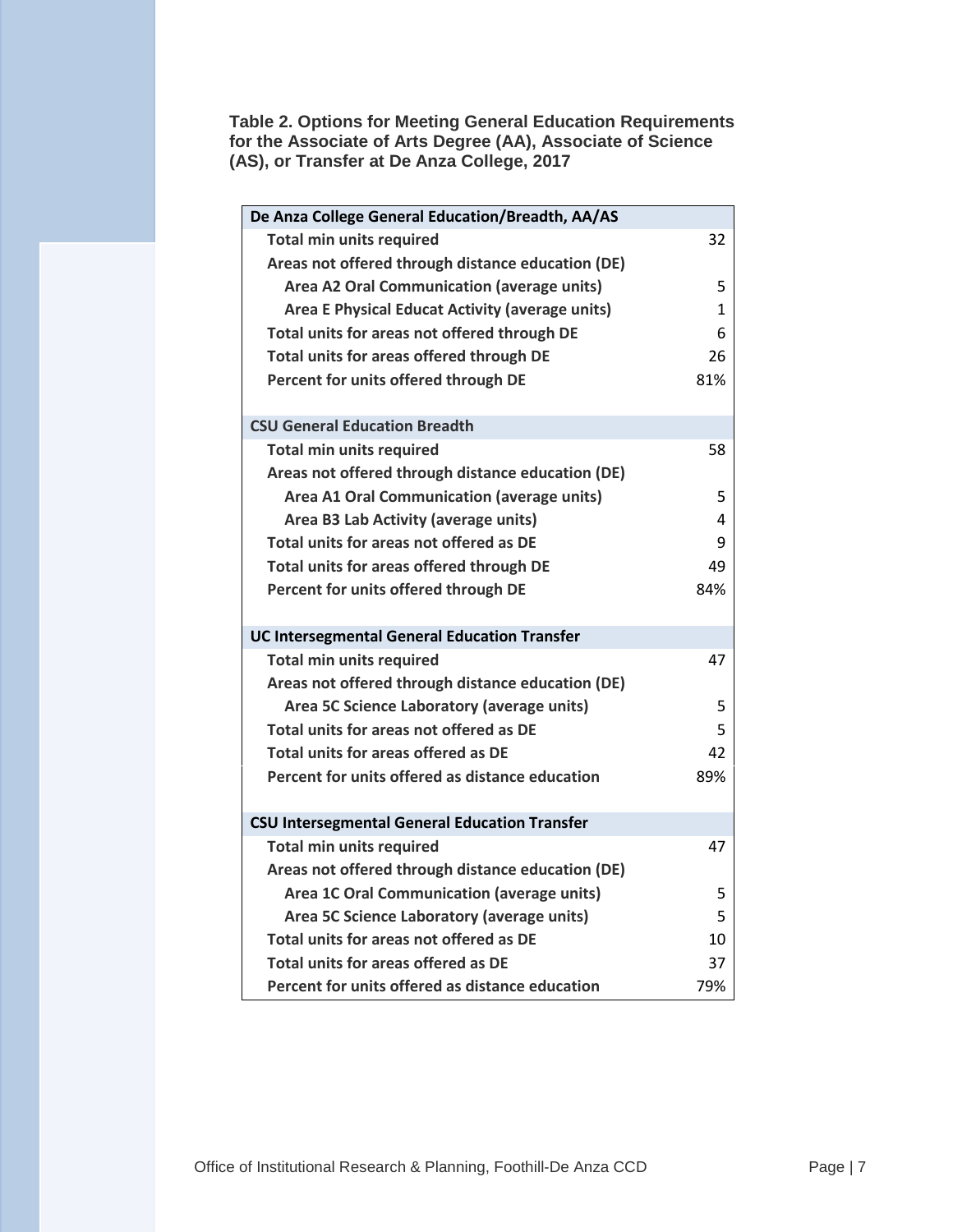# **Program Title, TOP Code, and Unique Code by Award Type, De Anza College, 2017**

| <b>Associate of Arts</b>                                   |                 |             |
|------------------------------------------------------------|-----------------|-------------|
| Title                                                      | <b>TOP Code</b> | Unique Code |
| Wildlife Science Technician                                | 011500          | 07110       |
| Environmental Resource Management and Pollution Prevention | 030300          | 07099       |
| <b>Accounting: Practice Emphasis</b>                       | 050200          | 10108       |
| <b>Business Administration</b>                             | 050500          | 05952       |
| Management                                                 | 050600          | 18004       |
| <b>Marketing Management</b>                                | 050900          | 06005       |
| <b>Real Estate</b>                                         | 051100          | 05954       |
| Liberal Arts: Business and Computer Info. Systems          | 059900          | 15963       |
| Journalism                                                 | 060200          | 16977       |
| Film/TV: Production                                        | 060420          | 07090       |
| Film/TV: Screenwriting                                     | 061220          | 31308       |
| Film/TV: Animation                                         | 061440          | 09226       |
| <b>Business Programming</b>                                | 070710          | 06006       |
| <b>Systems Programming</b>                                 | 070710          | 10112       |
| <b>Enterprise Security Professional</b>                    | 070810          | 16975       |
| <b>Network Administration</b>                              | 070810          | 12199       |
| <b>Network Programming</b>                                 | 070810          | 11040       |
| Art History                                                | 100100          | 05965       |
| Painting                                                   | 100210          | 10125       |
| Sculpture                                                  | 100220          | 10127       |
| Ceramics                                                   | 100230          | 10124       |
| Music                                                      | 100400          | 05966       |
| Photographic Arts                                          | 101100          | 05969       |
| Professional Photography                                   | 101200          | 05970       |
| Graphic and Interactive Design                             | 103000          | 05971       |
| <b>Medical Laboratory Technology</b>                       | 120500          | 16757       |
| <b>Medical Assisting</b>                                   | 120800          | 05980       |
| Massage Therapy                                            | 126200          | 07104       |
| Child Development                                          | 130500          | 05994       |
| <b>Paralegal Studies</b>                                   | 140200          | 07102       |
| English                                                    | 150100          | 30618       |
| <b>Speech Communication</b>                                | 150600          | 05983       |
| Law Enforcement                                            | 210500          | 05992       |
| Corrections/Probation                                      | 210510          | 05993       |
| <b>Private Security</b>                                    | 210530          | 07103       |
| Liberal Arts: Social and Behavioral Sciences Emphasis      | 220100          | 15964       |
| <b>Intercultural Studies</b>                               | 220300          | 05996       |
| <b>Global Studies</b>                                      | 221000          | 16510       |
| Liberal Arts: Science, Math and Engineering Emphasis       | 490200          | 15516       |
| Liberal Arts: Arts and Letters Emphasis                    | 490310          | 15965       |

Total associate of arts degrees: 40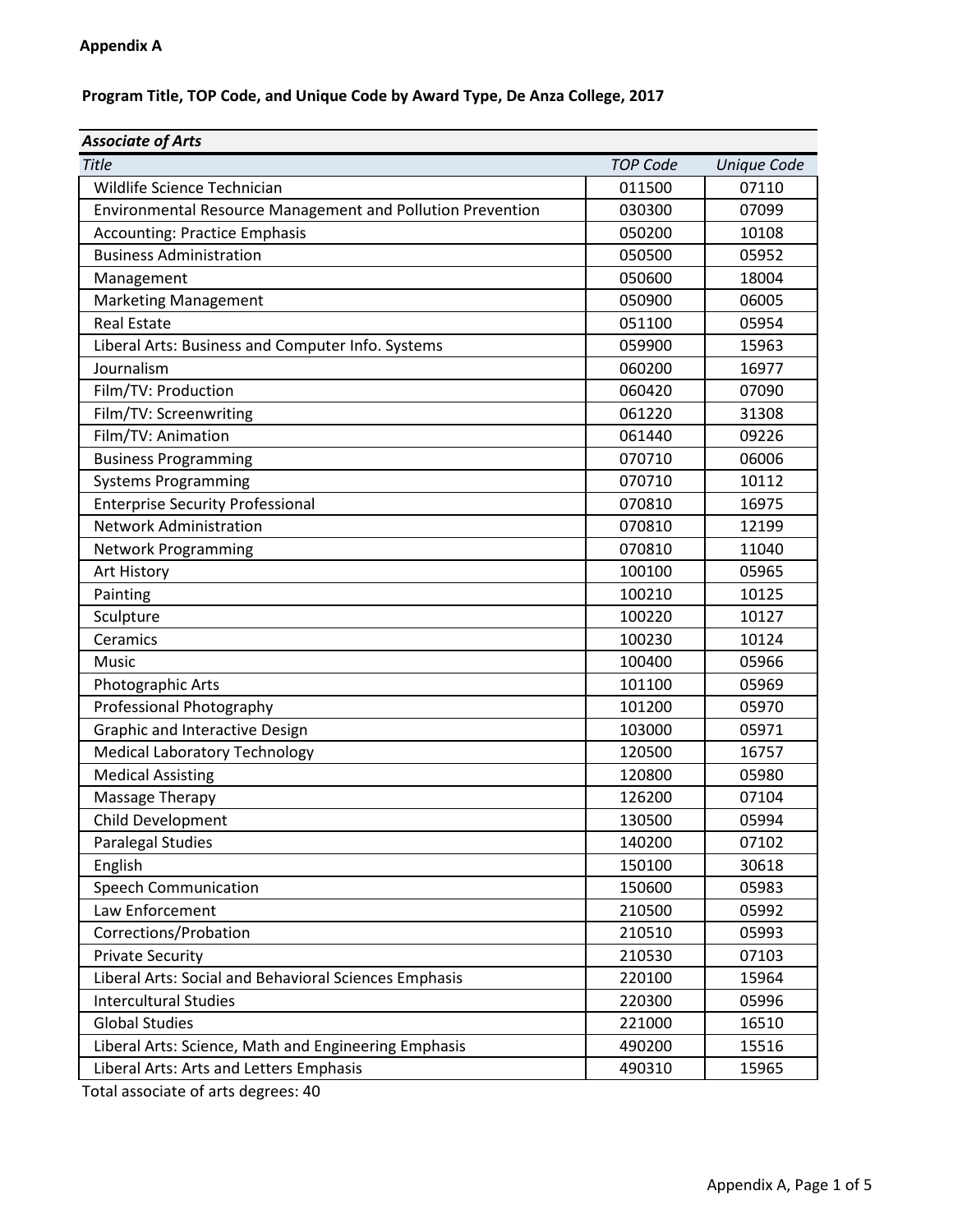# *Associate of Arts for Transfer Degree*

| <b>Title</b>                              | <b>TOP Code</b> | <b>Unique Code</b> |
|-------------------------------------------|-----------------|--------------------|
| Journalism for Transfer                   | 060200          | 33338              |
| Kinesiology for Transfer                  | 127000          | 31293              |
| <b>English for Transfer</b>               | 150100          | 33178              |
| <b>Communication Studies for Transfer</b> | 150600          | 30936              |
| <b>Political Science for Transfer</b>     | 220700          | 31820              |
| Sociology for Transfer                    | 220800          | 31736              |
|                                           |                 |                    |

Total associate of arts for transfer degrees: 6

# *Associate of Science Degree*

| <b>Title</b>                                                  | <b>TOP Code</b> | <b>Unique Code</b> |
|---------------------------------------------------------------|-----------------|--------------------|
| <b>Biological Sciences</b>                                    | 040100          | 12727              |
| Environmental Resource Management and Pollution Prevention    | 094610          | 10137              |
| Advanced Engine Performance Technology                        | 094800          | 11784              |
| Automotive Machining and Engine Repair Technology             | 094800          | 10117              |
| Automotive Powertrain Technology                              | 094800          | 07091              |
| Automotive Technology: Automotive Chassis and Powertrain      | 094800          | 11779              |
| Automotive Technology: Automotive Engine Performance          | 094800          | 11778              |
| Automotive Technology: Automotive Machining and Engine Repair | 094800          | 05962              |
| <b>Product Model Making</b>                                   | 095600          | 10121              |
| <b>CNC Machinist</b>                                          | 095630          | 18850              |
| CNC Research and Development Machinist                        | 095630          | 10122              |
| Licensed Vocational Nurse to Registered Nurse                 | 123010          | 12821              |
| <b>Registered Nurse</b>                                       | 123010          | 07101              |

Total associate of science degrees: 13

# *Associate of Science Degree for Transfer*

| <b>Title</b>                                  | <b>TOP Code</b> | <b>Unique Code</b> |
|-----------------------------------------------|-----------------|--------------------|
| <b>Business Administration for Transfer</b>   | 050500          | 31488              |
| Computer Science for Transfer                 | 070600          | 33336              |
| <b>Early Childhood Education for Transfer</b> | 130500          | 32006              |
| Mathematics for Transfer                      | 170100          | 30911              |
| Administration of Justice for Transfer        | 210500          | 31747              |
| <b>History for Transfer</b>                   | 220500          | 31805              |

Total associate degrees for transfer: 6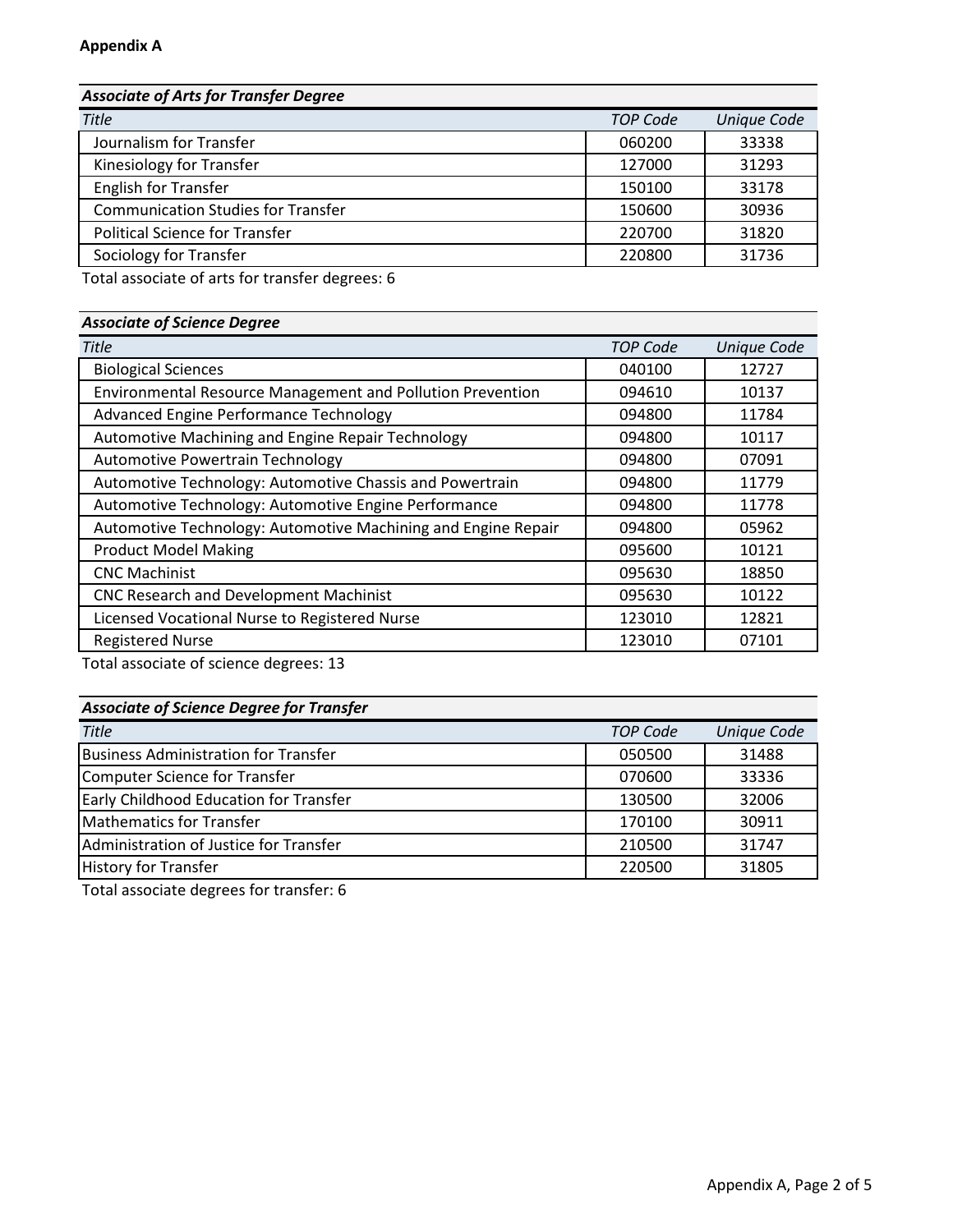# *Advanced Certificate of Achievement*

| <b>Title</b>                                                  | <b>TOP Code</b> | <b>Unique Code</b> |
|---------------------------------------------------------------|-----------------|--------------------|
| Wildlife Science Technician                                   | 011500          | 18901              |
| Environmental Resource Management and Pollution Prevention    | 030300          | 19521              |
| <b>Accounting: Practice Emphasis</b>                          | 050200          | 23063              |
| Film/TV: Production                                           | 060420          | 23067              |
| <b>Business Programming</b>                                   | 070710          | 23070              |
| <b>Systems Programming</b>                                    | 070710          | 23071              |
| <b>Enterprise Security Professional</b>                       | 070810          | 23073              |
| <b>Network Administration</b>                                 | 070810          | 19540              |
| <b>Network Programming</b>                                    | 070810          | 23072              |
| Environmental Resource Management and Pollution Prevention    | 094610          | 19531              |
| Advanced Engine Performance Technology                        | 094800          | 23077              |
| Automotive Machining and Engine Repair Technology             | 094800          | 23078              |
| Automotive Powertrain Technology                              | 094800          | 23079              |
| Automotive Technology: Automotive Chassis and Powertrain      | 094800          | 23080              |
| Automotive Technology: Automotive Engine Performance          | 094800          | 23081              |
| Automotive Technology: Automotive Machining and Engine Repair | 094800          | 23082              |
| <b>Product Model Making</b>                                   | 095600          | 23084              |
| <b>CNC Machinist</b>                                          | 095630          | 16759              |
| CNC Research and Development Machinist                        | 095630          | 23085              |
| Art History                                                   | 100100          | 23086              |
| <b>Graphic and Interactive Design</b>                         | 103000          | 23090              |
| Mandarin                                                      | 110700          | 33366              |
| <b>Medical Laboratory Technology</b>                          | 120500          | 23092              |
| <b>Medical Assisting</b>                                      | 120800          | 19534              |
| <b>Medical Secretary</b>                                      | 120820          | 10129              |
| Massage Therapy                                               | 126200          | 19533              |
| Child Development                                             | 130500          | 23093              |
| Early Intervention/Special Education Assistant                | 130520          | 15181              |
| <b>Paralegal Studies</b>                                      | 140200          | 23094              |
| <b>Private Security</b>                                       | 210530          | 23095              |
| <b>Intercultural Studies</b>                                  | 220300          | 23096              |
| <b>Global Studies</b>                                         | 221000          | 23097              |

Total for advanced certificates of achievement: 32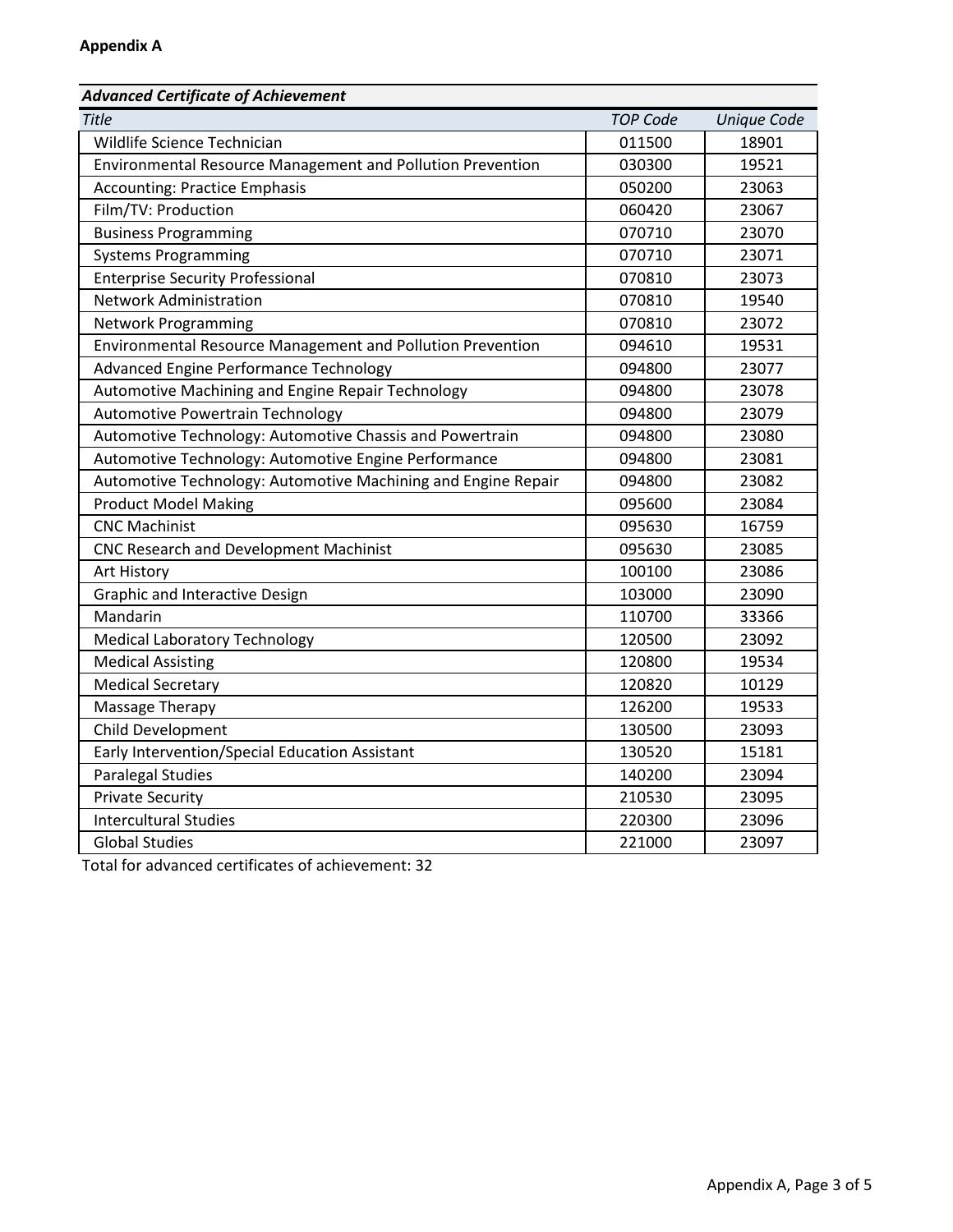| <b>Certificate of Achievement</b>                 |                 |                    |
|---------------------------------------------------|-----------------|--------------------|
| <b>Title</b>                                      | <b>TOP Code</b> | <b>Unique Code</b> |
| Wildlife Science Technician                       | 011500          | 18905              |
| Accounting                                        | 050200          | 05951              |
| <b>Business Administration</b>                    | 050500          | 31272              |
| Management                                        | 050600          | 19291              |
| <b>Project Management Practitioner</b>            | 050600          | 19537              |
| Entrepreneurship                                  | 050640          | 19523              |
| <b>Marketing Management</b>                       | 050900          | 19536              |
| <b>Real Estate</b>                                | 051100          | 23065              |
| Film/TV: Production                               | 060420          | 31504              |
| <b>Network Basics</b>                             | 070710          | 31549              |
| Programming in C/C++                              | 070710          | 31511              |
| Programming in JAVA                               | 070710          | 31498              |
| Programming in PERL                               | 070710          | 31499              |
| <b>UNIX/LINUX Operating System</b>                | 070710          | 31500              |
| <b>Visual Basic Programming</b>                   | 070710          | 31501              |
| Web Development                                   | 070710          | 31502              |
| Database Design for Developers (Oracle)           | 070720          | 19846              |
| <b>Enterprise Security Professional</b>           | 070810          | 30944              |
| <b>Network Administration</b>                     | 070810          | 10114              |
| <b>Energy Management and Building Science</b>     | 094610          | 19532              |
| <b>Advanced Automotive Technology</b>             | 094800          | 30952              |
| Advanced Engine Performance Technology            | 094800          | 30957              |
| <b>Automotive Chassis Technology</b>              | 094800          | 30956              |
| Automotive Machining and Engine Repair Technology | 094800          | 30953              |
| Automotive Powertrain Technology                  | 094800          | 30955              |
| <b>Basic Engine Performance Technology</b>        | 094800          | 30959              |
| Intermediate Engine Performance Technology        | 094800          | 30958              |
| Smog Technician                                   | 094800          | 30943              |
| Computer Aided Design - Mechanical                | 095300          | 23083              |
| <b>CNC Machinist</b>                              | 095630          | 33330              |
| CNC Programming - CAD-CAM                         | 095630          | 33329              |
| Professional Photography                          | 101200          | 30933              |
| Graphic and Interactive Design                    | 103000          | 30931              |
| Mandarin                                          | 110700          | 33456              |
| <b>Clinical Laboratory Assistant</b>              | 120500          | 33800              |
| Phlebotomy Technician I                           | 120510          | 10135              |
| Lab Assisting                                     | 120810          | 10132              |
| <b>Business Office Clerk</b>                      | 120820          | 12869              |
| <b>Insurance and Coding</b>                       | 120820          | 10131              |
| <b>Medical File Clerk</b>                         | 120820          | 10416              |
| <b>Medical Reception</b>                          | 120820          | 10133              |
| <b>Medical Records Clerk</b>                      | 120820          | 10417              |
| <b>Medical Transcription</b>                      | 120820          | 10134              |
| Massage Therapy                                   | 126200          | 11813              |
|                                                   |                 |                    |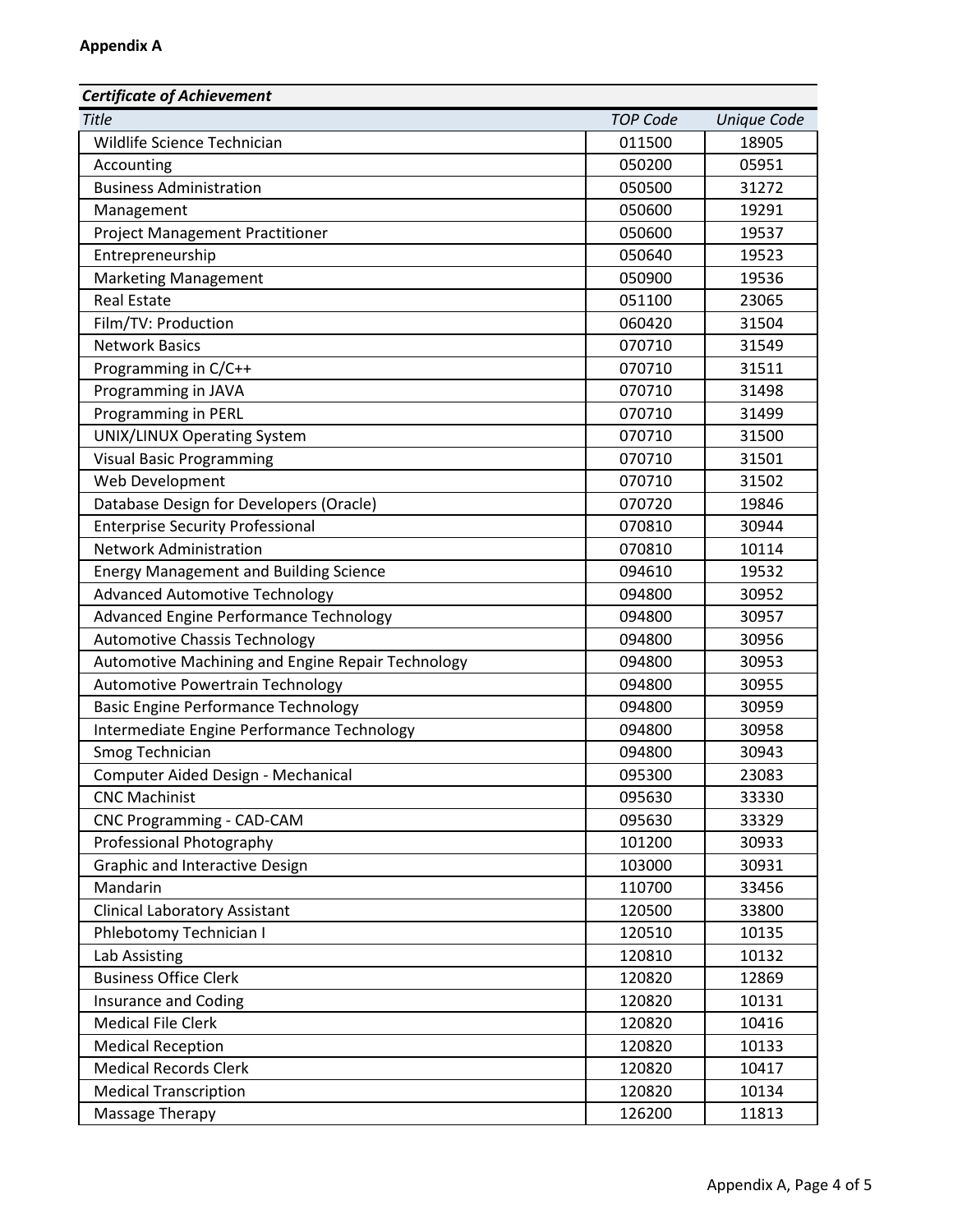| <b>Certificate of Achievement (cont.)</b> |                 |             |
|-------------------------------------------|-----------------|-------------|
| <b>Title</b>                              | <b>TOP Code</b> | Unique Code |
| Child Development                         | 130500          | 12827       |
| Early Childhood Mental Health             | 130520          | 19530       |
| <b>Speech Communication</b>               | 150600          | 30954       |
| Leadership and Social Change              | 219900          | 31514       |

Total for certificates of achievement offered: 48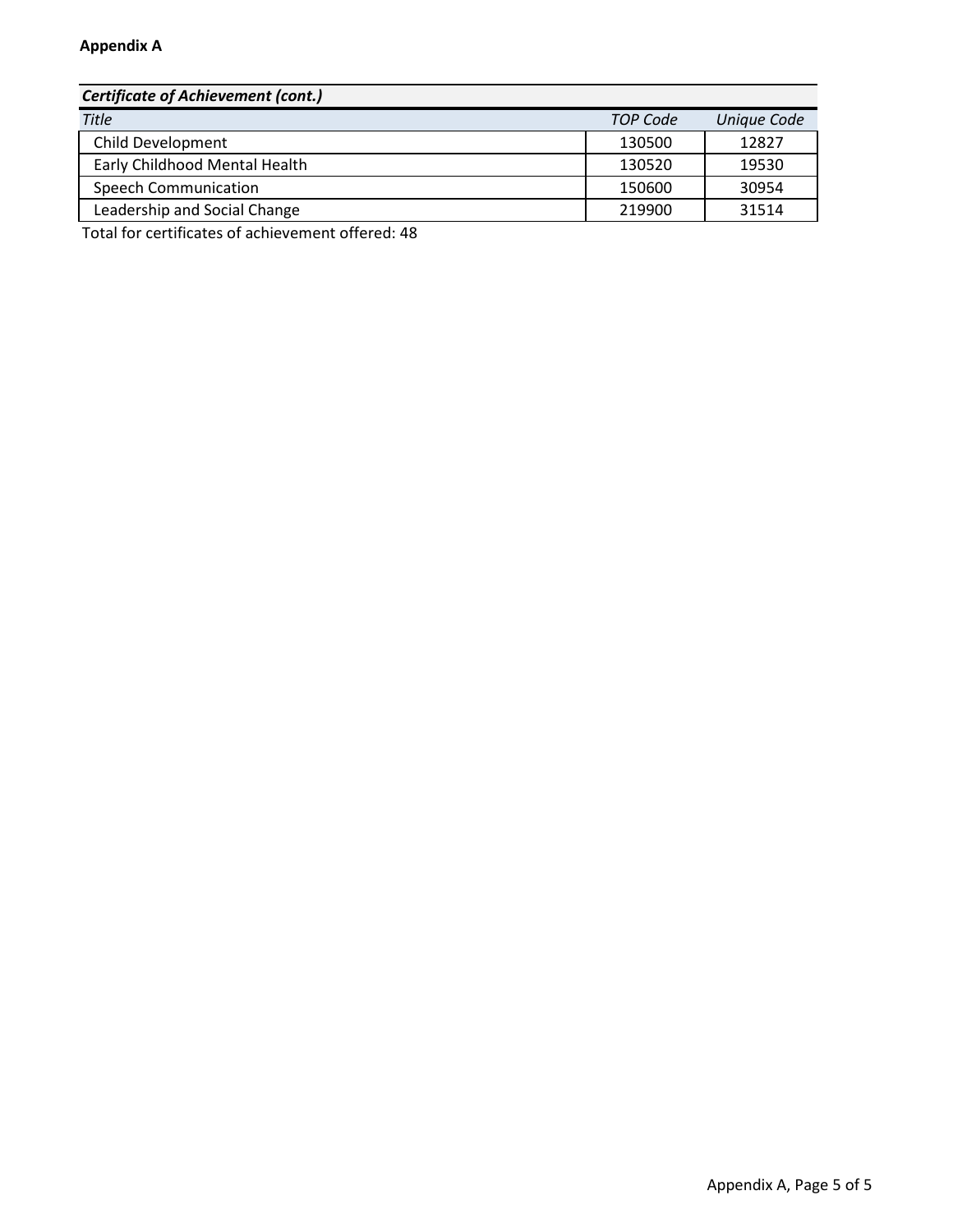# Estimating Percentage of Distance Education Courses or Units for a Degree or Certificate Program

The main challenge when estimating the percentage of distance education units or courses for a degree or certificate program is that students are not always given a well-defined set of courses to meet all program requirements. The opposite: most programs or majors have at least one group of restrictive electives or options students can choose from to meet either course or unit requirements. Some programs may even "mix and match" requirements: they may have a group of restrictive electives for which the requirement is a number of units, while for another group the requirement is a number of courses. Another challenge is how to weight the role of the course in the program in the procedures (i.e., take into account whether the course is required, restrictive elective, or optional). The implication is that estimating the percentage of distance education (DE) for a program of study by simply dividing the total number of courses applicable to the program by the number of these that were approved or offered as DE will likely produce invalid or meaningless results.

The methodology for estimating the percentage of DE courses or units presented here is designed to take into account the flexibility that is often given to students to meet minimum program requirements and to weight the role of the course (required, elective, optional) in the final estimate. Procedures described here also address the issue of having to estimate the number of courses or units when programs use both types of requirements for different groups of electives.

Table 1 and Table 2 show results for two different programs: one with only required and elective courses; the other with required and elective courses, and two options (sets of alternative groups of courses to meet program requirements). In these two examples, courses were grouped based on their program role and the minimum number to meet the requirement for the group was identified. Then, for each group the actual number of courses offered as DE was compared to the minimum required. When the number for "Offered as DE" was larger than the minimum required, the number was replaced by the latter in the procedures (see "Offered as DE in calculation"). In sum, the procedures used, which can apply to units or courses, entail the following:

- Required courses have a direct impact in the final percentage estimate. For a program to be 100% DE, all required courses must be approved as DE, and each one must have at least one section offered through DE during the studied period.
- Elective courses do not have a direct impact in the final percentage estimate for they are analyzed as a group. The impact for the group in the final estimate is dependent on the extent to which the number offered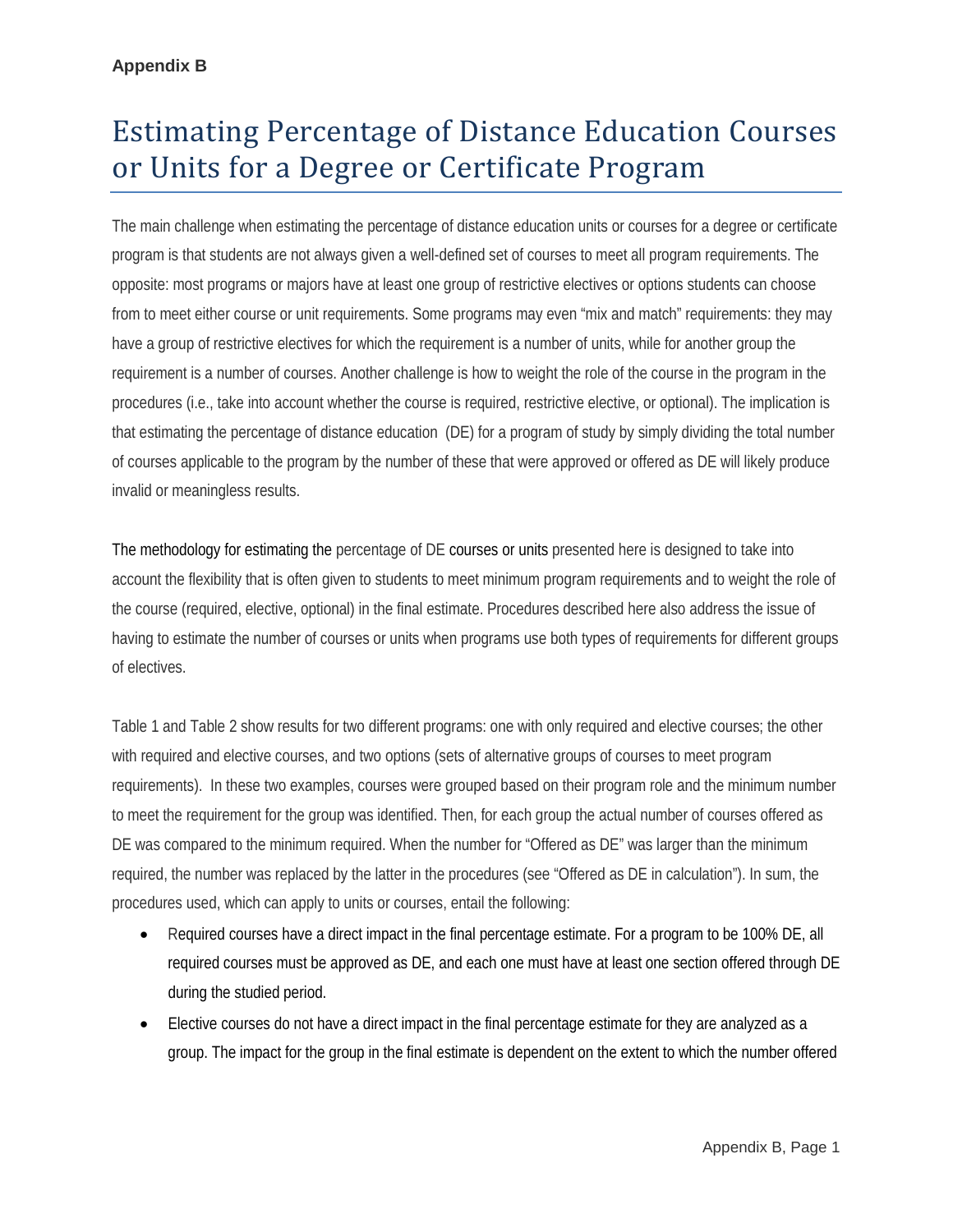meets the minimum requirement for the group. Thus, not all elective courses need to be approved or offered as DE for a program to be 100% DE, as shown in Table 1.

• Programs with options are analyzed separately, as if each option were a separate program. Counts for the base (requirements and electives applicable to all options) and a given option are aggregated and the percentage for that option is then calculate, as shown in Table 2.

|                                                                         | <b>Number of Courses</b> |          |                         |                                                |
|-------------------------------------------------------------------------|--------------------------|----------|-------------------------|------------------------------------------------|
| <b>Course Program Role</b>                                              | Available                | Required | <b>Offered as</b><br>DE | Offered as<br>DE used in<br><b>Calculation</b> |
| Required                                                                | 5                        | 5        | 5                       |                                                |
| Elective Group 1                                                        | 10                       | 5        |                         |                                                |
| <b>Elective Group 2</b>                                                 | 8                        | 2        |                         |                                                |
| Elective Group 3                                                        | 9                        | 3        | 5                       | 3                                              |
| Total                                                                   | 32                       | 15       | 14                      | 12                                             |
| Percent for DE Instruction (Offered as DE used in Calculation/Required) |                          |          |                         | 80 <sup>%</sup>                                |

#### *Table 1. Calculating the Percent of DE Courses for a Program without Options*

**Notes**

DE: Distance Education.

Available: Total number of courses in the group, including required courses or all restrictive electives. Required: Number of courses/units to meet requirement.

Offered as DE: Number of courses for which at least one section was offered through a distance education delivery mode only. It does not included hybrid (mixed methods) sections.

Offered as DE used in Calculation: Caps or sets an upper limit to the number in "Offered as DE" based on the number "Required."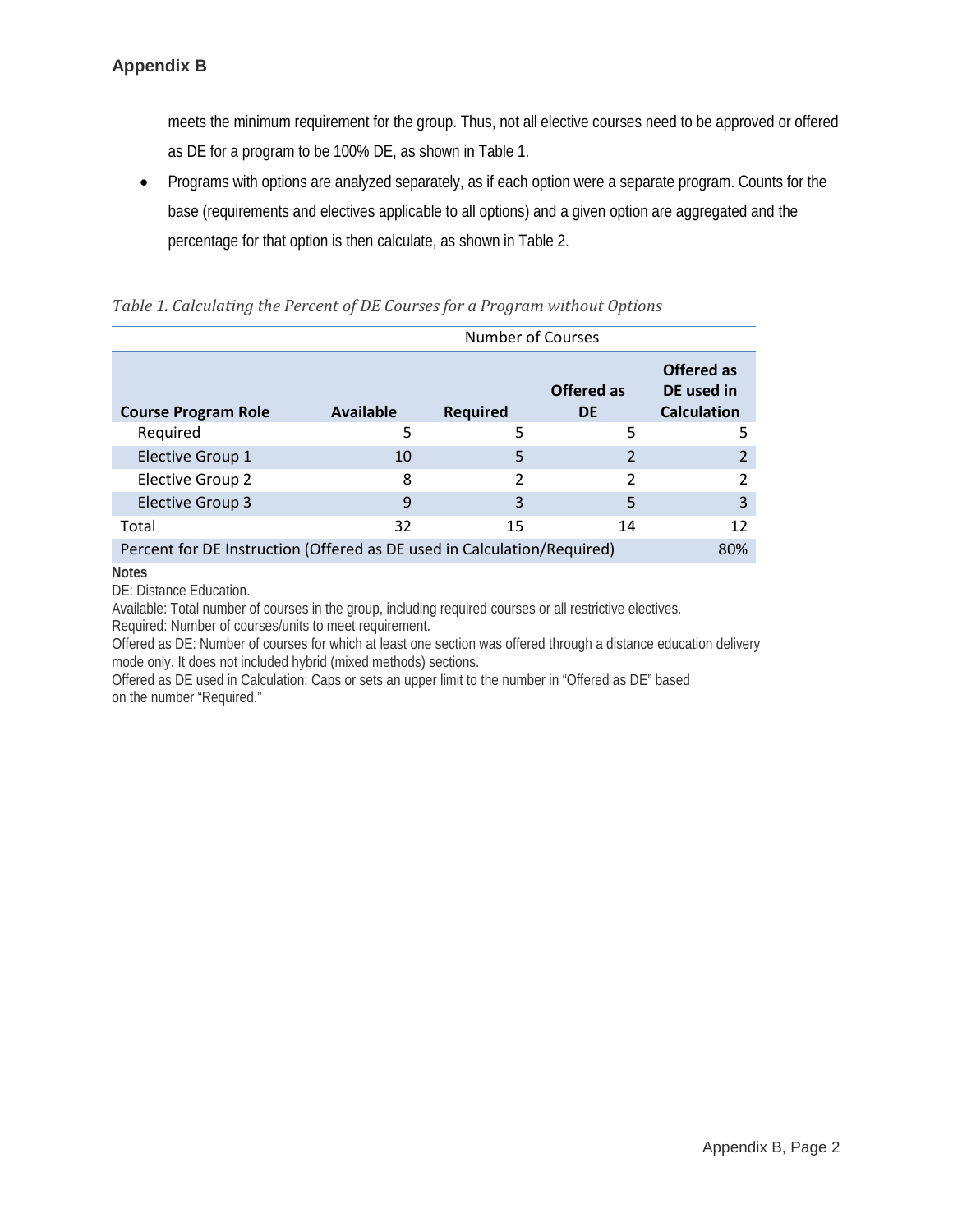# **Appendix B**

|                                                                  |                  | Number of Courses |                         |                                                |
|------------------------------------------------------------------|------------------|-------------------|-------------------------|------------------------------------------------|
| <b>Course Program Role</b>                                       | <b>Available</b> | <b>Required</b>   | Offered as<br><b>DE</b> | Offered as<br>DE used in<br><b>Calculation</b> |
| Required                                                         | 5                | 5                 | 5                       | 5                                              |
| <b>Elective Group 1</b>                                          | 10               | 4                 | 6                       | 4                                              |
| Subtotal/Base                                                    | 15               | 5                 | 6                       | 5                                              |
|                                                                  |                  |                   |                         |                                                |
| Option 1                                                         | 4                | $\mathcal{P}$     | $\mathfrak{D}$          | 2                                              |
| Option 1-Total                                                   | 19               |                   | 8                       |                                                |
| Option 1-Percent DE (Offered as DE used in Calculation/Required) |                  |                   |                         | 100%                                           |
|                                                                  |                  |                   |                         |                                                |
| Option 2                                                         | 5                | $\overline{2}$    | 1                       |                                                |
| Option 2-Total                                                   | 20               |                   | 7                       | 6                                              |
| Option 2-Percent DE (Offered as DE used in Calculation/Required) |                  |                   |                         | 86%                                            |

*Table 2. Calculating the Percent of DE Courses for a Program with Options*

**Notes**

DE: Distance Education.

Available: Total number of courses in the group, including required courses or all restrictive electives. Required: Number of courses/units to meet requirement.

Offered as DE: Number of courses for which at least one section was offered through a distance education delivery mode only. It does not included hybrid (mixed methods) sections.

Offered as DE used in Calculation: Caps or sets an upper limit to the number in "Offered as DE" based on the number "Required."

Total for the option includes counts for the base (required and restrictive elective courses applicable to all options) and counts specific to the option.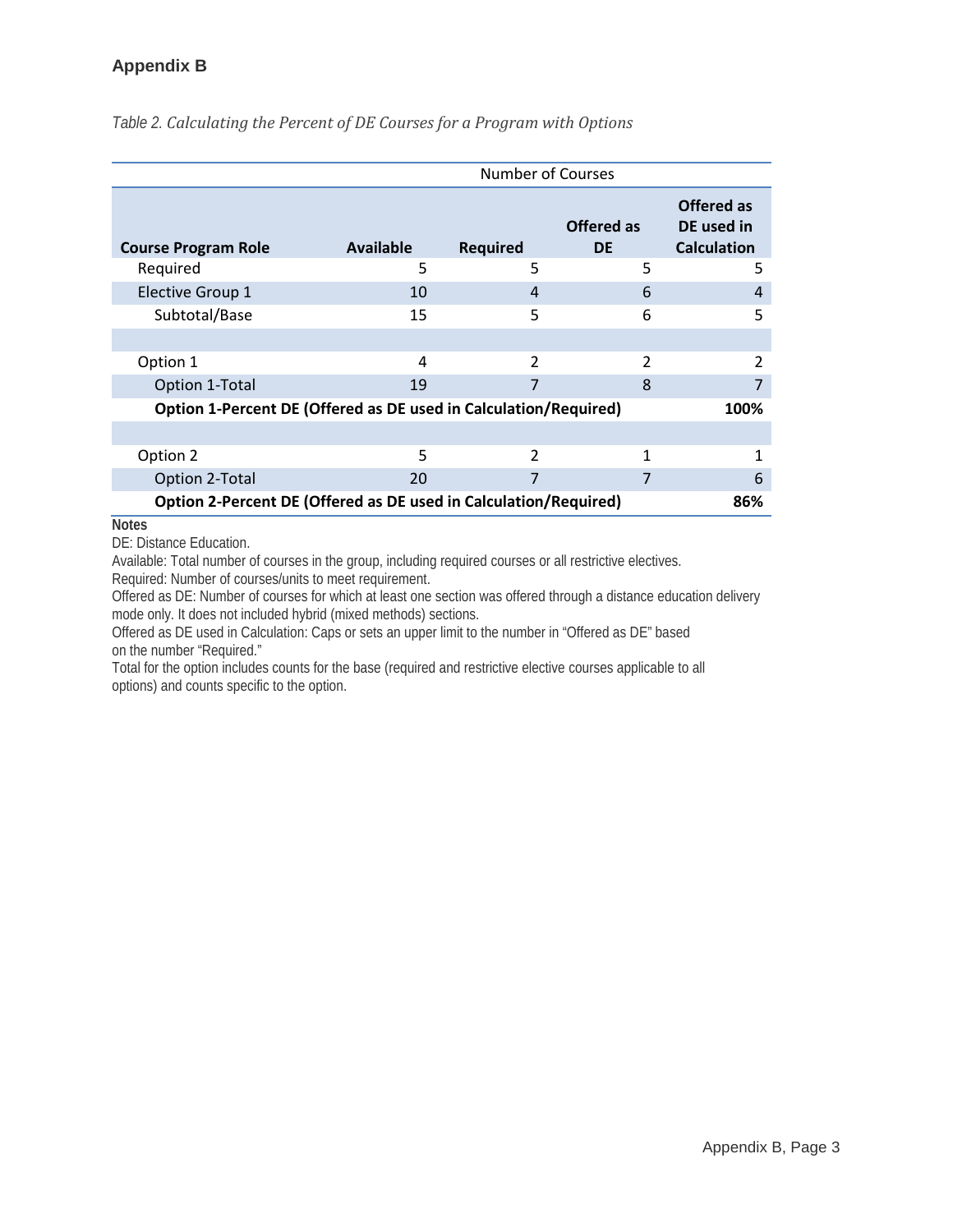# **Appendix B**

### **Estimating Program Required Units based on Course Requirements, and Vice Versa**

Estimating the percentage of DE (Distance Education) for a certificate or degree program may require having to estimate the number of courses required by a group of electives for which the requirement is a number of units, or the opposite (i.e., estimating number of units required based on the number of courses for the group of electives). This section briefly describes procedures to do both.

The number of courses required for a group of electives for which the requirement in the college catalog is a given number of units can be estimated by dividing the minimum required number of units by the average number of units for all available courses in the group. In Table 3, Elective Group 1, this will be 20 (minimum units required) divided by 5 (average number of units for the 8 available courses). The result: 4 courses offered as DE will be required to meet minimum requirements for the group.

The number of units required for a group of electives for which the requirement in the college catalog is a given number of courses can be estimated by multiplying the average number of units for all electives in the group by the number of minimum required courses stated in the catalog. In Table 3, Elective Group 2, this will be 2.5 (average number of units for the 10 available courses) multiplied by 5 (minimum courses required). The result: 12.5 units offered as DE will be required to meet minimum requirements for the group.

| <b>Program Course Role</b> | Requirement<br>Tvpe | Total<br>Available | Min<br><b>Courses</b> | <b>Min Units</b> | Average<br><b>Number</b><br>of Units |
|----------------------------|---------------------|--------------------|-----------------------|------------------|--------------------------------------|
| Electives Group 1          | Units               | 8                  | $4*$                  | 20               | $5*$                                 |
| Electives Group 2          | Courses             | $10*$              | 5.                    | $12.5*$          | $2.5*$                               |

*Table 3. Number of Units or Courses Required by Group of Electives, Including Estimates Based on Average Number of Units*

**Notes**

\* Derived figures.

Requirement Type: Type of requirement for the group of electives stated in the college catalog.

Total Available: Total number of restrictive electives for the group.

Min Courses: Minimum number of courses to meet requirement for the group.

Min Units: Minimum number of units to meet requirement for the group.

Average Number of Units: Total number of units for all courses available to choose from the group divided by the total number of courses in the group.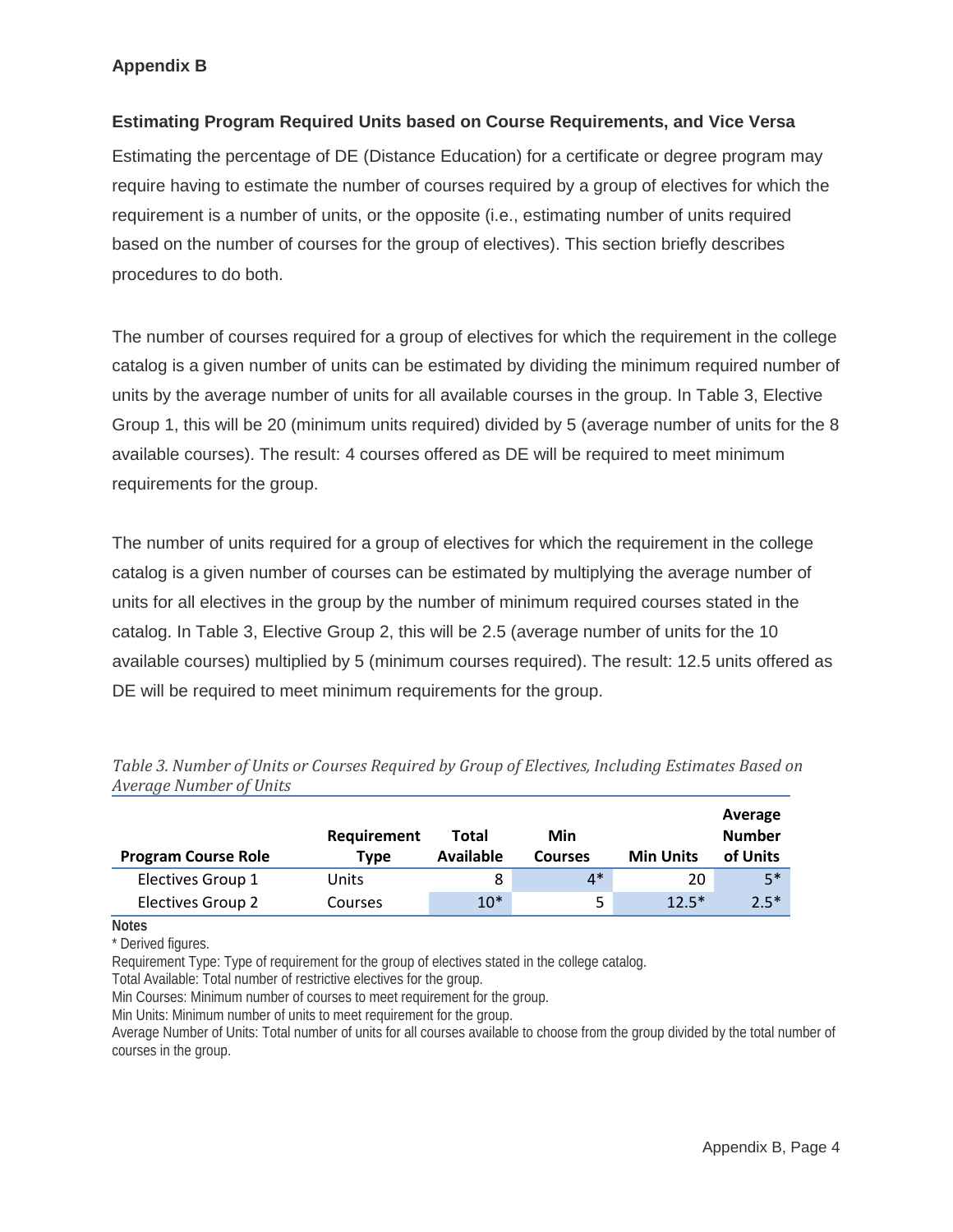**Programs without Options: Count and Percentage for Courses Applicable to the Major Approved for or Offered through Distance Education by Program, De Anza College, 2017**

|                                                                             |             |                | <b>Distance Education Courses</b> |         |                |         |
|-----------------------------------------------------------------------------|-------------|----------------|-----------------------------------|---------|----------------|---------|
|                                                                             |             |                | <b>Approved</b>                   |         | <b>Offered</b> |         |
|                                                                             |             | Program        |                                   |         |                |         |
|                                                                             |             | Min            |                                   |         |                |         |
| <b>Title</b>                                                                | <b>Type</b> | <b>Courses</b> | Count                             | Percent | Count          | Percent |
| <b>Business Administration</b>                                              | AA          | 10             | 10                                | 100     | 10             | 100     |
| <b>Business Administration</b>                                              | <b>CEA</b>  | 5              | 5                                 | 100     | 5              | 100     |
| <b>Business Administration for Transfer</b>                                 | $AS-T$      | 8              | 8                                 | 100     | 8              | 100     |
| Entrepreneurship                                                            | <b>CEA</b>  | 5              | 5                                 | 100     | 5              | 100     |
| <b>Marketing Management</b>                                                 | AA          | 11             | 11                                | 100     | 11             | 100     |
| <b>Marketing Management</b>                                                 | <b>CEA</b>  | 5              | 5                                 | 100     | 5              | 100     |
| Liberal Arts: Business and Computer Info.                                   |             |                |                                   |         |                |         |
| Systems                                                                     | AA          | 7              | $\overline{7}$                    | 100     | $\overline{7}$ | 100     |
| <b>Network Basics</b>                                                       | <b>CEA</b>  | $\overline{4}$ | $\overline{4}$                    | 100     | $\overline{4}$ | 100     |
|                                                                             |             |                |                                   |         |                |         |
| Database Design for Developers (Oracle)                                     | <b>CEA</b>  | 6              | 6                                 | 100     | 6              | 100     |
| Computer Aided Design - Mechanical                                          | <b>CEA</b>  | 5              | 5                                 | 100     | 5              | 100     |
| <b>Liberal Arts: Social and Behavioral Sciences</b>                         |             |                |                                   |         |                |         |
| Emphasis                                                                    | AA          | 7              | $\overline{7}$                    | 100     | 7              | 100     |
| Liberal Arts: Science, Math and                                             |             |                |                                   |         |                |         |
| <b>Engineering Emphasis</b>                                                 | AA          | 7              | 7                                 | 100     | 7              | 100     |
|                                                                             |             |                |                                   |         |                |         |
| Liberal Arts: Arts and Letters Emphasis                                     | AA          | 8              | 8                                 | 100     | 8              | 100     |
| Management                                                                  | AA          | 12             | 11                                | 92      | 11             | 92      |
| <b>Accounting: Practice Emphasis</b>                                        | AA          | 11             | 10                                | 91      | 10             | 91      |
| <b>Accounting: Practice Emphasis</b>                                        | CAA         | 11             | 10                                | 91      | 10             | 91      |
| <b>Business Programming</b>                                                 | AA          | 10             | 10                                | 100     | 9              | 90      |
| <b>Business Programming</b>                                                 | CAA         | 10             | 10                                | 100     | 9              | 90      |
| Environmental Resource Management and                                       |             |                |                                   |         |                |         |
| <b>Pollution Prevention</b>                                                 | CAA         | 7              | $\overline{7}$                    | 100     | 6              | 86      |
| Accounting                                                                  | <b>CEA</b>  | $\overline{7}$ | 6                                 | 86      | 6              | 86      |
| Management                                                                  | <b>CEA</b>  | 5              | $\overline{\mathbf{4}}$           | 80      | 4              | 80      |
| Web Development                                                             | <b>CEA</b>  | 5              | 5                                 | 100     | $\overline{4}$ | 80      |
| <b>Network Administration</b>                                               | <b>CEA</b>  | 5              | 5                                 | 100     | $\overline{4}$ | 80      |
| <b>Enterprise Security Professional</b>                                     | <b>CEA</b>  | 5              | 5                                 | 100     | 4              | 80      |
| <b>Speech Communication</b>                                                 | <b>CEA</b>  | 5              | $\overline{\mathbf{4}}$           | 80      | 4              | 80      |
| <b>Environmental Resource Management and</b><br><b>Pollution Prevention</b> | AA          | 19             | 19                                | 100     | 15             | 79      |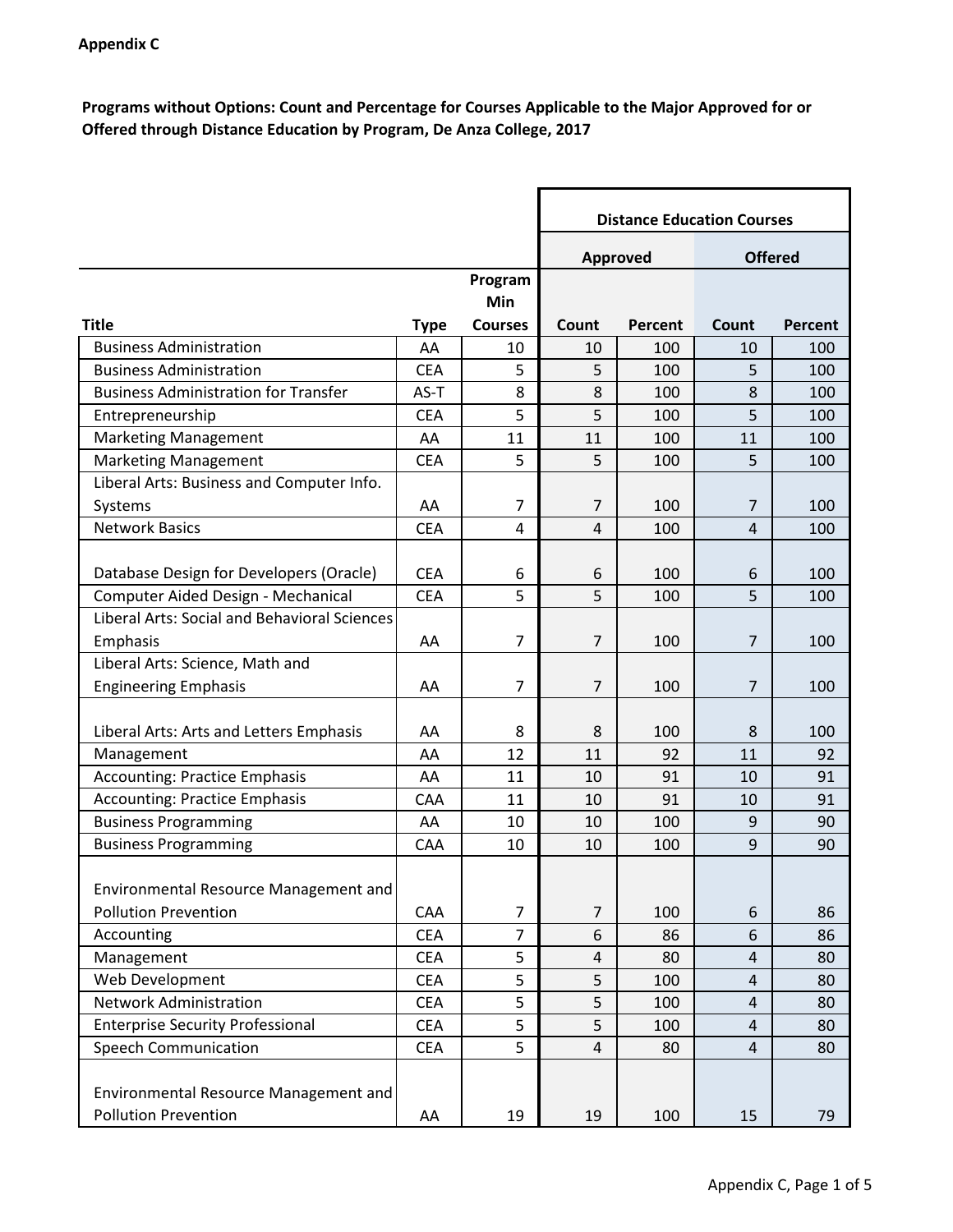|                                               |             |                | <b>Distance Education Courses</b> |                |                |         |  |
|-----------------------------------------------|-------------|----------------|-----------------------------------|----------------|----------------|---------|--|
|                                               |             |                | <b>Offered</b><br>Approved        |                |                |         |  |
|                                               |             | Program        |                                   |                |                |         |  |
|                                               |             | Min            |                                   |                |                |         |  |
| <b>Title</b>                                  | <b>Type</b> | <b>Courses</b> | Count                             | <b>Percent</b> | Count          | Percent |  |
| <b>Network Administration</b>                 | AA          | 9              | 9                                 | 100            | 7              | 78      |  |
| <b>Network Administration</b>                 | CAA         | 9              | 9                                 | 100            | $\overline{7}$ | 78      |  |
| <b>Global Studies</b>                         | AA          | 17             | 14                                | 82             | 13             | 76      |  |
| Programming in C/C++                          | <b>CEA</b>  | 4              | 3                                 | 75             | 3              | 75      |  |
| <b>Systems Programming</b>                    | AA          | 9              | 7                                 | 78             | 6              | 67      |  |
| <b>Systems Programming</b>                    | CAA         | 9              | $\overline{7}$                    | 78             | 6              | 67      |  |
| <b>Network Programming</b>                    | AA          | 9              | 8                                 | 89             | 6              | 67      |  |
| <b>Network Programming</b>                    | CAA         | 9              | 8                                 | 89             | 6              | 67      |  |
| <b>Real Estate</b>                            | AA          | 11             | 8                                 | 73             | $\overline{7}$ | 64      |  |
| Journalism                                    | AA          | 10             | 7                                 | 70             | 6              | 60      |  |
| Programming in JAVA                           | <b>CEA</b>  | 5              | 5                                 | 100            | 3              | 60      |  |
| <b>UNIX/LINUX Operating System</b>            | <b>CEA</b>  | 5              | 5                                 | 100            | 3              | 60      |  |
|                                               |             |                |                                   |                |                |         |  |
| <b>Environmental Resource Management and</b>  |             |                |                                   |                |                |         |  |
| <b>Pollution Prevention</b>                   | AS          | 29             | 27                                | 93             | 17             | 59      |  |
| <b>Global Studies</b>                         | CAA         | 9              | 6                                 | 67             | 5              | 56      |  |
| <b>Visual Basic Programming</b>               | <b>CEA</b>  | 4              | 3                                 | 75             | $\overline{2}$ | 50      |  |
| <b>Energy Management and Building Science</b> | <b>CEA</b>  | 14             | 13                                | 93             | $\overline{7}$ | 50      |  |
| Leadership and Social Change                  | <b>CEA</b>  | 6              | 3                                 | 50             | 3              | 50      |  |
|                                               |             |                |                                   |                |                |         |  |
| Environmental Resource Management and         |             |                |                                   |                |                |         |  |
| <b>Pollution Prevention</b>                   | CAA         | 23             | 21                                | 91             | 11             | 48      |  |
| Photographic Arts                             | AA          | 13             | 6                                 | 46             | 6              | 46      |  |
| Wildlife Science Technician                   | CAA         | 16             | 16                                | 100            | 7              | 44      |  |
| <b>Computer Science for Transfer</b>          | AS-T        | 9              | $\overline{4}$                    | 44             | $\overline{4}$ | 44      |  |
| <b>Real Estate</b>                            | <b>CEA</b>  | $\overline{7}$ | $\overline{4}$                    | 57             | 3              | 43      |  |
| <b>Medical File Clerk</b>                     | <b>CEA</b>  | $\overline{7}$ | $\overline{4}$                    | 57             | 3              | 43      |  |
| English                                       | AA          | $\overline{7}$ | $\overline{4}$                    | 57             | $\overline{3}$ | 43      |  |
| <b>Speech Communication</b>                   | AA          | $\overline{7}$ | 6                                 | 86             | 3              | 43      |  |
| Programming in PERL                           | <b>CEA</b>  | 5              | 3                                 | 60             | $\overline{2}$ | 40      |  |
| Journalism for Transfer (Manual)              | AA-T        | 8              | 6                                 | 75             | $\overline{3}$ | 38      |  |
| <b>Medical Records Clerk</b>                  | <b>CEA</b>  | 8              | 4                                 | 50             | 3              | 38      |  |
| Wildlife Science Technician                   | AA          | 19             | 19                                | 100            | $\overline{7}$ | 37      |  |
| Professional Photography                      | AA          | 14             | 5                                 | 36             | 5              | 36      |  |
| <b>Business Office Clerk</b>                  | <b>CEA</b>  | 9              | $\overline{4}$                    | 44             | $\overline{3}$ | 33      |  |
| Kinesiology for Transfer (Manual)             | AA-T        | 9              | $\overline{2}$                    | 22             | $\overline{2}$ | 22      |  |
| Licensed Vocational Nurse to Registered       |             |                |                                   |                |                |         |  |
| Nurse                                         | AS          | 17             | 5                                 | 29             | 5              | 29      |  |
| Child Development                             | <b>CEA</b>  | $\overline{7}$ | $\overline{2}$                    | 29             | $2^{\circ}$    | 29      |  |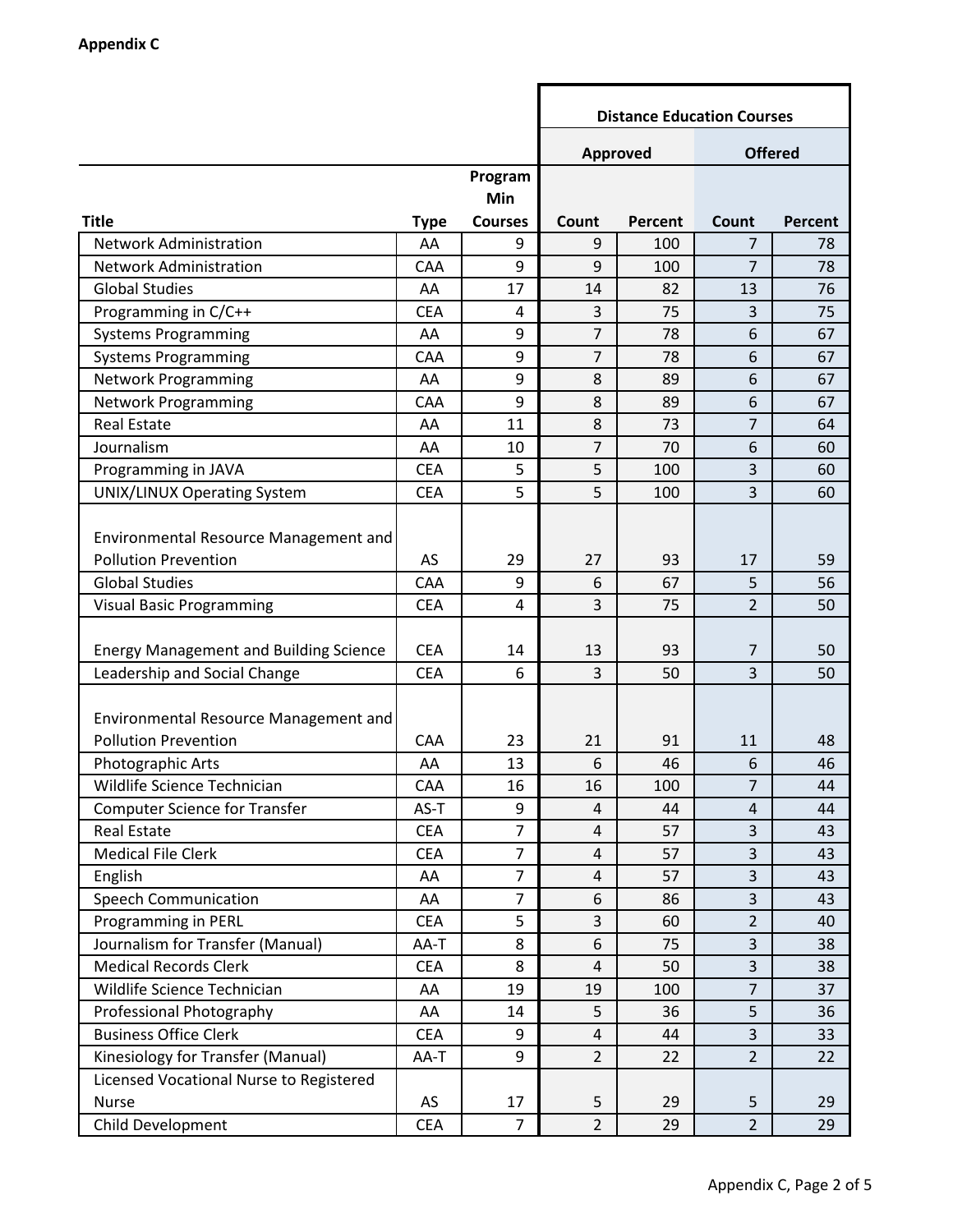|                                           |             |                | <b>Distance Education Courses</b> |                  |                |                |  |
|-------------------------------------------|-------------|----------------|-----------------------------------|------------------|----------------|----------------|--|
|                                           |             |                | <b>Offered</b><br>Approved        |                  |                |                |  |
|                                           |             | Program        |                                   |                  |                |                |  |
|                                           |             | Min            |                                   |                  |                |                |  |
| <b>Title</b>                              | <b>Type</b> | <b>Courses</b> | Count                             | <b>Percent</b>   | Count          | Percent        |  |
| <b>Communication Studies for Transfer</b> | AA-T        | 7              | 5                                 | 71               | 2              | 29             |  |
| Administration of Justice for Transfer    | AS-T        | $\overline{7}$ | $\overline{2}$                    | 29               | $\overline{2}$ | 29             |  |
| Sociology for Transfer                    | AA-T        | $\overline{7}$ | $\overline{2}$                    | 29               | $\overline{2}$ | 29             |  |
| Wildlife Science Technician               | <b>CEA</b>  | 8              | 8                                 | 100              | $\overline{2}$ | 25             |  |
| Phlebotomy Technician I                   | <b>CEA</b>  | 9              | 3                                 | 33               | $\overline{2}$ | 22             |  |
|                                           |             |                |                                   |                  |                |                |  |
| Early Childhood Education for Transfer    | AS-T        | 9              | 2                                 | 22               | $\overline{2}$ | 22             |  |
| <b>Project Management Practitioner</b>    | <b>CEA</b>  | 5              | 1                                 | 20               | $\mathbf{1}$   | 20             |  |
| Child Development                         | CAA         | 10             | 2                                 | 20               | $\overline{2}$ | 20             |  |
| Massage Therapy                           | CAA         | 16             | 3                                 | 19               | $\overline{3}$ | 19             |  |
| Art History                               | AA          | 11             | 5                                 | 45               | $\overline{2}$ | 18             |  |
| Art History                               | CAA         | 11             | 5                                 | 45               | $\overline{2}$ | 18             |  |
| <b>Medical Reception</b>                  | <b>CEA</b>  | 12             | 3                                 | 25               | $\overline{2}$ | 17             |  |
| Massage Therapy                           | AA          | 18             | 3                                 | 17               | $\overline{3}$ | 17             |  |
| Early Intervention/Special Education      |             |                |                                   |                  |                |                |  |
| Assistant                                 | <b>CAA</b>  | 12             | 2                                 | 17               | $\overline{2}$ | 17             |  |
| Early Childhood Mental Health             | <b>CEA</b>  | 6              | 1                                 | 17               | $\mathbf{1}$   | 17             |  |
| Film/TV: Screenwriting                    | AA          | 13             | $\overline{2}$                    | 15               | $\overline{2}$ | 15             |  |
| <b>Registered Nurse</b>                   | AS          | 33             | 5                                 | 15               | 5              | 15             |  |
| Child Development                         | AA          | 13             | $\overline{2}$                    | 15               | $\overline{2}$ | 15             |  |
| <b>Medical Secretary</b>                  | CAA         | 21             | 8                                 | 38               | $\overline{3}$ | 14             |  |
| <b>Graphic and Interactive Design</b>     | AA          | 15             | 3                                 | 20               | $\overline{2}$ | 13             |  |
| <b>Graphic and Interactive Design</b>     | CAA         | 15             | 3                                 | 20               | $\overline{2}$ | 13             |  |
| <b>Paralegal Studies</b>                  | AA          | 15             | $\overline{2}$                    | 13               | $\overline{2}$ | 13             |  |
| <b>Paralegal Studies</b>                  | CAA         | 15             | $\overline{2}$                    | 13               | 2              | 13             |  |
| Massage Therapy                           | <b>CEA</b>  | 9              | $\mathbf{1}$                      | 11               | $\mathbf{1}$   | 11             |  |
| <b>Product Model Making</b>               | AS          | 10             | $\overline{4}$                    | 40               | $\mathbf{1}$   | 10             |  |
| <b>Product Model Making</b>               | CAA         | 10             | $\overline{4}$                    | 40               | $\mathbf{1}$   | 10             |  |
| <b>Private Security</b>                   | CAA         | 10             | $\mathbf{1}$                      | 10               | $\mathbf{1}$   | 10             |  |
| <b>Private Security</b>                   | AA          | 11             | $\mathbf{1}$                      | 9                | $\mathbf{1}$   | 9              |  |
| Film/TV: Animation                        | AA          | 13             | $\overline{2}$                    | 15               | $\mathbf{1}$   | 8              |  |
| Lab Assisting                             | <b>CEA</b>  | 12             | $\overline{2}$                    | 17               | $\mathbf{1}$   | 8              |  |
| Insurance and Coding                      | <b>CEA</b>  | 12             | $\overline{2}$                    | 17               | $\mathbf{1}$   | 8              |  |
| Law Enforcement                           | AA          | 12             | $\mathbf{1}$                      | 8                | $\mathbf{1}$   | 8              |  |
| Corrections/Probation                     | AA          | 13             | $\mathbf{1}$                      | 8                | $\mathbf{1}$   | 8              |  |
| <b>Medical Transcription</b>              | <b>CEA</b>  | 14             | $\overline{2}$                    | 14               | $\mathbf{1}$   | $\overline{7}$ |  |
| Music                                     | AA          | 18             | $\mathbf{1}$                      | 6                | $\mathbf{1}$   | 6              |  |
| <b>Medical Assisting</b>                  | AA          | 34             | $\overline{7}$                    | 21               | $\overline{2}$ | 6              |  |
| <b>Medical Assisting</b>                  | CAA         | 34             | $\overline{7}$                    | 21               | $\overline{2}$ | 6              |  |
| Film/TV: Production                       | AA          | 11             | $\pmb{0}$                         | $\boldsymbol{0}$ | $\mathbf 0$    | $\mathbf 0$    |  |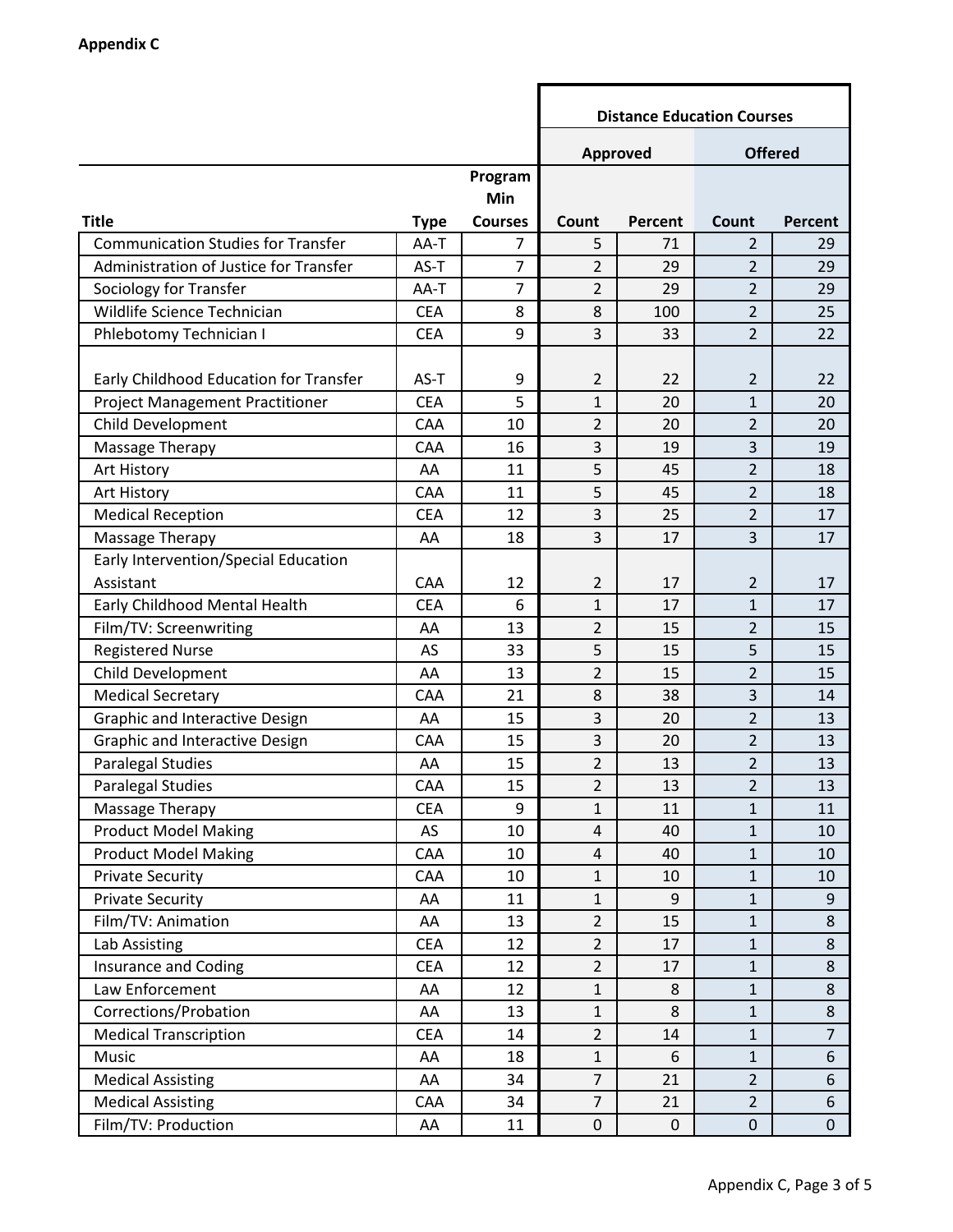|                                            |             |                | <b>Distance Education Courses</b> |                  |                |                  |  |
|--------------------------------------------|-------------|----------------|-----------------------------------|------------------|----------------|------------------|--|
|                                            |             |                | Approved                          |                  | <b>Offered</b> |                  |  |
|                                            |             | Program        |                                   |                  |                |                  |  |
|                                            |             | Min            |                                   |                  |                |                  |  |
| <b>Title</b>                               | <b>Type</b> | <b>Courses</b> | Count                             | <b>Percent</b>   | Count          | Percent          |  |
| Film/TV: Production                        | CAA         | 11             | $\mathbf 0$                       | 0                | 0              | $\mathbf{0}$     |  |
| Film/TV: Production                        | <b>CEA</b>  | 6              | $\mathbf 0$                       | $\mathbf 0$      | $\overline{0}$ | $\mathbf 0$      |  |
| Automotive Technology: Automotive          |             |                |                                   |                  |                |                  |  |
| Machining and Engine Repair                | AS          | 9              | $\mathbf 0$                       | 0                | 0              | $\mathbf 0$      |  |
| Automotive Powertrain Technology           | AS          | $\overline{7}$ | $\mathbf 0$                       | $\mathbf 0$      | $\overline{0}$ | $\mathbf 0$      |  |
| Automotive Machining and Engine Repair     |             |                |                                   |                  |                |                  |  |
| Technology                                 | AS          | $\overline{7}$ | $\boldsymbol{0}$                  | 0                | 0              | $\boldsymbol{0}$ |  |
| Automotive Technology: Automotive          |             |                |                                   |                  |                |                  |  |
| <b>Engine Performance</b>                  | AS          | 9              | $\mathbf 0$                       | 0                | 0              | $\boldsymbol{0}$ |  |
| Automotive Technology: Automotive          |             |                |                                   |                  |                |                  |  |
| <b>Chassis and Powertrain</b>              | AS          | 12             | $\mathbf 0$                       | 0                | 0              | $\mathbf 0$      |  |
| Advanced Engine Performance Technology     | AS          | 11             | $\mathbf 0$                       | 0                | 0              | $\mathbf 0$      |  |
| Advanced Engine Performance Technology     | CAA         | 11             | $\boldsymbol{0}$                  | $\mathbf 0$      | 0              | $\boldsymbol{0}$ |  |
| Automotive Machining and Engine Repair     |             |                |                                   |                  |                |                  |  |
| Technology                                 | CAA         | $\overline{7}$ | $\mathbf 0$                       | $\mathbf 0$      | $\mathbf 0$    | $\boldsymbol{0}$ |  |
| Automotive Powertrain Technology           | CAA         | $\overline{7}$ | $\mathbf 0$                       | $\mathbf 0$      | $\mathbf 0$    | $\mathbf 0$      |  |
| Automotive Technology: Automotive          |             |                |                                   |                  |                |                  |  |
| <b>Chassis and Powertrain</b>              | CAA         | 12             | $\mathbf 0$                       | 0                | 0              | $\mathbf 0$      |  |
| Automotive Technology: Automotive          |             |                |                                   |                  |                |                  |  |
| <b>Engine Performance</b>                  | CAA         | 9              | $\boldsymbol{0}$                  | $\mathbf 0$      | 0              | $\boldsymbol{0}$ |  |
| Automotive Technology: Automotive          |             |                |                                   |                  |                |                  |  |
| Machining and Engine Repair                | CAA         | 9              | $\mathbf 0$                       | $\boldsymbol{0}$ | 0              | 0                |  |
| Smog Technician                            | CEA         | 3              | O                                 | 0                | 0              | 0                |  |
| <b>Advanced Automotive Technology</b>      | <b>CEA</b>  | 5              | $\overline{0}$                    | $\mathbf 0$      | $\overline{0}$ | $\mathbf 0$      |  |
| Automotive Machining and Engine Repair     |             |                |                                   |                  |                |                  |  |
| Technology                                 | <b>CEA</b>  | $\overline{2}$ | $\mathbf 0$                       | 0                | $\mathbf{0}$   | 0                |  |
| Automotive Powertrain Technology           | <b>CEA</b>  | 3              | $\mathbf 0$                       | $\mathbf 0$      | $\overline{0}$ | $\boldsymbol{0}$ |  |
| <b>Automotive Chassis Technology</b>       | <b>CEA</b>  | $\overline{3}$ | $\mathbf 0$                       | 0                | 0              | $\mathbf 0$      |  |
| Advanced Engine Performance Technology     | <b>CEA</b>  | 4              | $\boldsymbol{0}$                  | 0                | $\mathbf{0}$   | $\boldsymbol{0}$ |  |
| Intermediate Engine Performance            |             |                |                                   |                  |                |                  |  |
| Technology                                 | <b>CEA</b>  | 3              | $\boldsymbol{0}$                  | 0                | $\mathbf 0$    | $\boldsymbol{0}$ |  |
| <b>Basic Engine Performance Technology</b> | <b>CEA</b>  | 4              | $\boldsymbol{0}$                  | $\mathbf 0$      | $\mathbf 0$    | $\boldsymbol{0}$ |  |
| CNC Research and Development Machinist     | AS          | 13             | 3                                 | 23               | 0              | $\mathbf 0$      |  |
| <b>CNC Machinist</b>                       | CAA         | 12             | 3                                 | 25               | $\mathbf 0$    | $\boldsymbol{0}$ |  |
| <b>CNC Machinist</b>                       | AS          | 12             | 3                                 | 25               | $\pmb{0}$      | $\mathbf 0$      |  |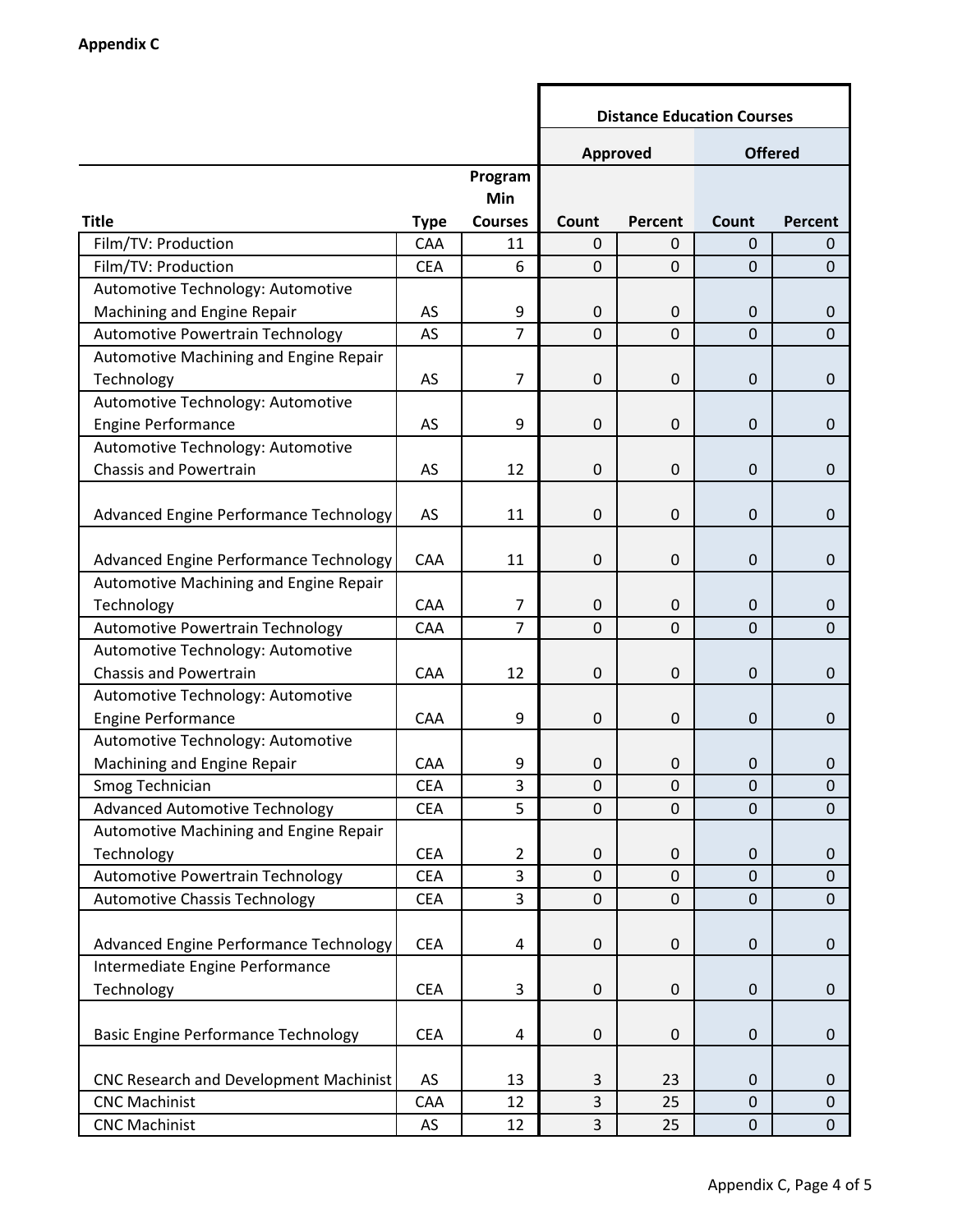|                                        |             |                | <b>Distance Education Courses</b> |              |                |                |  |
|----------------------------------------|-------------|----------------|-----------------------------------|--------------|----------------|----------------|--|
|                                        |             |                | Approved                          |              | <b>Offered</b> |                |  |
|                                        |             | Program        |                                   |              |                |                |  |
|                                        |             | <b>Min</b>     |                                   |              |                |                |  |
| <b>Title</b>                           | <b>Type</b> | <b>Courses</b> | Count                             | Percent      | Count          | <b>Percent</b> |  |
|                                        |             |                |                                   |              |                |                |  |
| CNC Research and Development Machinist | <b>CAA</b>  | 13             | 3                                 | 23           | $\Omega$       | $\mathbf 0$    |  |
| CNC Programming - CAD-CAM              | <b>CEA</b>  | 4              | 3                                 | 75           | $\Omega$       | $\Omega$       |  |
| <b>CNC Machinist</b>                   | <b>CEA</b>  | 4              | $\Omega$                          | $\Omega$     | $\Omega$       | $\Omega$       |  |
| Sculpture                              | AA          | 12             | 1                                 | 8            | $\Omega$       | $\Omega$       |  |
| Ceramics                               | AA          | 11             | 1                                 | $\mathbf{q}$ | $\Omega$       | 0              |  |
| Professional Photography               | <b>CEA</b>  | 6              | $\Omega$                          | $\Omega$     | $\Omega$       | $\Omega$       |  |
| Graphic and Interactive Design         | <b>CEA</b>  | 6              | $\mathbf{1}$                      | 17           | $\Omega$       | $\Omega$       |  |
| Mandarin                               | <b>CAA</b>  | 7              | $\overline{0}$                    | $\Omega$     | 0              | $\Omega$       |  |
| Mandarin                               | <b>CEA</b>  | 4              | $\Omega$                          | $\Omega$     | 0              | $\Omega$       |  |
| <b>Clinical Laboratory Assistant</b>   | <b>CEA</b>  | 8              | $\overline{0}$                    | $\Omega$     | 0              | $\mathbf{0}$   |  |
| <b>Mathematics for Transfer</b>        | AS-T        | 6              | 0                                 | $\mathbf 0$  | 0              | 0              |  |

Data includes only programs with no options (alternative set of courses to meet program requirements). Type includes: AA, Associate of Arts; AS, Associate of Science; AA-T, Associate of Arts for Transfer; AS-T, Associate of Science for Transfer; CAA, Certificate of Achievement-Advanced; and CEA, Certificate of Achievement.

Program Min Courses: Estimated number of courses to meet program requirements based on number of required or elective courses, or units (courses required based number of units).

Approved: Based on course scheduled type approved by curriculum committee (Banner schedule code beginning with '5', '6' or '7'). The Hybrid schedule type is not included.

Offered: Based on courses offered in 2015-16 or 2016-17 (enrollment greater than zero) for which all sessions or meetings were scheduled online.

Course count and the numerator for the percentage do not exceed the minimum number of courses.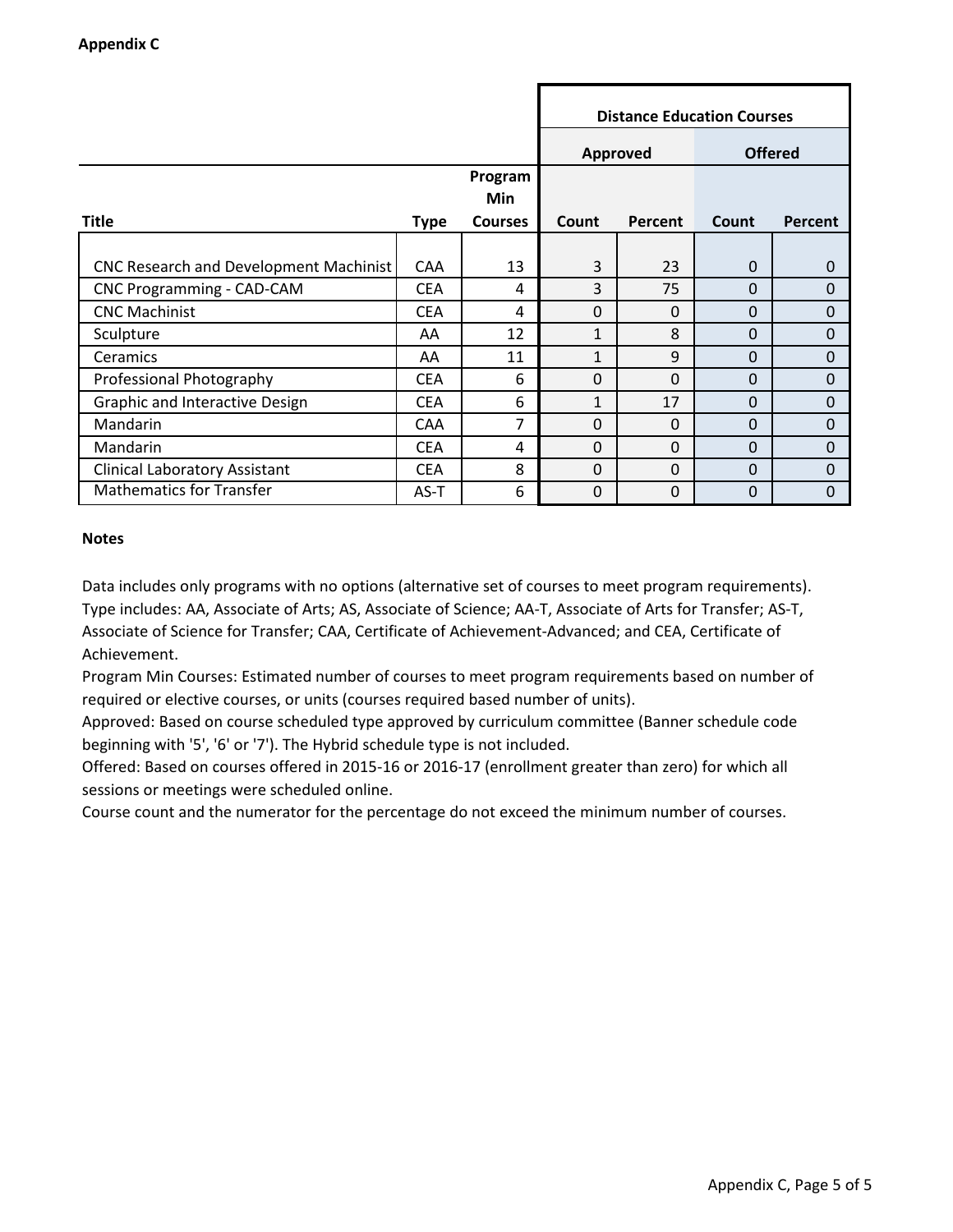**Program without Options: Count and Percentage for Estimated Number of Units Applicable to the Major Approved for or Offered through Distance Education by Program, De Anza College, 2017**

|                                             |             |              |       | <b>Distance Education Units</b> |       |                |
|---------------------------------------------|-------------|--------------|-------|---------------------------------|-------|----------------|
|                                             |             |              |       | Approved                        |       | <b>Offered</b> |
|                                             |             | Program      |       |                                 |       |                |
|                                             |             | Min          |       |                                 |       |                |
| <b>Title</b>                                | <b>Type</b> | <b>Units</b> | Count | <b>Percent</b>                  | Count | <b>Percent</b> |
| <b>Business Administration</b>              | AA          | 49.5         | 49.5  | 100                             | 49.5  | 100            |
|                                             |             |              |       |                                 |       |                |
| <b>Business Administration for Transfer</b> | AS-T        | 37.5         | 37.5  | 100                             | 37.5  | 100            |
| <b>Business Administration</b>              | <b>CEA</b>  | 24.5         | 24.5  | 100                             | 24.5  | 100            |
| Entrepreneurship                            | <b>CEA</b>  | 24.0         | 24.0  | 100                             | 24.0  | 100            |
| <b>Marketing Management</b>                 | AA          | 53.0         | 53.0  | 100                             | 53.0  | 100            |
| <b>Marketing Management</b>                 | <b>CEA</b>  | 24.0         | 24.0  | 100                             | 24.0  | 100            |
| Liberal Arts: Business and Computer Info.   |             |              |       |                                 |       |                |
| Systems                                     | AA          | 27.0         | 27.0  | 100                             | 27.0  | 100            |
| <b>Network Basics</b>                       | <b>CEA</b>  | 18.5         | 18.5  | 100                             | 18.5  | 100            |
| Database Design for Developers (Oracle)     | <b>CEA</b>  | 25.3         | 25.3  | 100                             | 25.3  | 100            |
|                                             |             |              |       |                                 |       |                |
| Computer Aided Design - Mechanical          | <b>CEA</b>  | 18.0         | 18.0  | 100                             | 18.0  | 100            |
| Liberal Arts: Social and Behavioral         |             |              |       |                                 |       |                |
| <b>Sciences Emphasis</b>                    | AA          | 27.0         | 27.0  | 100                             | 27.0  | 100            |
| Liberal Arts: Science, Math and             |             |              |       |                                 |       |                |
| <b>Engineering Emphasis</b>                 | AA          | 27.0         | 27.0  | 100                             | 27.0  | 100            |
|                                             |             |              |       |                                 |       |                |
| Liberal Arts: Arts and Letters Emphasis     | AA          | 27.0         | 27.0  | 100                             | 27.0  | 100            |
| <b>Accounting: Practice Emphasis</b>        | AA          | 45.0         | 43.0  | 96                              | 43.0  | 96             |
| <b>Accounting: Practice Emphasis</b>        | CAA         | 45.0         | 43.0  | 96                              | 43.0  | 96             |
| Accounting                                  | <b>CEA</b>  | 26.0         | 24.0  | 92                              | 24.0  | 92             |
| Management                                  | AA          | 53.0         | 49.0  | 92                              | 49.0  | 92             |
| <b>Business Programming</b>                 | AA          | 45.3         | 45.3  | 100                             | 40.8  | 90             |
| <b>Business Programming</b>                 | CAA         | 45.3         | 45.3  | 100                             | 40.8  | 90             |
| Management                                  | <b>CEA</b>  | 24.0         | 20.0  | 83                              | 20.0  | 83             |
|                                             |             |              |       |                                 |       |                |
| <b>Environmental Resource Management</b>    |             |              |       |                                 |       |                |
| and Pollution Prevention                    | CAA         | 20.0         | 20.0  | 100                             | 16.0  | 80             |
| <b>Enterprise Security Professional</b>     | <b>CEA</b>  | 23.0         | 23.0  | 100                             | 18.5  | 80             |
| <b>Network Administration</b>               | <b>CEA</b>  | 22.5         | 22.5  | 100                             | 18.0  | 80             |
| Network Administration                      | AA          | 40.8         | 40.8  | 100                             | 32.3  | 79             |
| Network Administration                      | CAA         | 40.8         | 40.8  | 100                             | 32.3  | 79             |
|                                             |             |              |       |                                 |       |                |
| <b>Environmental Resource Management</b>    |             |              |       |                                 |       |                |
| and Pollution Prevention                    | AA          | 40.0         | 40.0  | 100                             | 30.0  | 75             |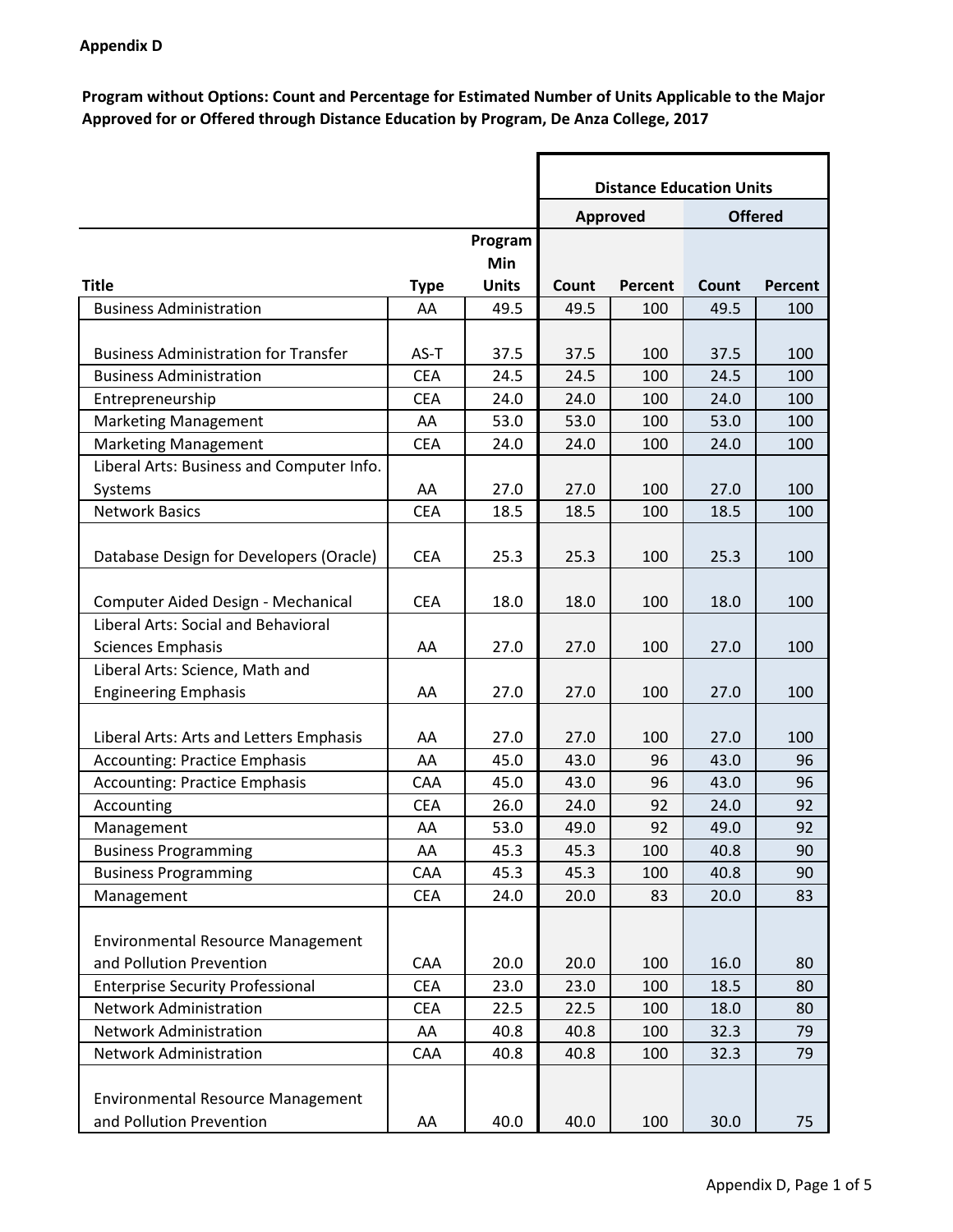|                                          |             |              | <b>Distance Education Units</b> |                 |       |                |  |
|------------------------------------------|-------------|--------------|---------------------------------|-----------------|-------|----------------|--|
|                                          |             |              |                                 | <b>Approved</b> |       | <b>Offered</b> |  |
|                                          |             | Program      |                                 |                 |       |                |  |
|                                          |             | Min          |                                 |                 |       |                |  |
| <b>Title</b>                             | <b>Type</b> | <b>Units</b> | Count                           | Percent         | Count | Percent        |  |
| Programming in C/C++                     | <b>CEA</b>  | 18.0         | 13.5                            | 75              | 13.5  | 75             |  |
| <b>Speech Communication</b>              | <b>CEA</b>  | 20.0         | 15.0                            | 75              | 15.0  | 75             |  |
| <b>Global Studies</b>                    | AA          | 68.0         | 54.0                            | 79              | 50.0  | 74             |  |
| Web Development                          | <b>CEA</b>  | 20.8         | 20.8                            | 100             | 15.0  | 72             |  |
| <b>Systems Programming</b>               | AA          | 41.0         | 32.0                            | 78              | 27.5  | 67             |  |
| <b>Systems Programming</b>               | CAA         | 41.0         | 32.0                            | 78              | 27.5  | 67             |  |
| <b>Network Programming</b>               | AA          | 41.4         | 36.9                            | 89              | 27.9  | 67             |  |
| <b>Network Programming</b>               | CAA         | 41.4         | 36.9                            | 89              | 27.9  | 67             |  |
| <b>Real Estate</b>                       | AA          | 45.0         | 33.0                            | 73              | 29.0  | 64             |  |
| <b>UNIX/LINUX Operating System</b>       | <b>CEA</b>  | 22.5         | 22.5                            | 100             | 13.5  | 60             |  |
| Programming in JAVA                      | <b>CEA</b>  | 22.5         | 22.5                            | 100             | 13.5  | 60             |  |
| Journalism                               | AA          | 28.7         | 19.7                            | 69              | 16.7  | 58             |  |
| Leadership and Social Change             | <b>CEA</b>  | 14.0         | 8.0                             | 57              | 8.0   | 57             |  |
|                                          |             |              |                                 |                 |       |                |  |
| <b>Environmental Resource Management</b> |             |              |                                 |                 |       |                |  |
| and Pollution Prevention                 | AS          | 50.0         | 47.0                            | 94              | 28.0  | 56             |  |
| <b>Medical File Clerk</b>                | <b>CEA</b>  | 22.5         | 14.0                            | 62              | 12.0  | 53             |  |
| <b>Global Studies</b>                    | CAA         | 36.0         | 22.0                            | 61              | 18.0  | 50             |  |
| <b>Visual Basic Programming</b>          | <b>CEA</b>  | 18.5         | 13.5                            | 73              | 9.0   | 49             |  |
| <b>Medical Records Clerk</b>             | <b>CEA</b>  | 24.5         | 14.0                            | 57              | 12.0  | 49             |  |
| <b>Business Office Clerk</b>             | <b>CEA</b>  | 25.0         | 14.0                            | 56              | 12.0  | 48             |  |
| Photographic Arts                        | AA          | 43.0         | 20.0                            | 47              | 20.0  | 47             |  |
| English                                  | AA          | 29.2         | 17.2                            | 59              | 13.0  | 45             |  |
| Journalism for Transfer (Manual)         | AA-T        | 27.0         | 21.0                            | 78              | 12.0  | 44             |  |
| Professional Photography                 | AA          | 44.0         | 19.0                            | 43              | 19.0  | 43             |  |
| <b>Speech Communication</b>              | AA          | 33.0         | 28.0                            | 85              | 14.0  | 42             |  |
| <b>Computer Science for Transfer</b>     | AS-T        | 45.5         | 18.5                            | 41              | 18.5  | 41             |  |
| Programming in PERL                      | <b>CEA</b>  | 22.5         | 13.5                            | 60              | 9.0   | 40             |  |
| <b>Real Estate</b>                       | <b>CEA</b>  | 25.0         | 13.0                            | 52              | 9.0   | 36             |  |
| Wildlife Science Technician              | CAA         | 46.0         | 46.0                            | 100             | 16.0  | 35             |  |
| <b>Energy Management and Building</b>    |             |              |                                 |                 |       |                |  |
| Science                                  | <b>CEA</b>  | 20.0         | 18.0                            | 90              | 7.0   | 35             |  |
| Phlebotomy Technician I                  | <b>CEA</b>  | 22.0         | 9.5                             | 43              | 7.5   | 34             |  |
|                                          |             |              |                                 |                 |       |                |  |
| <b>Environmental Resource Management</b> |             |              |                                 |                 |       |                |  |
| and Pollution Prevention                 | CAA         | 33.0         | 30.0                            | 91              | 11.0  | 33             |  |
| <b>Medical Reception</b>                 | <b>CEA</b>  | 24.0         | 9.5                             | 40              | 7.5   | 31             |  |
| Licensed Vocational Nurse to Registered  |             |              |                                 |                 |       |                |  |
| Nurse                                    | AS          | 68.0         | 21.0                            | 31              | 21.0  | 31             |  |
| Kinesiology for Transfer (Manual)        | AA-T        | 32.0         | 9.0                             | 28              | 9.0   | 28             |  |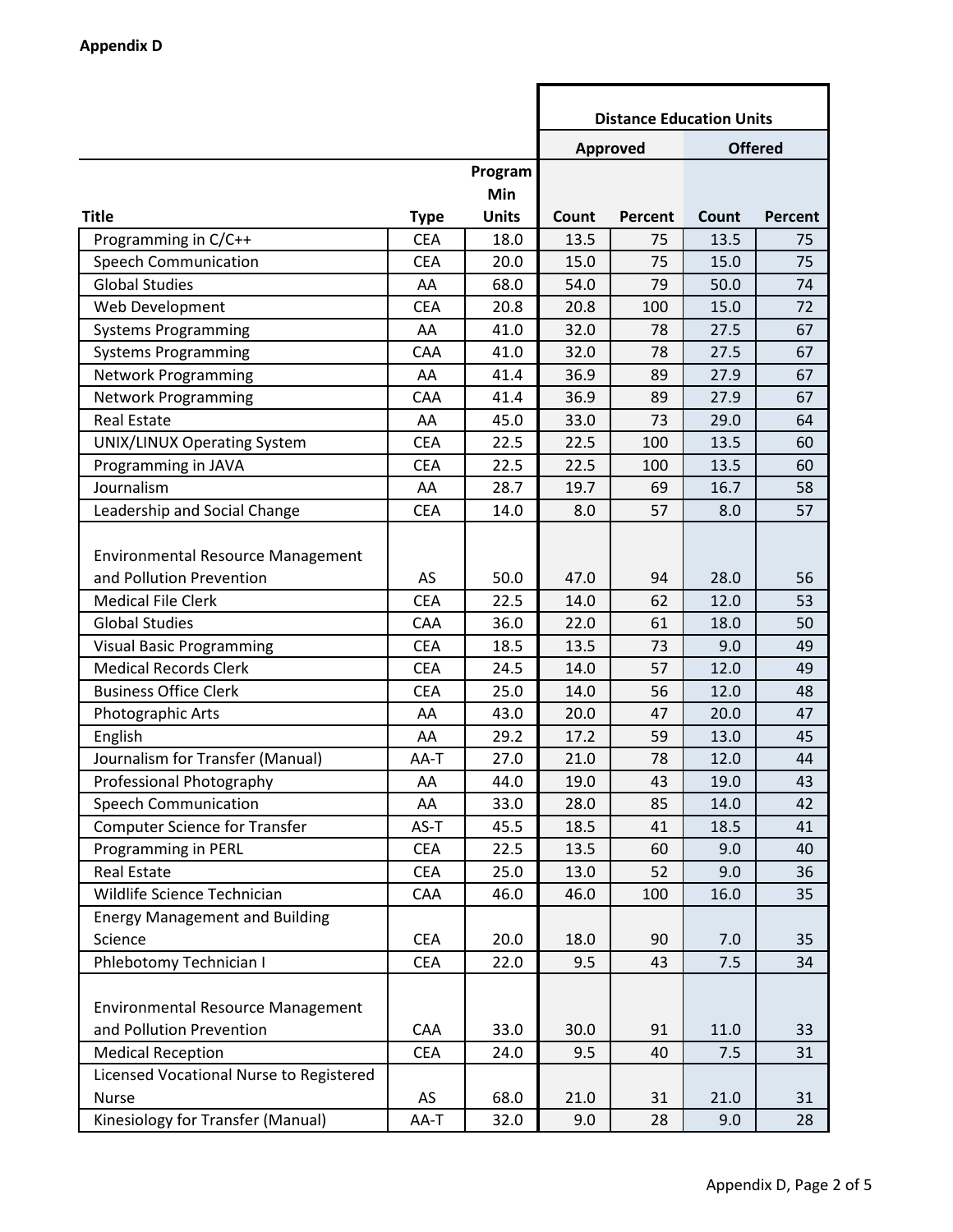|                                           |             |                | <b>Distance Education Units</b> |          |       |                  |  |
|-------------------------------------------|-------------|----------------|---------------------------------|----------|-------|------------------|--|
|                                           |             |                |                                 | Approved |       | <b>Offered</b>   |  |
|                                           |             | Program<br>Min |                                 |          |       |                  |  |
| <b>Title</b>                              | <b>Type</b> | <b>Units</b>   | Count                           | Percent  | Count | <b>Percent</b>   |  |
| Child Development                         | <b>CEA</b>  | 26.0           | 8.0                             | 31       | 8.0   | 31               |  |
| Wildlife Science Technician               | AA          | 53.0           | 53.0                            | 100      | 16.0  | 30               |  |
|                                           |             |                |                                 |          |       |                  |  |
| Administration of Justice for Transfer    | AS-T        | 28.3           | 8.3                             | 29       | 8.3   | 29               |  |
| Sociology for Transfer                    | AA-T        | 28.0           | 8.0                             | 29       | 8.0   | 29               |  |
| <b>Medical Secretary</b>                  | CAA         | 44.5           | 20.5                            | 46       | 12.5  | 28               |  |
| <b>Communication Studies for Transfer</b> | AA-T        | 33.0           | 23.0                            | 70       | 9.0   | 27               |  |
|                                           |             |                |                                 |          |       |                  |  |
| Early Childhood Education for Transfer    | AS-T        | 37.0           | 8.0                             | 22       | 8.0   | 22               |  |
| <b>Project Management Practitioner</b>    | <b>CEA</b>  | 19.9           | 3.9                             | 20       | 3.9   | 20               |  |
| Child Development                         | CAA         | 40.0           | 8.0                             | 20       | 8.0   | 20               |  |
| Wildlife Science Technician               | <b>CEA</b>  | 26.0           | 26.0                            | 100      | 5.0   | 19               |  |
| Art History                               | AA          | 42.0           | 20.0                            | 48       | 8.0   | 19               |  |
| Art History                               | CAA         | 42.0           | 20.0                            | 48       | 8.0   | 19               |  |
| <b>Registered Nurse</b>                   | AS          | 113.0          | 21.0                            | 19       | 21.0  | 19               |  |
| Early Childhood Mental Health             | <b>CEA</b>  | 21.0           | 4.0                             | 19       | 4.0   | 19               |  |
| Massage Therapy                           | AA          | 52.0           | 9.0                             | 17       | 9.0   | 17               |  |
| Child Development                         | AA          | 51.0           | 8.0                             | 16       | 8.0   | 16               |  |
| Early Intervention/Special Education      |             |                |                                 |          |       |                  |  |
| Assistant                                 | CAA         | 45.0           | 7.0                             | 16       | 7.0   | 16               |  |
| Insurance and Coding                      | <b>CEA</b>  | 24.0           | 5.0                             | 21       | 3.0   | 13               |  |
| Massage Therapy                           | CAA         | 44.5           | 6.0                             | 13       | 6.0   | 13               |  |
| <b>Medical Assisting</b>                  | AA          | 62.5           | 15.5                            | 25       | 7.5   | 12               |  |
| <b>Medical Assisting</b>                  | CAA         | 62.5           | 15.5                            | 25       | 7.5   | 12               |  |
| Lab Assisting                             | <b>CEA</b>  | 25.5           | 5.0                             | 20       | 3.0   | 12               |  |
| <b>Medical Transcription</b>              | <b>CEA</b>  | 26.0           | 5.0                             | 19       | 3.0   | 12               |  |
| <b>Private Security</b>                   | AA          | 38.0           | 4.0                             | 11       | 4.0   | 11               |  |
| <b>Private Security</b>                   | CAA         | 37.0           | 4.0                             | 11       | 4.0   | 11               |  |
| Film/TV: Animation                        | AA          | 44.0           | 4.0                             | 9        | 4.0   | 9                |  |
| <b>Product Model Making</b>               | AS          | 46.0           | 19.0                            | 41       | 4.0   | 9                |  |
| <b>Product Model Making</b>               | CAA         | 46.0           | 19.0                            | 41       | 4.0   | 9                |  |
| Music                                     | AA          | 46.0           | 4.0                             | 9        | 4.0   | 9                |  |
| Law Enforcement                           | AA          | 45.5           | 4.0                             | 9        | 4.0   | $\boldsymbol{9}$ |  |
| Film/TV: Screenwriting                    | AA          | 48.0           | 4.0                             | 8        | 4.0   | 8                |  |
| Massage Therapy                           | <b>CEA</b>  | 25.5           | 2.0                             | 8        | 2.0   | 8                |  |
| <b>Paralegal Studies</b>                  | AA          | 48.0           | 4.0                             | 8        | 4.0   | 8                |  |
| <b>Paralegal Studies</b>                  | CAA         | 48.0           | 4.0                             | 8        | 4.0   | 8                |  |
| Corrections/Probation                     | AA          | 49.0           | 4.0                             | 8        | 4.0   | 8                |  |
| <b>Graphic and Interactive Design</b>     | AA          | 54.0           | 7.0                             | 13       | 3.0   | 6                |  |
| Graphic and Interactive Design            | CAA         | 54.0           | 7.0                             | 13       | 3.0   | 6                |  |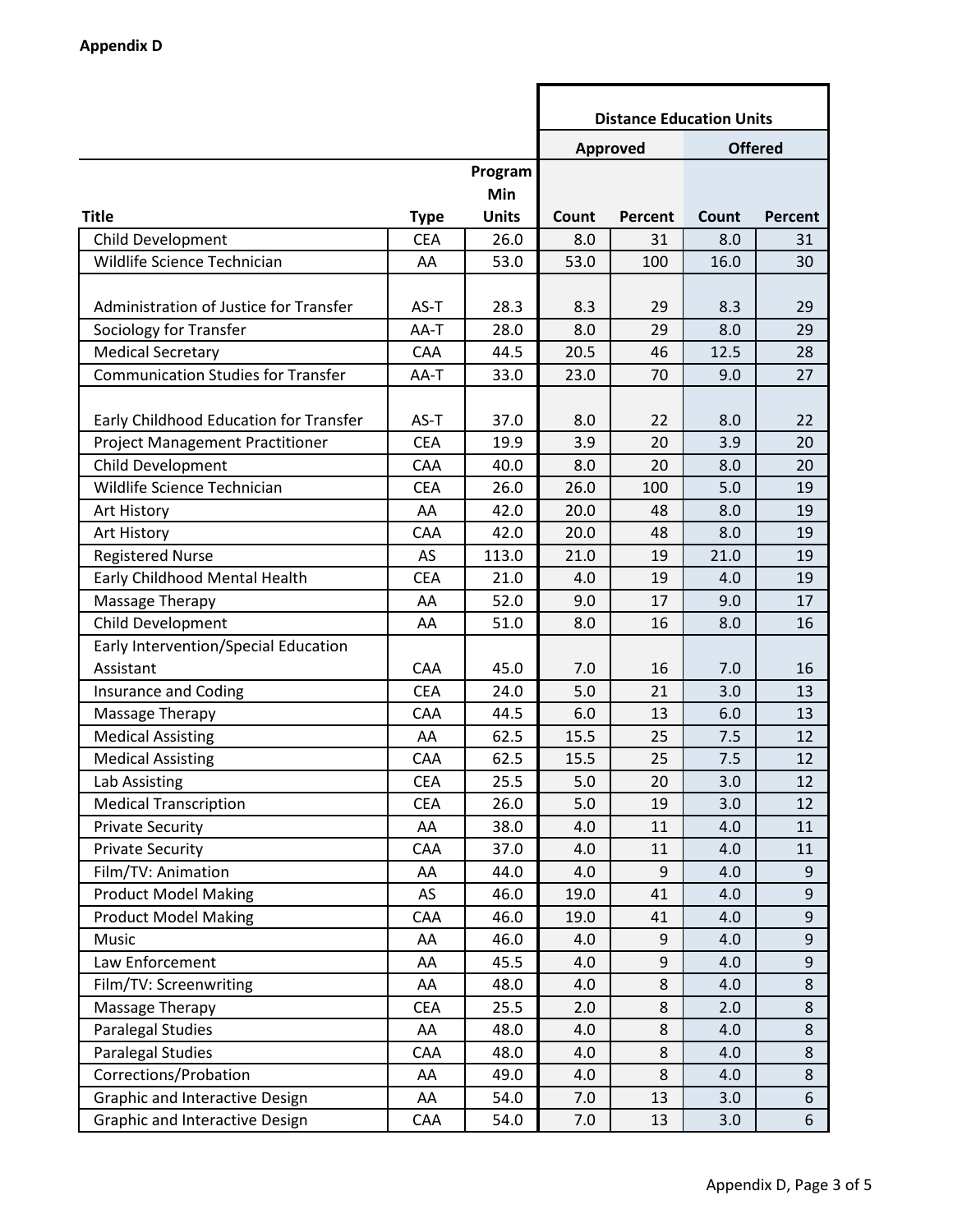|                                            |             |              | <b>Distance Education Units</b> |                  |       |                |
|--------------------------------------------|-------------|--------------|---------------------------------|------------------|-------|----------------|
|                                            |             |              |                                 | Approved         |       | <b>Offered</b> |
|                                            |             | Program      |                                 |                  |       |                |
|                                            |             | Min          |                                 |                  |       |                |
| <b>Title</b>                               | <b>Type</b> | <b>Units</b> | Count                           | <b>Percent</b>   | Count | <b>Percent</b> |
| Film/TV: Production                        | AA          | 42.3         | 0.0                             | 0                | 0.0   | 0              |
| Film/TV: Production                        | CAA         | 42.3         | 0.0                             | $\mathbf 0$      | 0.0   | $\mathbf 0$    |
| Film/TV: Production                        | <b>CEA</b>  | 24.0         | 0.0                             | $\boldsymbol{0}$ | 0.0   | $\mathbf{0}$   |
| Automotive Technology: Automotive          |             |              |                                 |                  |       |                |
| <b>Engine Performance</b>                  | AS          | 50.0         | 0.0                             | $\mathbf 0$      | 0.0   | $\mathbf 0$    |
| <b>Advanced Engine Performance</b>         |             |              |                                 |                  |       |                |
| Technology                                 | AS          | 58.0         | 0.0                             | $\boldsymbol{0}$ | 0.0   | $\mathbf 0$    |
| Automotive Powertrain Technology           | AS          | 44.5         | 0.0                             | $\mathbf 0$      | 0.0   | $\mathbf 0$    |
| Automotive Technology: Automotive          |             |              |                                 |                  |       |                |
| <b>Chassis and Powertrain</b>              | AS          | 49.5         | 0.0                             | $\boldsymbol{0}$ | 0.0   | $\mathbf 0$    |
| Automotive Machining and Engine Repair     |             |              |                                 |                  |       |                |
| Technology                                 | AS          | 49.0         | 0.0                             | $\boldsymbol{0}$ | 0.0   | $\mathbf{0}$   |
|                                            |             |              |                                 |                  |       |                |
| Automotive Technology: Automotive          |             |              |                                 |                  |       |                |
| Machining and Engine Repair                | AS          | 44.0         | 0.0                             | $\boldsymbol{0}$ | 0.0   | $\mathbf 0$    |
| Automotive Technology: Automotive          |             |              |                                 |                  |       |                |
| <b>Engine Performance</b>                  | CAA         | 50.0         | 0.0                             | $\boldsymbol{0}$ | 0.0   | $\mathbf{0}$   |
| Automotive Machining and Engine Repair     |             |              |                                 |                  |       |                |
| Technology                                 | CAA         | 49.0         | 0.0                             | $\boldsymbol{0}$ | 0.0   | $\pmb{0}$      |
|                                            |             |              |                                 |                  |       |                |
| Automotive Technology: Automotive          |             |              |                                 |                  |       |                |
| Machining and Engine Repair                | CAA         | 44.0         | 0.0                             | $\boldsymbol{0}$ | 0.0   | $\mathbf 0$    |
| Automotive Technology: Automotive          |             |              |                                 |                  |       |                |
| <b>Chassis and Powertrain</b>              | CAA         | 49.5         | 0.0                             | 0                | 0.0   | $\pmb{0}$      |
| Automotive Powertrain Technology           | CAA         | 44.5         | 0.0                             | $\mathbf 0$      | 0.0   | 0              |
| <b>Advanced Engine Performance</b>         |             |              |                                 |                  |       |                |
| Technology                                 | CAA         | 58.0         | 0.0                             | $\boldsymbol{0}$ | 0.0   | $\mathbf 0$    |
|                                            |             |              |                                 |                  |       |                |
| <b>Basic Engine Performance Technology</b> | <b>CEA</b>  | 22.0         | 0.0                             | $\pmb{0}$        | 0.0   | $\mathbf 0$    |
| Automotive Powertrain Technology           | <b>CEA</b>  | 22.5         | 0.0                             | $\pmb{0}$        | 0.0   | $\mathbf 0$    |
| <b>Advanced Automotive Technology</b>      | <b>CEA</b>  | 22.5         | 0.0                             | 0                | 0.0   | $\mathbf 0$    |
| Intermediate Engine Performance            |             |              |                                 |                  |       |                |
| Technology                                 | <b>CEA</b>  | 18.0         | 0.0                             | $\boldsymbol{0}$ | 0.0   | $\pmb{0}$      |
| <b>Advanced Engine Performance</b>         |             |              |                                 |                  |       |                |
| Technology                                 | <b>CEA</b>  | 18.0         | 0.0                             | $\pmb{0}$        | 0.0   | $\mathbf 0$    |
| Automotive Machining and Engine Repair     |             |              |                                 |                  |       |                |
| Technology                                 | <b>CEA</b>  | 18.0         | 0.0                             | 0                | 0.0   | 0              |
| Smog Technician                            | <b>CEA</b>  | 18.5         | 0.0                             | 0                | 0.0   | $\mathbf 0$    |
| <b>Automotive Chassis Technology</b>       | <b>CEA</b>  | 18.0         | 0.0                             | $\pmb{0}$        | 0.0   | $\mathbf 0$    |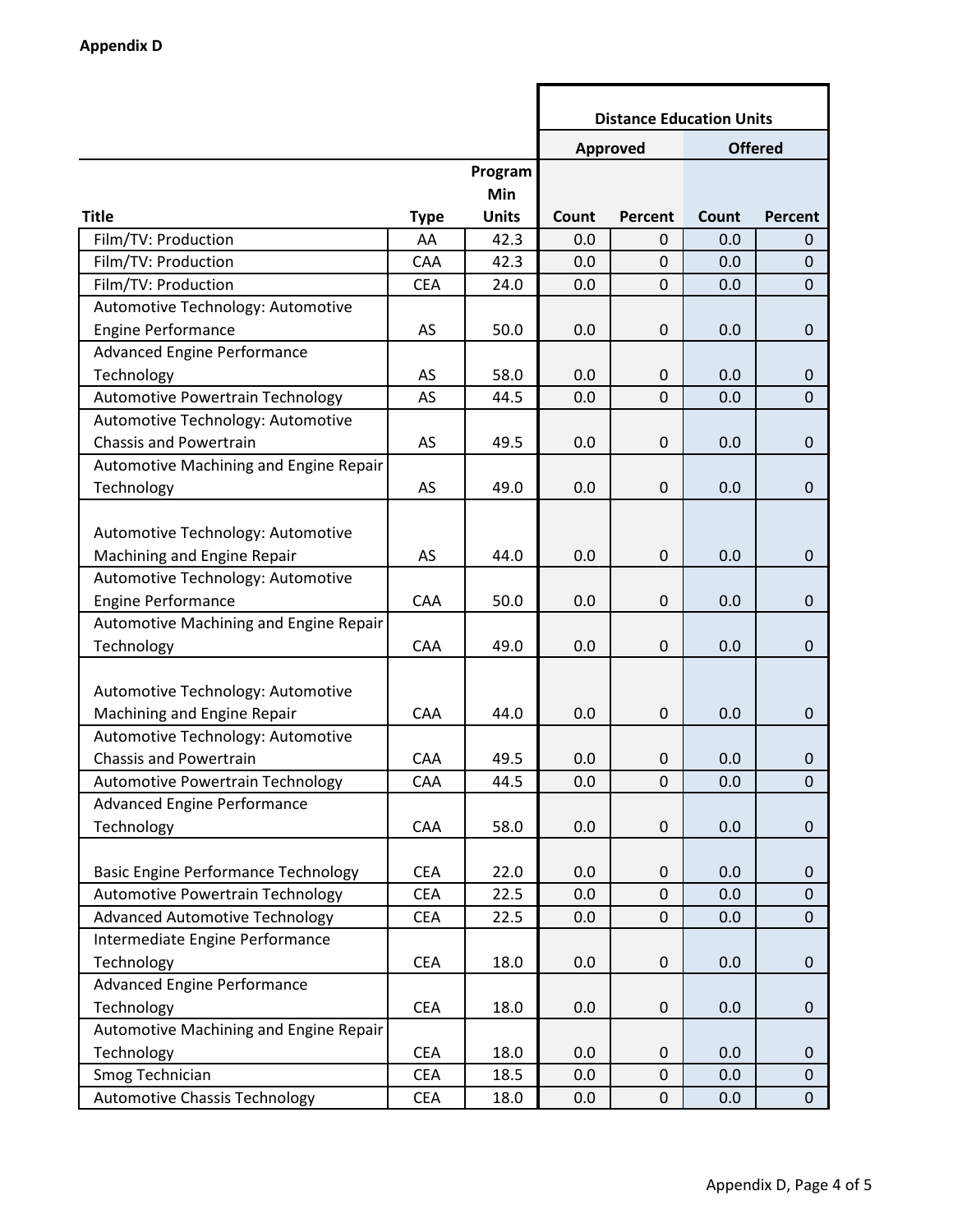|                                       |             |                       | <b>Distance Education Units</b> |                |       |                |  |
|---------------------------------------|-------------|-----------------------|---------------------------------|----------------|-------|----------------|--|
|                                       |             |                       | Approved                        | <b>Offered</b> |       |                |  |
|                                       |             | <b>Program</b><br>Min |                                 |                |       |                |  |
| <b>Title</b>                          | <b>Type</b> | <b>Units</b>          | Count                           | Percent        | Count | Percent        |  |
| <b>CNC Research and Development</b>   |             |                       |                                 |                |       |                |  |
| Machinist                             | AS          | 56.5                  | 15.0                            | 27             | 0.0   | $\mathbf 0$    |  |
| <b>CNC Machinist</b>                  | <b>AS</b>   | 54.5                  | 15.0                            | 28             | 0.0   | $\Omega$       |  |
| <b>CNC Machinist</b>                  | <b>CAA</b>  | 54.5                  | 15.0                            | 28             | 0.0   | $\overline{0}$ |  |
| <b>CNC Research and Development</b>   |             |                       |                                 |                |       |                |  |
| Machinist                             | <b>CAA</b>  | 56.5                  | 15.0                            | 27             | 0.0   | $\Omega$       |  |
| CNC Programming - CAD-CAM             | <b>CEA</b>  | 20.0                  | 15.0                            | 75             | 0.0   | $\mathbf 0$    |  |
| <b>CNC Machinist</b>                  | <b>CEA</b>  | 19.5                  | 0.0                             | $\Omega$       | 0.0   | $\mathbf 0$    |  |
| Sculpture                             | AA          | 48.0                  | 4.0                             | 8              | 0.0   | $\overline{0}$ |  |
| Ceramics                              | AA          | 42.0                  | 4.0                             | 10             | 0.0   | $\mathbf 0$    |  |
| Professional Photography              | <b>CEA</b>  | 18.0                  | 0.0                             | $\mathbf 0$    | 0.0   | $\mathbf 0$    |  |
| <b>Graphic and Interactive Design</b> | <b>CEA</b>  | 23.0                  | 4.0                             | 17             | 0.0   | $\overline{0}$ |  |
| Mandarin                              | CAA         | 34.0                  | 0.0                             | $\Omega$       | 0.0   | $\mathbf 0$    |  |
| Mandarin                              | <b>CEA</b>  | 19.0                  | 0.0                             | 0              | 0.0   | $\mathbf 0$    |  |
| <b>Clinical Laboratory Assistant</b>  | <b>CEA</b>  | 24.0                  | 0.0                             | 0              | 0.0   | $\Omega$       |  |
| <b>Mathematics for Transfer</b>       | AS-T        | 30.0                  | 0.0                             | $\Omega$       | 0.0   | $\mathbf 0$    |  |

Data includes only programs with no options (alternative set of courses to meet program requirements). Type includes: AA, Associate of Arts; AS, Associate of Science; AA-T, Associate of Arts for Transfer; AS-T, Associate of Science for Transfer; CAA, Certificate of Achievement-Advanced; and CEA, Certificate of Achievement.

Program Min Units: Estimated number of units to meet program requirements based on number of required or elective units, or courses (number of units based on number of courses required).

Approved: Based on course scheduled type approved by curriculum committee (Banner schedule code beginning with '5', '6' or '7'). The Hybrid schedule type is not included.

Offered: Based on courses offered in 2015-16 or 2016-17 (enrollment greater than zero) for which all sessions or meetings were scheduled online.

Units count and the numerator for the percentage do not exceed the minimum number of units.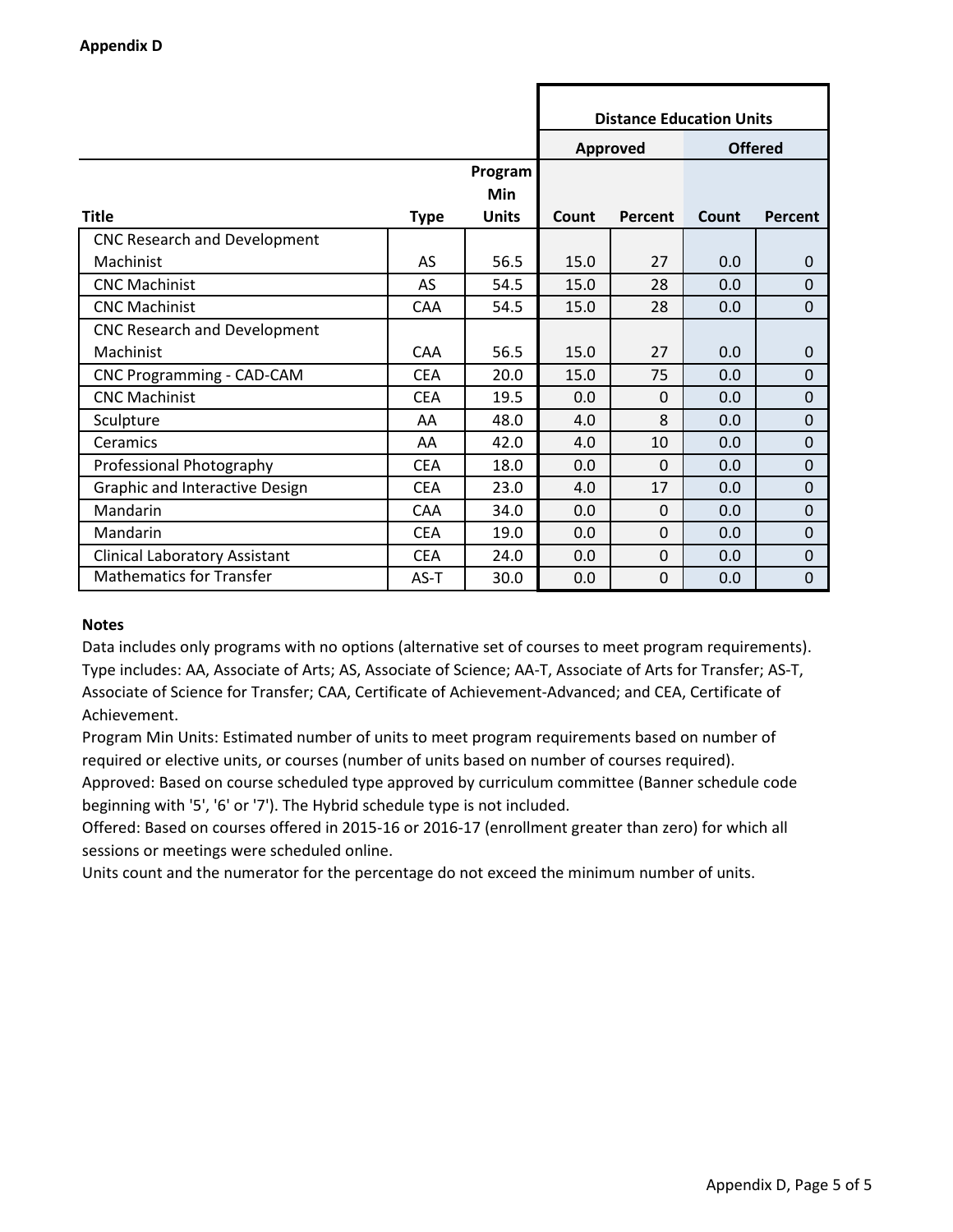#### **Appendix E**

**Program with Options: Count and Percentage for Estimated Number of Courses Applicable to the Major Approved for or Offered through Distance Education by Program, De Anza College, 2017**

|                                                   |             |                  |                | <b>Distance Education Courses</b> |             |                |                |
|---------------------------------------------------|-------------|------------------|----------------|-----------------------------------|-------------|----------------|----------------|
|                                                   |             |                  |                | <b>Approved</b>                   |             | <b>Offered</b> |                |
|                                                   |             |                  | Program        |                                   |             |                |                |
|                                                   |             |                  | Min            |                                   |             |                |                |
| <b>Title</b>                                      | <b>Type</b> | <b>Option ID</b> | <b>Courses</b> | Count                             | Percent     | Count          | Percent        |
| <b>Biological Sciences</b>                        | AS          | <b>OPTION 1</b>  | 9              | $\Omega$                          | $\Omega$    | $\Omega$       | $\overline{0}$ |
| <b>Biological Sciences</b>                        | AS          | <b>OPTION 2</b>  | 9              | 0                                 | $\Omega$    | $\mathbf{0}$   | $\Omega$       |
| <b>Biological Sciences</b>                        | AS          | <b>OPTION 3</b>  | 9              | 0                                 | $\mathbf 0$ | $\mathbf 0$    | $\Omega$       |
| <b>Enterprise Security Professional</b>           | AA          | <b>OPTION 1</b>  | 8              | 8                                 | 100         | 5              | 63             |
| <b>Enterprise Security Professional</b>           | AA          | <b>OPTION 2</b>  | $\overline{7}$ | $\overline{7}$                    | 100         | 5              | 71             |
| <b>Enterprise Security Professional</b>           | <b>CAA</b>  | <b>OPTION 1</b>  | 8              | 8                                 | 100         | 5              | 63             |
| <b>Enterprise Security Professional</b>           | <b>CAA</b>  | <b>OPTION 2</b>  | $\overline{7}$ | $\overline{7}$                    | 100         | 5              | 71             |
| Painting                                          | AA          | <b>OPTION 1</b>  | 10             | $\mathbf{1}$                      | 10          | $\mathbf{0}$   | $\mathbf 0$    |
| Painting                                          | AA          | <b>OPTION 2</b>  | 10             | $\mathbf{1}$                      | 10          | $\mathbf 0$    | $\mathbf 0$    |
| Painting                                          | AA          | <b>OPTION 3</b>  | 10             | $\mathbf{1}$                      | 10          | $\Omega$       | $\Omega$       |
| <b>Medical Laboratory Technology</b>              | AA          | <b>OPTION 1</b>  | 24             | $\Omega$                          | 0           | $\Omega$       | $\Omega$       |
| <b>Medical Laboratory Technology</b>              | AA          | <b>OPTION 2</b>  | 24             | 0                                 | 0           | 0              | $\mathbf 0$    |
| <b>Medical Laboratory Technology</b>              | <b>CAA</b>  | <b>OPTION 1</b>  | 24             | $\Omega$                          | $\Omega$    | $\Omega$       | $\Omega$       |
| <b>Medical Laboratory Technology</b>              | <b>CAA</b>  | <b>OPTION 2</b>  | 24             | 0                                 | $\mathbf 0$ | 0              | $\mathbf 0$    |
| English for Transfer (Manual)                     | AA-T        | <b>OPTION 1</b>  | $\overline{7}$ | 4                                 | 57          | $\overline{2}$ | 29             |
| <b>English for Transfer (Manual)</b>              | AA-T        | <b>OPTION 2</b>  | $\overline{7}$ | 3                                 | 52          | 3              | 43             |
| Intercultural Studies (Only option 1 was tested)  | AA          | <b>OPTION 1</b>  | 11             | 10                                | 91          | 8              | 73             |
| Intercultural Studies (Only option 1 was tested)  | CAA         | <b>OPTION 1</b>  | 11             | 10                                | 91          | 8              | 73             |
| <b>History for Transfer</b>                       | AS-T        | <b>OPTION 1</b>  | 8              | 8                                 | 100         | $\overline{7}$ | 88             |
| <b>History for Transfer</b>                       | AS-T        | <b>OPTION 2</b>  | 8              | 5                                 | 63          | 5              | 63             |
| Political Science for Transfer (Only option 1 was |             |                  |                |                                   |             |                |                |
| tested)                                           | AA-T        | <b>OPTION 1</b>  | $\overline{7}$ | 6                                 | 86          | 6              | 86             |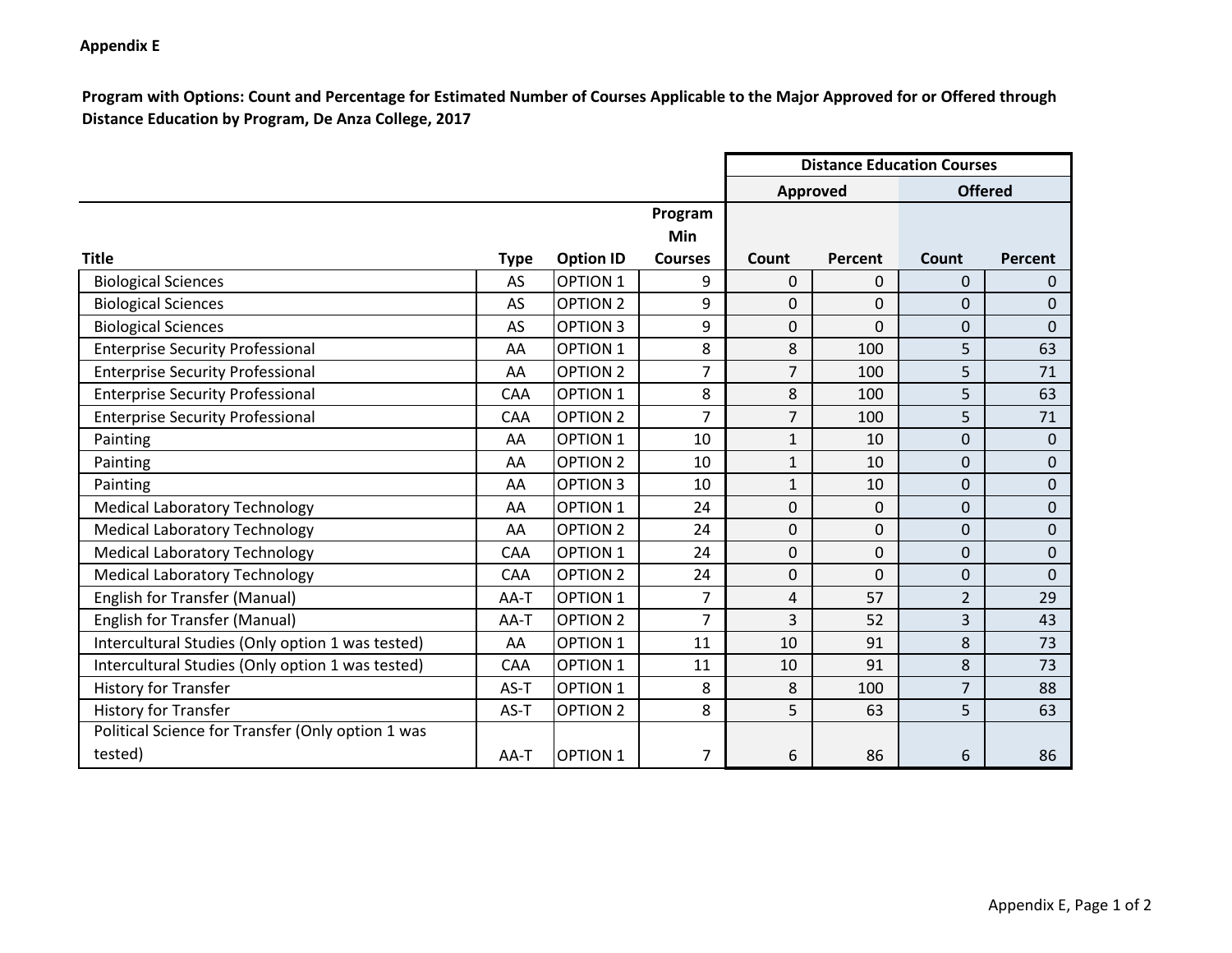#### **Appendix E**

#### **Notes**

Data includes programs with at least one option (alternative set of courses to meet program requirements).

Type includes: AA, Associate of Arts; AS, Associate of Science; AA-T, Associate of Arts for Transfer; AS-T, Associate of Science for Transfer; CAA, Certificate of Achievement-Advanced; and CEA, Certificate of Achievement.

Program Min Courses: Estimated number of courses to meet program requirements based on number of required or elective courses, or units (courses required based number of units).

Approved: Based on course scheduled type approved by curriculum committee (Banner schedule code beginning with '5', '6' or '7'). The Hybrid schedule type is not included.

Offered: Based on courses offered in 2015-16 or 2016-17 (enrollment greater than zero) for which all sessions or meetings were scheduled online.

Course count and the numerator for the percentage do not exceed the minimum number of courses.

Manual: Given the variety of choices for available set of courses, counts and percentages were manually calculated. Only option 1 was tested: When multiple and complex choices of set of courses were provided within the program, only the one with the most flexibility for courses was tested or included in the analyses.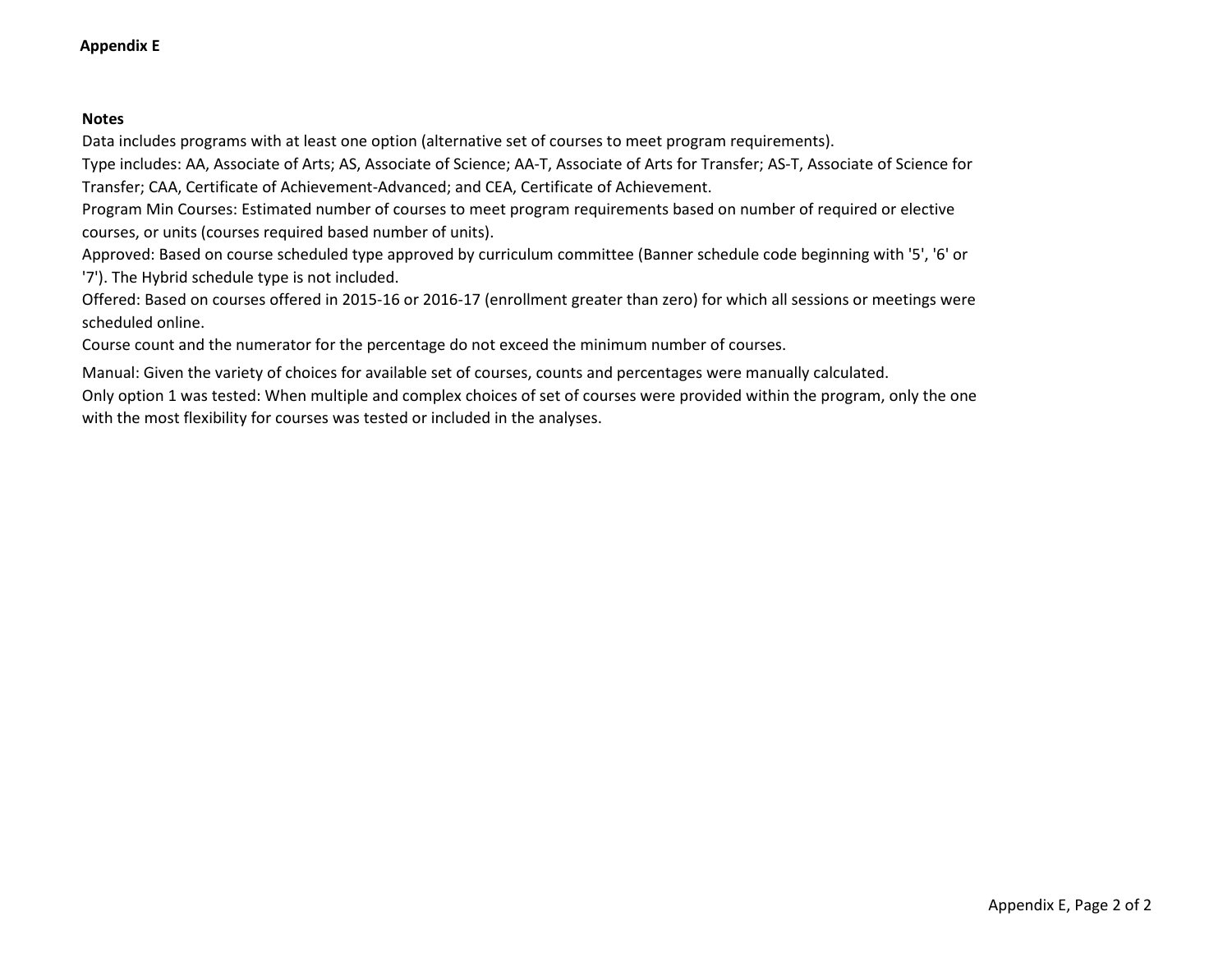#### **Appendix F**

**Program with Options: Count and Percentage for Estimated Number of Units Applicable to the Major Approved for or Offered through Distance Education by Program, De Anza College, 2017**

|                                                             |             |                  |                    |       | <b>Distance Education Units</b> |       |                  |
|-------------------------------------------------------------|-------------|------------------|--------------------|-------|---------------------------------|-------|------------------|
|                                                             |             |                  |                    |       | <b>Approved</b>                 |       | <b>Offered</b>   |
|                                                             |             |                  | <b>Program Min</b> |       |                                 |       |                  |
| <b>Title</b>                                                | <b>Type</b> | <b>Option ID</b> | <b>Units</b>       | Count | <b>Percent</b>                  | Count | Percent          |
| <b>Biological Sciences</b>                                  | AS          | <b>OPTION 1</b>  | 48.0               | 0.0   | 0                               | 0.0   | $\mathbf{0}$     |
| <b>Biological Sciences</b>                                  | AS          | <b>OPTION 2</b>  | 48.0               | 0.0   | 0                               | 0.0   | $\mathbf{0}$     |
| <b>Biological Sciences</b>                                  | AS          | <b>OPTION 3</b>  | 51.0               | 0.0   | 0                               | 0.0   | $\overline{0}$   |
| <b>Enterprise Security Professional</b>                     | AA          | <b>OPTION 1</b>  | 32.5               | 32.5  | 100                             | 21.5  | 66               |
| <b>Enterprise Security Professional</b>                     | AA          | <b>OPTION 2</b>  | 32.0               | 32.0  | 100                             | 23.0  | 72               |
| <b>Enterprise Security Professional</b>                     | CAA         | <b>OPTION 1</b>  | 32.5               | 32.5  | 100                             | 21.5  | 66               |
| <b>Enterprise Security Professional</b>                     | CAA         | <b>OPTION 2</b>  | 32.0               | 32.0  | 100                             | 23.0  | 72               |
| Painting                                                    | AA          | <b>OPTION 1</b>  | 40.0               | 4.0   | 10                              | 0.0   | $\overline{0}$   |
| Painting                                                    | AA          | <b>OPTION 2</b>  | 40.0               | 4.0   | 10                              | 0.0   | $\overline{0}$   |
| Painting                                                    | AA          | <b>OPTION 3</b>  | 40.0               | 4.0   | 10                              | 0.0   | $\overline{0}$   |
| <b>Medical Laboratory Technology</b>                        | AA          | <b>OPTION 1</b>  | 91.0               | 0.0   | 0                               | 0.0   | $\boldsymbol{0}$ |
| <b>Medical Laboratory Technology</b>                        | AA          | <b>OPTION 2</b>  | 88.0               | 0.0   | 0                               | 0.0   | 0                |
| <b>Medical Laboratory Technology</b>                        | CAA         | <b>OPTION 1</b>  | 91.0               | 0.0   | 0                               | 0.0   | $\mathbf 0$      |
| <b>Medical Laboratory Technology</b>                        | CAA         | <b>OPTION 2</b>  | 88.0               | 0.0   | 0                               | 0.0   | $\mathbf 0$      |
| <b>English for Transfer (Manual)</b>                        | AA-T        | OPTION 1         | 30                 | 18    | 60                              | 9.0   | 30               |
| <b>English for Transfer (Manual)</b>                        | AA-T        | <b>OPTION 2</b>  | 29                 | 17    | 59                              | 13.0  | 45               |
| Intercultural Studies (Only one option was tested)          | AA          | OPTION 1         | 40.0               | 36.0  | 90                              | 28.0  | 70               |
| Intercultural Studies (Only one option was tested)          | CAA         | <b>OPTION 1</b>  | 40.0               | 36.0  | 90                              | 28.0  | 70               |
| <b>History for Transfer</b>                                 | AS-T        | <b>OPTION 1</b>  | 32.0               | 32.0  | 100                             | 28.0  | 88               |
| <b>History for Transfer</b>                                 | AS-T        | <b>OPTION 2</b>  | 32.0               | 20.0  | 63                              | 20.0  | 63               |
| Political Science for Transfer (Only one option was tested) | AA-T        | <b>OPTION 1</b>  | 29.0               | 25.5  | 88                              | 25.5  | 88               |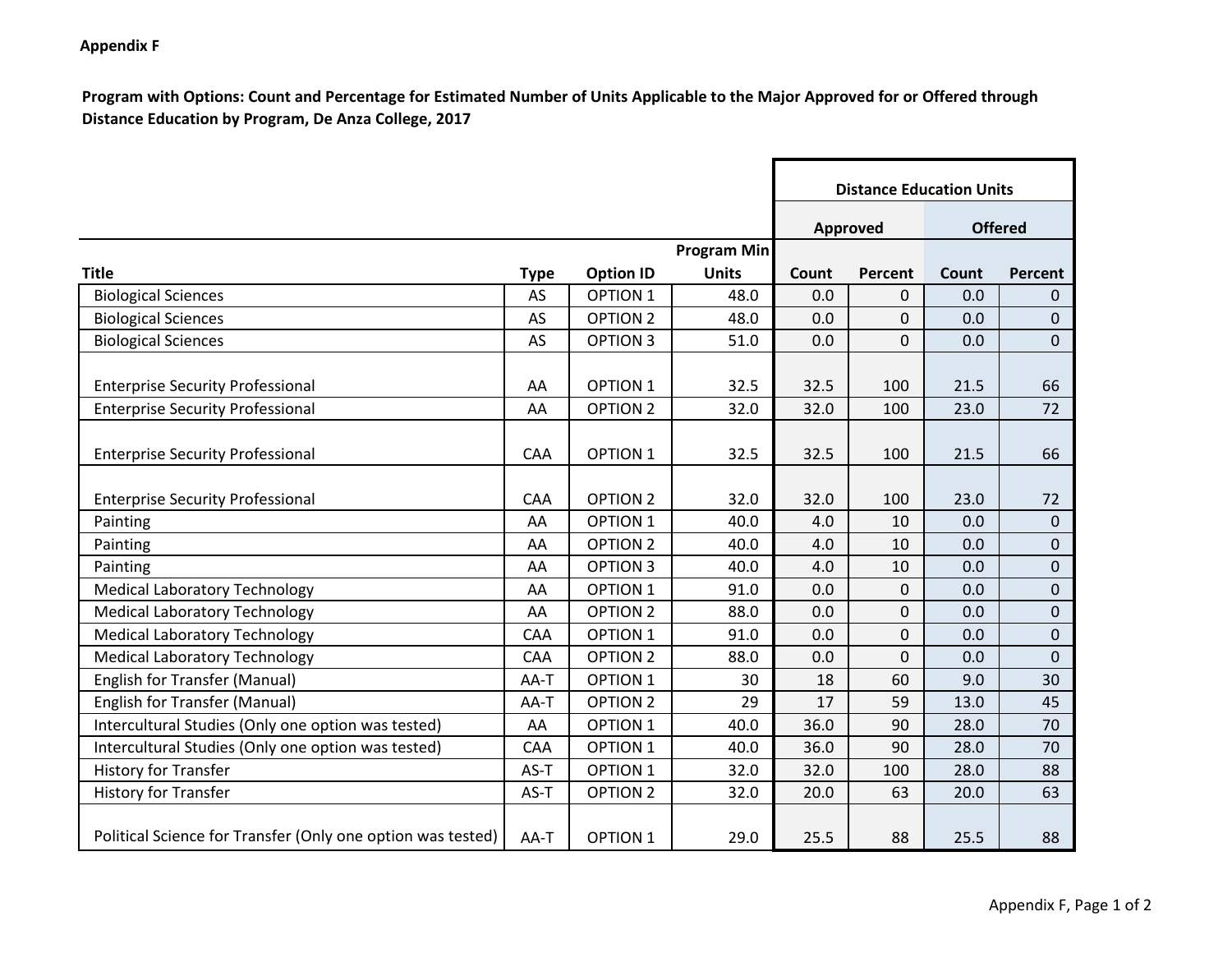Data includes programs with at least one option (alternative set of courses to meet program requirements).

Type includes: AA, Associate of Arts; AS, Associate of Science; AA-T, Associate of Arts for Transfer; AS-T, Associate of Science for Transfer; CAA, Certificate of Achievement-Advanced; and CEA, Certificate of Achievement.

Program Min Units: Estimated number of units to meet program requirements based on number of required or elective units, or courses (units required based number of courses).

Approved: Based on course scheduled type approved by curriculum committee (Banner schedule code beginning with '5', '6' or '7'). The Hybrid schedule type is not included.

Offered: Based on courses offered in 2015-16 or 2016-17 (enrollment greater than zero) for which all sessions or meetings were scheduled online.

Unit count and the numerator for the percentage do not exceed the minimum number of units.

Manual: Given the variety of choices for available set of courses, counts and percentages were manually calculated.

Only option 1 was tested: When multiple and complex choices of set of courses were provided within the program, only the one with the most flexibility for courses was tested or included in the analyses.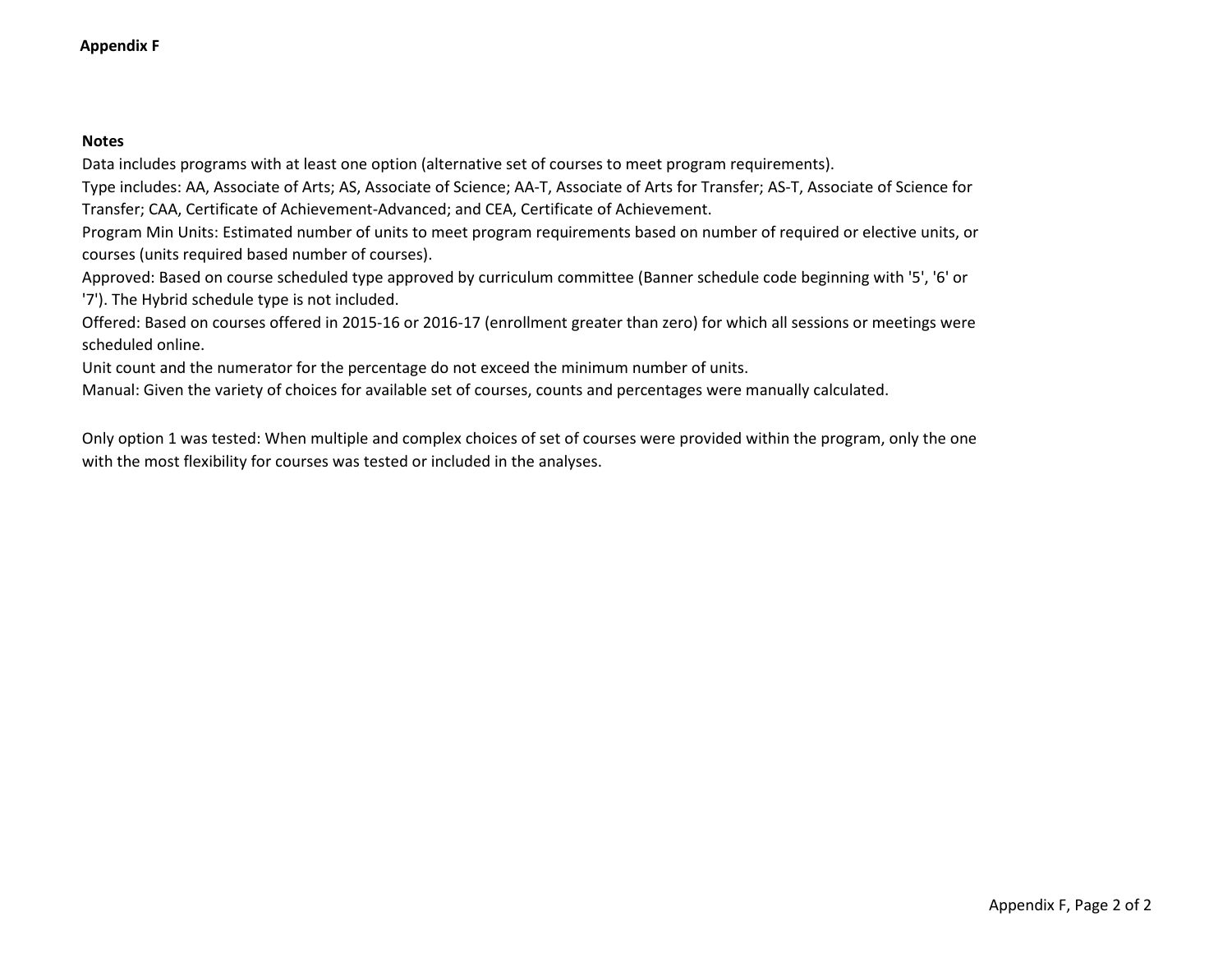#### **Appendix G**

**General Education: Count and Percentage of Minimum Course Requirement Approved for or Offered through Distance Education by GE Program and Area-Discipline, De Anza College, 2017**

|                                |                    | <b>Distance Education Courses</b> |         |       |                |
|--------------------------------|--------------------|-----------------------------------|---------|-------|----------------|
|                                |                    | <b>Offered</b><br>Approved        |         |       |                |
|                                |                    |                                   |         |       |                |
| <b>Program Area-Discipline</b> | <b>Min Courses</b> | Count                             | Percent | Count | <b>Percent</b> |

|                                       | <b>CSU General Education Breadth</b> |              |          |                |          |
|---------------------------------------|--------------------------------------|--------------|----------|----------------|----------|
| <b>CSUGE A1 Oral Communication</b>    | 1                                    | 0            | $\Omega$ | $\Omega$       | $\Omega$ |
| <b>CSUGE A2 Written Communication</b> | 1                                    | $\mathbf{1}$ | 100      | 1              | 100      |
| <b>CSUGE A3 Critical Thinking</b>     | 1                                    | $\mathbf{1}$ | 100      | $\mathbf{1}$   | 100      |
| <b>CSUGE B1 Physical Science</b>      | 1                                    | $\mathbf{1}$ | 100      | 1              | 100      |
| <b>CSUGE B2 Life Science</b>          | 1                                    | $\mathbf{1}$ | 100      | 1              | 100      |
| <b>CSUGE B3 Lab Activity</b>          | 1                                    | $\mathbf{1}$ | 100      | $\Omega$       | $\Omega$ |
| <b>CSUGE B4 Mathematics</b>           | 1                                    | 1            | 100      | $\mathbf{1}$   | 100      |
| <b>CSUGE C1 Arts</b>                  | 1                                    | $\mathbf{1}$ | 100      | $\mathbf{1}$   | 100      |
| <b>CSUGE C2 Humanities</b>            | 1                                    | $\mathbf{1}$ | 100      | 1              | 100      |
| <b>CSUGE DO Sociology/Criminology</b> | 1                                    | $\mathbf{1}$ | 100      | $\mathbf{1}$   | 100      |
| <b>CSUGE D1 Anthro/Archeology</b>     | 1                                    | $\mathbf{1}$ | 100      | $\mathbf{1}$   | 100      |
| <b>CSUGE D2 Economics</b>             | 1                                    | $\mathbf{1}$ | 100      | $\mathbf{1}$   | 100      |
| <b>CSUGE D3 Ethnic Studies</b>        | 1                                    | 1            | 100      | 1              | 100      |
| <b>CSUGE D4 Gender Studies</b>        | 1                                    | $\mathbf{1}$ | 100      | 1              | 100      |
| <b>CSUGE D5 Geography</b>             | $\overline{1}$                       | $\mathbf{1}$ | 100      | $\mathbf{1}$   | 100      |
| <b>CSUGE D6 History</b>               | 1                                    | $\mathbf{1}$ | 100      | 1              | 100      |
| CSUGE D7 Interdisc Soc/Beh Sci        | 1                                    | $\mathbf{1}$ | 100      | 1              | 100      |
| <b>CSUGE D8 Political Science</b>     | 1                                    | $\mathbf{1}$ | 100      | 1              | 100      |
| <b>CSUGE D9 Psychology</b>            | 1                                    | $\mathbf{1}$ | 100      | 1              | 100      |
| <b>CSUGE D American History</b>       | 2                                    | 2            | 100      | $\overline{2}$ | 100      |
| <b>CSUGE E PE Activity</b>            | 1                                    | $\mathbf{1}$ | 100      | $\Omega$       | $\Omega$ |
| <b>CSUGE E Non-PE Activity</b>        | 1                                    | 1            | 100      | $\mathbf{1}$   | 100      |

#### **Notes**

Total minimum units required for CSUGE, 58 quarter units.

Having at least one course from each discipline is not required. For example, area D only requires 12-15 units (3 to 5 courses) from at least 2 different disciplines.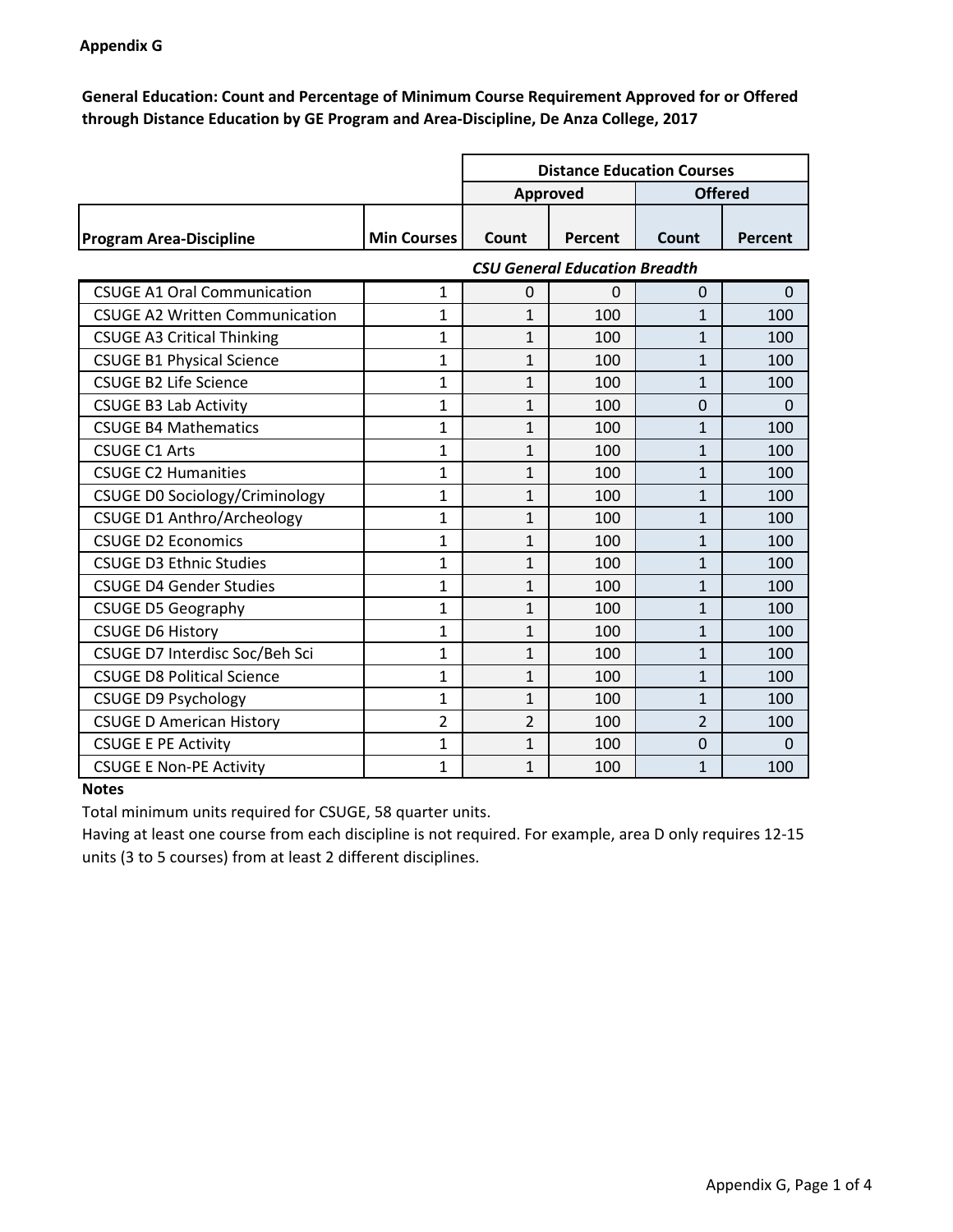|                                     |                                                 | <b>Distance Education Courses</b> |          |                |          |  |
|-------------------------------------|-------------------------------------------------|-----------------------------------|----------|----------------|----------|--|
|                                     |                                                 | <b>Offered</b><br><b>Approved</b> |          |                |          |  |
| <b>Program Area</b>                 | <b>Min Courses</b>                              | Count                             | Percent  | Count          | Percent  |  |
|                                     | DA General Education Breadth Requirements AA/AS |                                   |          |                |          |  |
| AA/AS English Composition           | 1                                               | 1                                 | 100      | $\mathbf{1}$   | 100      |  |
| AA/AS Oral Communication            | 1                                               | $\Omega$                          | $\Omega$ | 0              | $\Omega$ |  |
| AA/AS Critical Thinking             | 2                                               | 2                                 | 100      | $\overline{2}$ | 100      |  |
| AA/AS Natural Sciences              | 1                                               | 1                                 | 100      | 1              | 100      |  |
| AA/AS Arts                          | 1                                               | 1                                 | 100      | 1              | 100      |  |
| <b>AA/AS Humanities</b>             | 1                                               | 1                                 | 100      | 1              | 100      |  |
| AA/AS Behavioral Science            | 1                                               | 1                                 | 100      | 1              | 100      |  |
| AA/AS History and Society           | 1                                               | 1                                 | 100      | 1              | 100      |  |
| AA/AS Soc Behavioral Sciences       | 1                                               | 1                                 | 100      | 0              | $\Omega$ |  |
| AA/AS PE Activity                   | 1                                               | 1                                 | 100      | 0              | $\Omega$ |  |
| AA/AS PE Non-Activity               | 1                                               | $\mathbf{1}$                      | 100      | 1              | 100      |  |
| AA/AS Intercultural Studies, Course |                                                 |                                   |          |                |          |  |
| Requirement                         |                                                 | 1                                 | 100      | 1              | 100      |  |

Total minimum units required De Anza GE Breadth: 32 quarter units.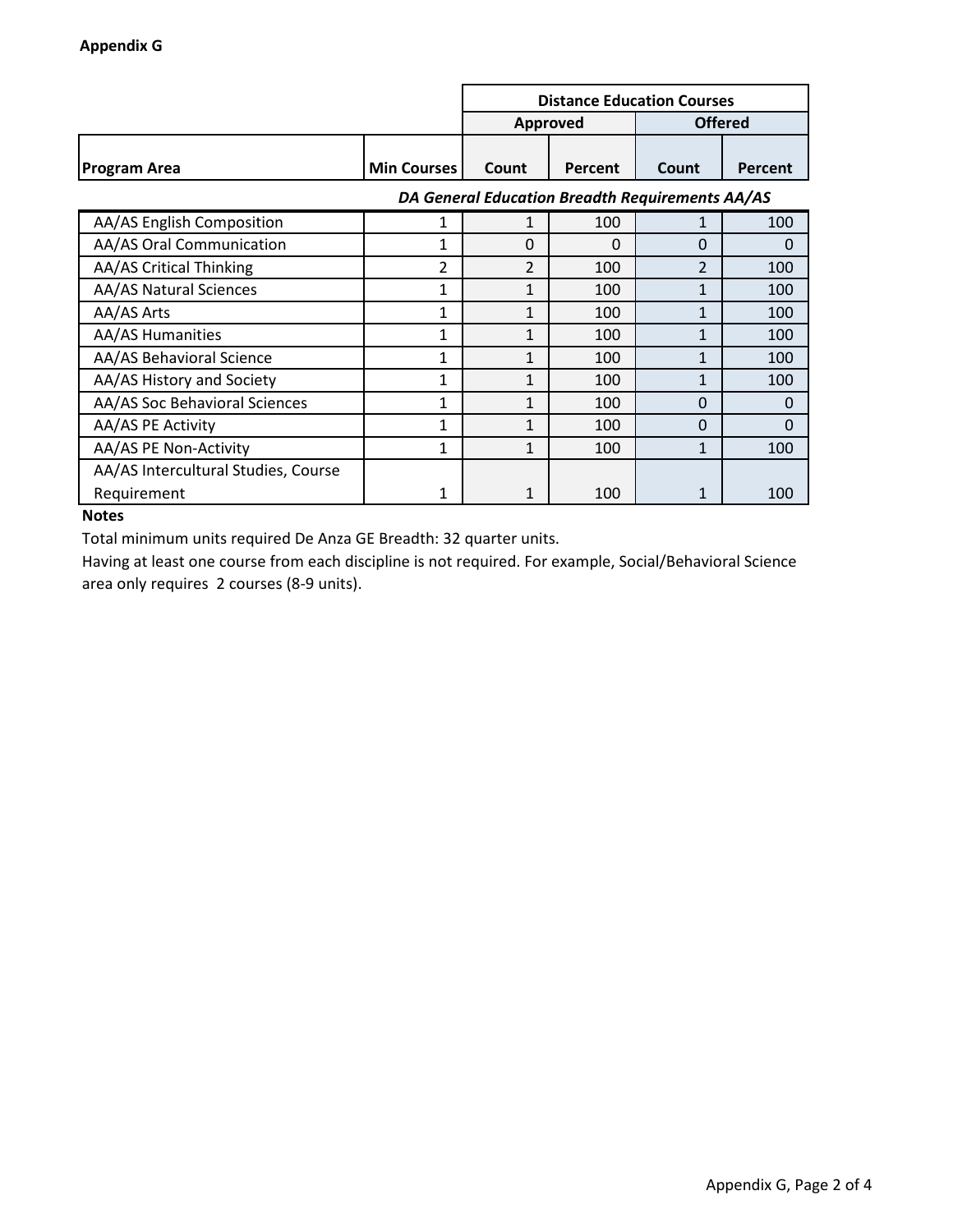|                                      |                    | <b>Distance Education Courses</b> |                                                |                |                |
|--------------------------------------|--------------------|-----------------------------------|------------------------------------------------|----------------|----------------|
|                                      |                    | Approved                          |                                                | <b>Offered</b> |                |
| <b>Program Area</b>                  | <b>Min Courses</b> | Count                             | Percent                                        | Count          | <b>Percent</b> |
|                                      |                    |                                   | <b>Intersegmental GE Transfer Curr for CSU</b> |                |                |
| <b>IGETC 1A English Composition</b>  | $\mathbf{1}$       | $\mathbf{1}$                      | 100                                            | 1              | 100            |
| <b>IGETC 1B Crit Thinking/Comp</b>   | 1                  | $\mathbf{1}$                      | 100                                            | 1              | 100            |
| <b>IGETC 1C Oral Communication</b>   | $\overline{1}$     | $\overline{0}$                    | $\Omega$                                       | 0              | 0              |
| <b>IGETC 2 Mathematical Concepts</b> | 1                  | $\mathbf{1}$                      | 100                                            | $\mathbf{1}$   | 100            |
| <b>IGETC 3A Arts</b>                 | 1                  | 1                                 | 100                                            | 1              | 100            |
| <b>IGETC 3B Humanities</b>           | $\overline{1}$     | $\mathbf{1}$                      | 100                                            | $\mathbf{1}$   | 100            |
| IGETC 4A Anthro./Archeology          | 1                  | 1                                 | 100                                            | 1              | 100            |
| <b>IGETC 4B Economics</b>            | 1                  | $\mathbf{1}$                      | 100                                            | 1              | 100            |
| <b>IGETC 4C Ethnic Studies</b>       | $\overline{1}$     | $\mathbf{1}$                      | 100                                            | 1              | 100            |
| <b>IGETC 4D Gender Studies</b>       | 1                  | $\mathbf{1}$                      | 100                                            | 1              | 100            |
| <b>IGETC 4E Geography</b>            | 1                  | $\mathbf{1}$                      | 100                                            | 1              | 100            |
| <b>IGETC 4F History</b>              | 1                  | $\mathbf{1}$                      | 100                                            | 1              | 100            |
| IGETC 4G Interdisc Soc/Beh Sci       | 1                  | $\mathbf{1}$                      | 100                                            | 1              | 100            |
| <b>IGETC 4H Political Science</b>    | $\mathbf{1}$       | $\mathbf{1}$                      | 100                                            | 1              | 100            |
| <b>IGETC 4I Psychology</b>           | $\mathbf{1}$       | $\mathbf{1}$                      | 100                                            | 1              | 100            |
| IGETC 4J Sociology/Criminology       | $\mathbf{1}$       | $\mathbf{1}$                      | 100                                            | 1              | 100            |
| <b>IGETC 5A Physical Sciences</b>    | $\mathbf{1}$       | $\mathbf{1}$                      | 100                                            | $\mathbf{1}$   | 100            |
| <b>IGETC 5B Biological Sciences</b>  | 1                  | $\mathbf{1}$                      | 100                                            | 1              | 100            |
| <b>IGETC 5C Science Laboratory</b>   | 1                  | $\mathbf{1}$                      | 100                                            | 0              | 0              |

Total minimum units required for IGETC, 47 quarter units.

Having at least one course from each discipline is not required. For example, area IGETC 4 only requires 3 courses (12-15 units) from at least 2 different disciplines.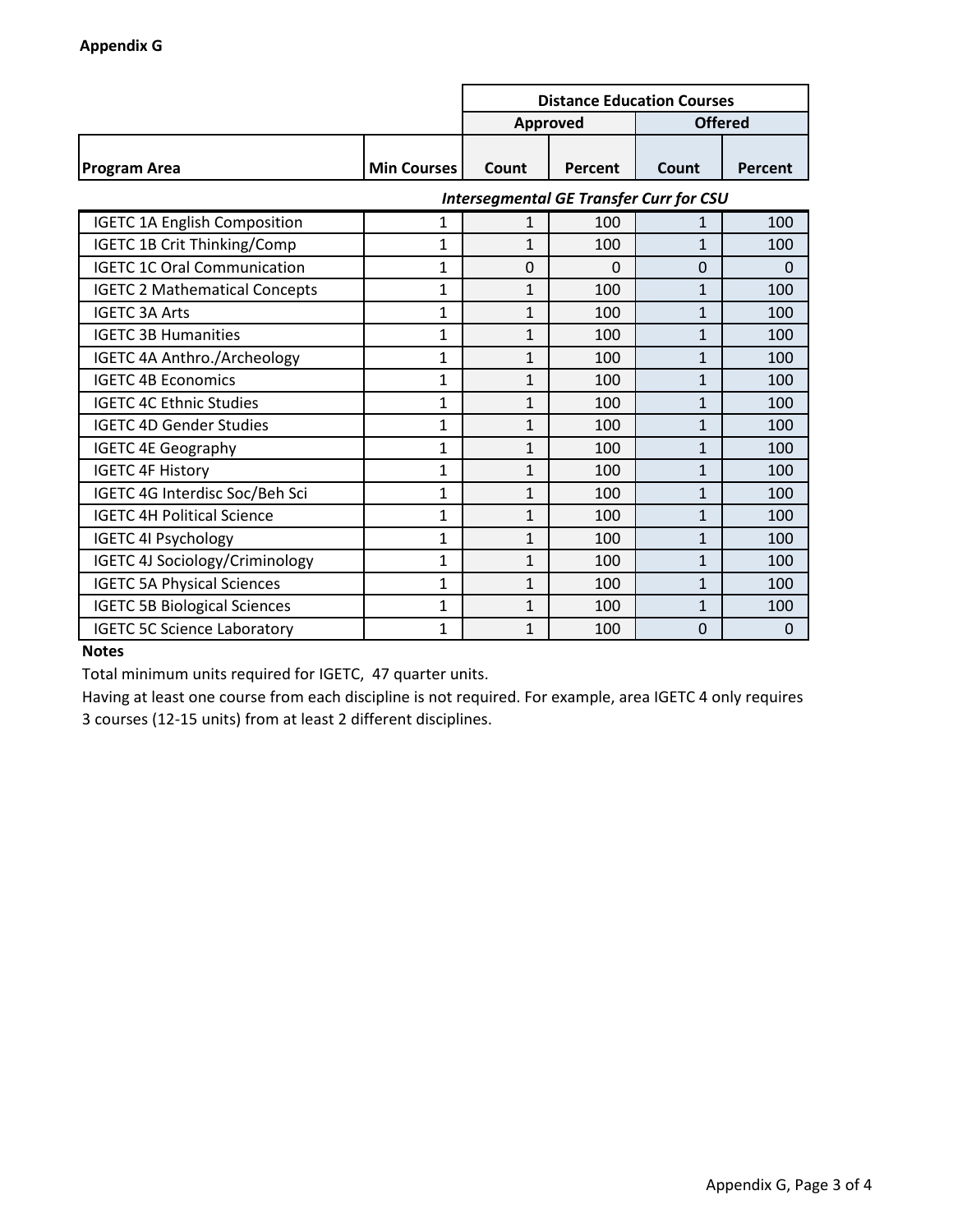|                                      |                    | <b>Distance Education Courses</b> |                                               |                |                |
|--------------------------------------|--------------------|-----------------------------------|-----------------------------------------------|----------------|----------------|
|                                      |                    |                                   | <b>Approved</b>                               | <b>Offered</b> |                |
| <b>Program Area</b>                  | <b>Min Courses</b> | Count                             | Percent                                       | Count          | <b>Percent</b> |
|                                      |                    |                                   | <b>Intersegmental GE Transfer Curr for UC</b> |                |                |
| <b>IGETC 1A English Composition</b>  | 1                  | $\mathbf 1$                       | 100                                           | 1              | 100            |
| <b>IGETC 1B Crit Thinking/Comp</b>   | 1                  | $\overline{1}$                    | 100                                           | 1              | 100            |
| <b>IGETC 2 Mathematical Concepts</b> | $\mathbf{1}$       | $\overline{1}$                    | 100                                           | $\mathbf{1}$   | 100            |
| <b>IGETC 3A Arts</b>                 | $\mathbf{1}$       | $\mathbf{1}$                      | 100                                           | $\mathbf{1}$   | 100            |
| <b>IGETC 3B Humanities</b>           | $\mathbf{1}$       | $\mathbf{1}$                      | 100                                           | 1              | 100            |
| <b>IGETC 4A Anthro/Archeology</b>    | $\mathbf{1}$       | $\mathbf{1}$                      | 100                                           | 1              | 100            |
| <b>IGETC 4B Economics</b>            | $\mathbf{1}$       | 1                                 | 100                                           | 1              | 100            |
| <b>IGETC 4C Ethnic Studies</b>       | $\mathbf{1}$       | $\mathbf{1}$                      | 100                                           | 1              | 100            |
| <b>IGETC 4D Gender Studies</b>       | $\mathbf{1}$       | $\mathbf{1}$                      | 100                                           | 1              | 100            |
| <b>IGETC 4E Geography</b>            | $\mathbf{1}$       | $\mathbf{1}$                      | 100                                           | 1              | 100            |
| <b>IGETC 4F History</b>              | $\mathbf{1}$       | $\mathbf{1}$                      | 100                                           | 1              | 100            |
| IGETC 4G Interdisc Soc/Beh Sci       | $\mathbf{1}$       | $\mathbf{1}$                      | 100                                           | 1              | 100            |
| <b>IGETC 4H Political Science</b>    | $\mathbf{1}$       | $\mathbf{1}$                      | 100                                           | $\overline{1}$ | 100            |
| <b>IGETC 4I Psychology</b>           | 1                  | $\mathbf{1}$                      | 100                                           | $\mathbf{1}$   | 100            |
| IGETC 4J Sociology/Criminology       | 1                  | $\mathbf{1}$                      | 100                                           | $\mathbf{1}$   | 100            |
| <b>IGETC 5A Physical Sciences</b>    | $\mathbf{1}$       | 1                                 | 100                                           | 1              | 100            |
| <b>IGETC 5B Biological Sciences</b>  | $\mathbf{1}$       | 1                                 | 100                                           | 1              | 100            |
| <b>IGETC 5C Science Laboratory</b>   | 1                  | 1                                 | 100                                           | 0              | $\Omega$       |
| <b>IGETC 6 Non-English Language</b>  | 1                  | 1                                 | 100                                           | 1              | 100            |

Total minimum units required for IGETC, 47 quarter units.

Having at least one course from each discipline is not required. For example, area IGETC 4 only requires 3 courses (12-15 units) from at least 2 different disciplines.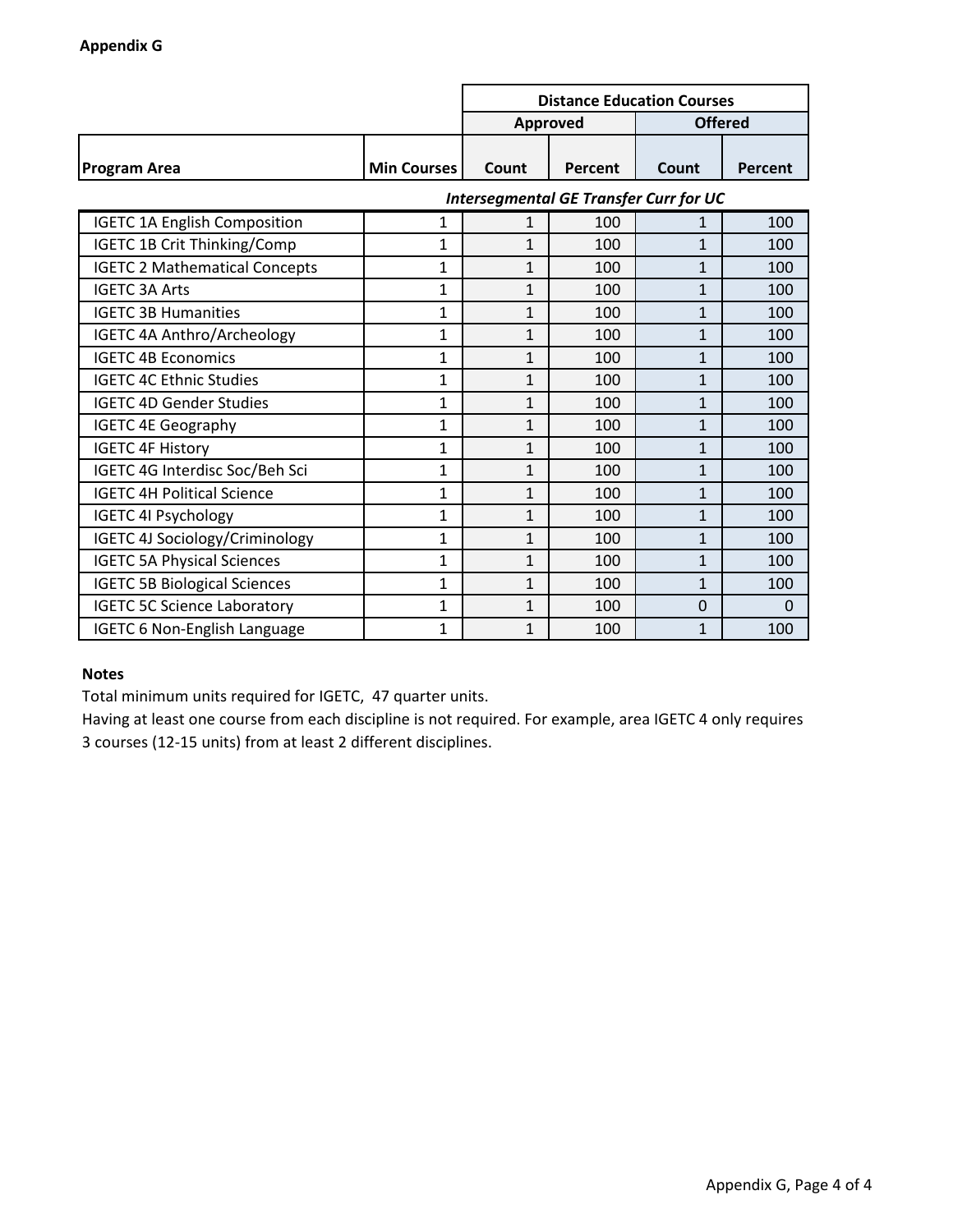#### **Appendix H**

**General Education: Count and Percentage of Minimum Unit Requirement Approved for or Offered through Distance Education by GE Program and Area-Discipline, De Anza College, 2017**

|                                       |                  | <b>Distance Education Units</b> |                                      |       |                |  |
|---------------------------------------|------------------|---------------------------------|--------------------------------------|-------|----------------|--|
|                                       |                  | Approved                        |                                      |       | <b>Offered</b> |  |
| <b>Program Area-Discipline</b>        | <b>Min Units</b> | Count                           | Percent                              | Count | Percent        |  |
|                                       |                  |                                 | <b>CSU General Education Breadth</b> |       |                |  |
| <b>CSUGE A1 Oral Communication</b>    | 5.0              | 0.0                             | $\Omega$                             | 0.0   | $\Omega$       |  |
| <b>CSUGE A2 Written Communication</b> | 5.0              | 5.0                             | 100                                  | 5.0   | 100            |  |
| <b>CSUGE A3 Critical Thinking</b>     | 4.8              | 4.8                             | 100                                  | 4.8   | 100            |  |
| <b>CSUGE B1 Physical Science</b>      | 4.9              | 4.9                             | 100                                  | 4.9   | 100            |  |
| <b>CSUGE B2 Life Science</b>          | 5.1              | 5.1                             | 100                                  | 5.1   | 100            |  |
| <b>CSUGE B3 Lab Activity</b>          | 4.7              | 4.7                             | 100                                  | 0.0   | 0              |  |
| <b>CSUGE B4 Mathematics</b>           | 4.9              | 4.9                             | 100                                  | 4.9   | 100            |  |
| <b>CSUGE C1 Arts</b>                  | 4.0              | 4.0                             | 100                                  | 4.0   | 100            |  |
| <b>CSUGE C2 Humanities</b>            | 4.5              | 4.5                             | 100                                  | 4.5   | 100            |  |
| <b>CSUGE DO Sociology/Criminology</b> | 4.0              | 4.0                             | 100                                  | 4.0   | 100            |  |
| <b>CSUGE D1 Anthro/Archeology</b>     | 4.0              | 4.0                             | 100                                  | 4.0   | 100            |  |
| <b>CSUGE D2 Economics</b>             | 4.1              | 4.1                             | 100                                  | 4.1   | 100            |  |
| <b>CSUGE D3 Ethnic Studies</b>        | 4.0              | 4.0                             | 100                                  | 4.0   | 100            |  |
| <b>CSUGE D4 Gender Studies</b>        | 4.0              | 4.0                             | 100                                  | 4.0   | 100            |  |
| <b>CSUGE D5 Geography</b>             | 4.0              | 4.0                             | 100                                  | 4.0   | 100            |  |
| <b>CSUGE D6 History</b>               | 4.0              | 4.0                             | 100                                  | 4.0   | 100            |  |
| CSUGE D7 Interdisc Soc/Beh Sci        | 4.0              | 4.0                             | 100                                  | 4.0   | 100            |  |
| <b>CSUGE D8 Political Science</b>     | 4.2              | 4.2                             | 100                                  | 4.2   | 100            |  |
| <b>CSUGE D9 Psychology</b>            | 4.2              | 4.2                             | 100                                  | 4.2   | 100            |  |
| <b>CSUGE D American History</b>       | 8.0              | 8.0                             | 100                                  | 8.0   | 100            |  |
| <b>CSUGE E PE Activity</b>            | 1.1              | 1.1                             | 100                                  | 0.0   | $\Omega$       |  |
| <b>CSUGE E Non-PE Activity</b>        | 3.9              | 3.9                             | 100                                  | 3.9   | 100            |  |

#### **Notes**

Total minimum units required for CSUGE, 58 quarter units.

Having at least one course from each discipline is not required. For example, area D only requires 12-15 units (3 to 5 courses) from at least 2 different disciplines.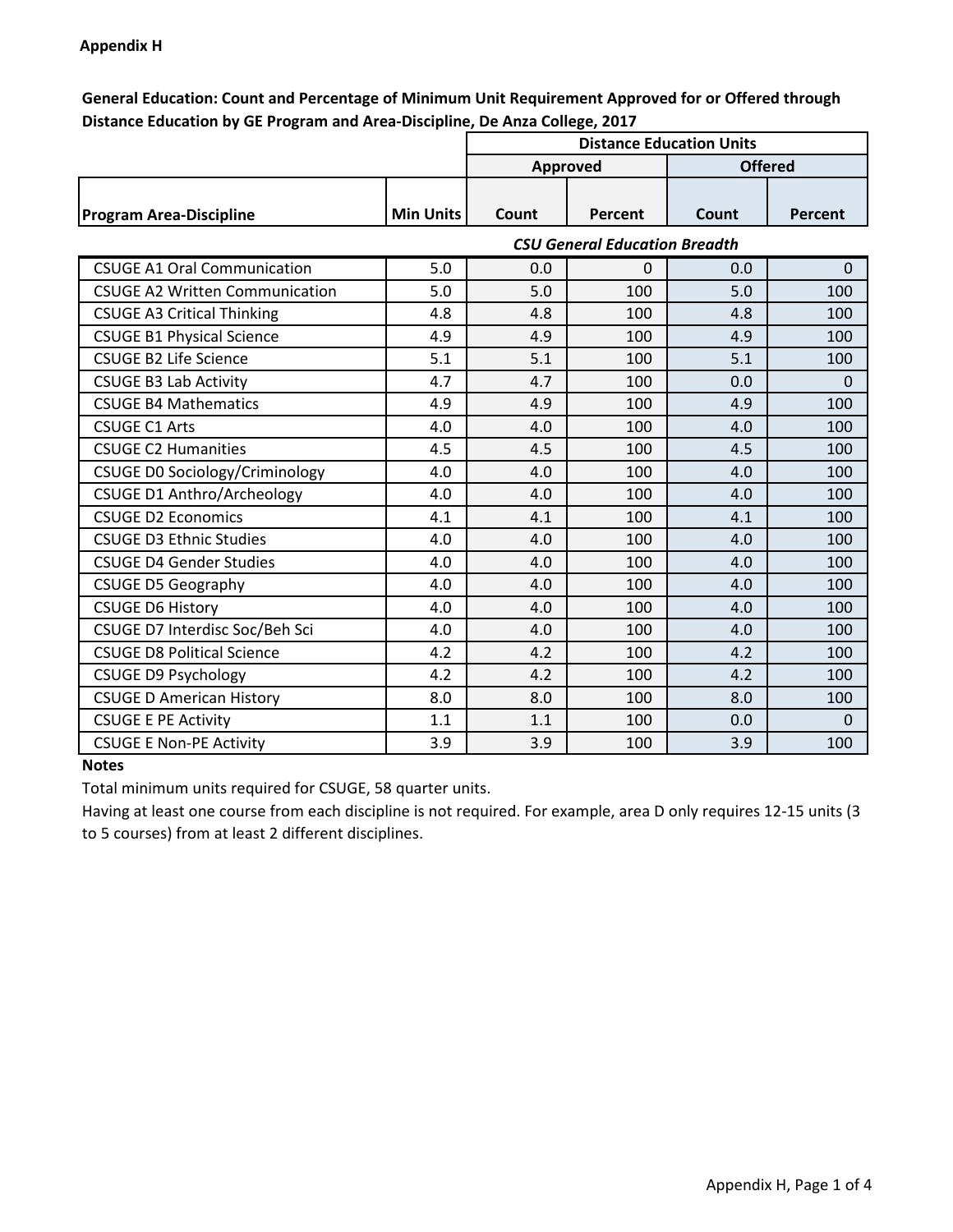|                                     |                                                 | <b>Distance Education Units</b> |          |                |          |  |
|-------------------------------------|-------------------------------------------------|---------------------------------|----------|----------------|----------|--|
|                                     |                                                 | Approved                        |          | <b>Offered</b> |          |  |
| <b>Program Area</b>                 | <b>Min Units</b>                                | Count                           | Percent  | Count          | Percent  |  |
|                                     | DA General Education Breadth Requirements AA/AS |                                 |          |                |          |  |
| AA/AS English Composition           | 5.0                                             | 5.0                             | 100      | 5.0            | 100      |  |
| AA/AS Oral Communication            | 5.0                                             | 0.0                             | $\Omega$ | 0.0            | $\Omega$ |  |
| AA/AS Critical Thinking             | 5.0                                             | 5.0                             | 100      | 5.0            | 100      |  |
| AA/AS Natural Sciences              | 4.4                                             | 4.4                             | 100      | 4.4            | 100      |  |
| AA/AS Arts                          | 4.0                                             | 4.0                             | 100      | 4.0            | 100      |  |
| <b>AA/AS Humanities</b>             | 4.5                                             | 4.5                             | 100      | 4.5            | 100      |  |
| AA/AS Behavioral Science            | 4.1                                             | 4.1                             | 100      | 4.1            | 100      |  |
| AA/AS History and Society           | 4.0                                             | 4.0                             | 100      | 4.0            | 100      |  |
| AA/AS Soc Behavioral Sciences       | 4.1                                             | 4.1                             | 100      | 0.0            | $\Omega$ |  |
| AA/AS PE Activity                   | 1.1                                             | 1.1                             | 100      | 0.0            | $\Omega$ |  |
| AA/AS PE Non-Activity               | 3.6                                             | 3.6                             | 100      | 3.6            | 100      |  |
| AA/AS Intercultural Studies, Course |                                                 |                                 |          |                |          |  |
| Requirement                         | 3.9                                             | 3.9                             | 100      | 3.9            | 100      |  |

Total minimum units required De Anza GE Breadth: 32 quarter units.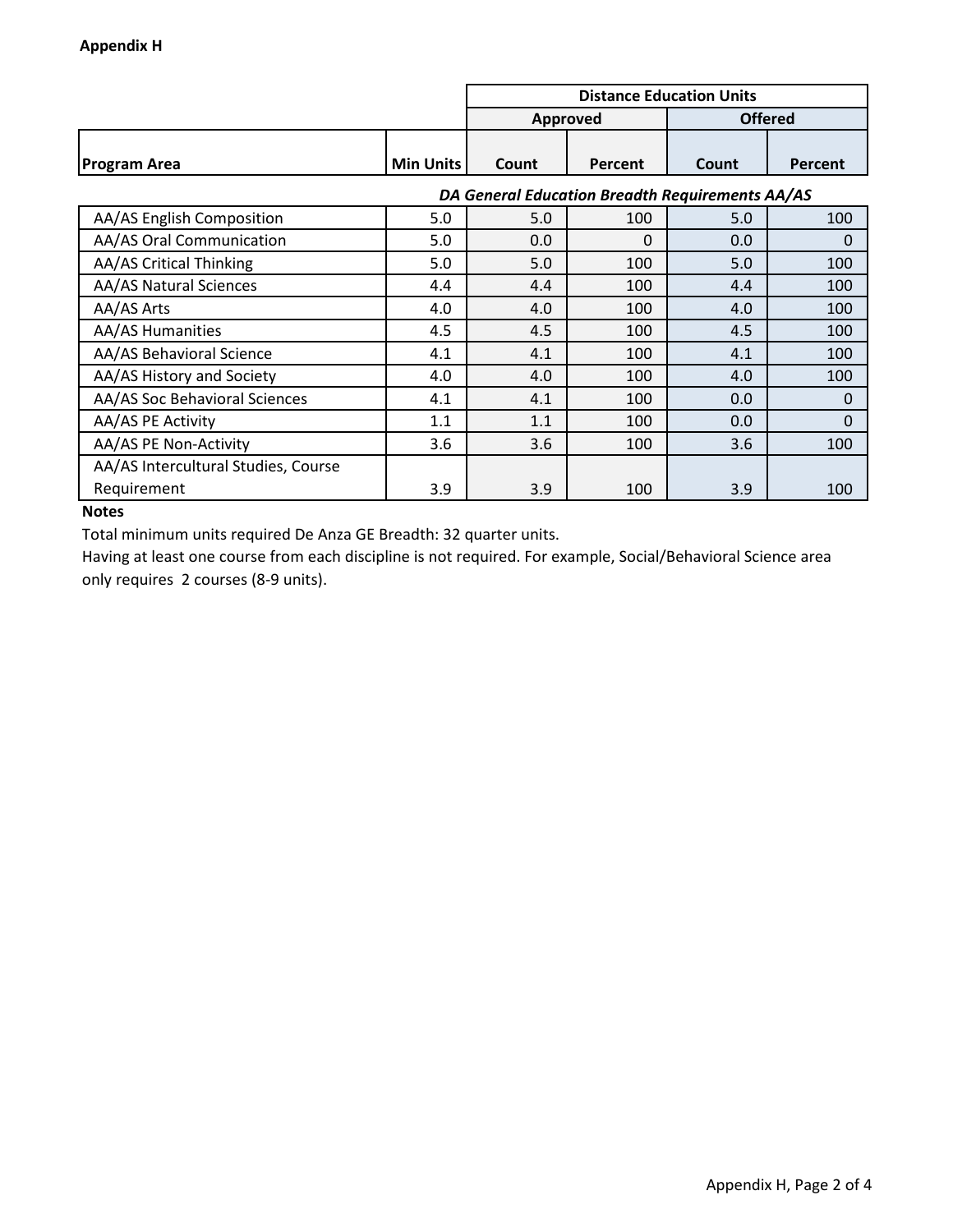|                                       |                  | <b>Distance Education Units</b> |                 |                                                |                |
|---------------------------------------|------------------|---------------------------------|-----------------|------------------------------------------------|----------------|
|                                       |                  |                                 | <b>Approved</b> |                                                | <b>Offered</b> |
| <b>Program Area</b>                   | <b>Min Units</b> | Count                           | <b>Percent</b>  | Count                                          | Percent        |
|                                       |                  |                                 |                 | <b>Intersegmental GE Transfer Curr for CSU</b> |                |
| <b>IGETC 1A English Composition</b>   | 5.0              | 5.0                             | 100             | 5.0                                            | 100            |
| <b>IGETC 1B Crit Thinking/Comp</b>    | 5.0              | 5.0                             | 100             | 5.0                                            | 100            |
| <b>IGETC 1C Oral Communication</b>    | 5.0              | 0.0                             | 0               | 0.0                                            | 0              |
| <b>IGETC 2 Mathematical Concepts</b>  | 4.9              | 4.9                             | 100             | 4.9                                            | 100            |
| <b>IGETC 3A Arts</b>                  | 4.0              | 4.0                             | 100             | 4.0                                            | 100            |
| <b>IGETC 3B Humanities</b>            | 4.3              | 4.3                             | 100             | 4.3                                            | 100            |
| IGETC 4A Anthro./Archeology           | 4.0              | 4.0                             | 100             | 4.0                                            | 100            |
| <b>IGETC 4B Economics</b>             | 4.0              | 4.0                             | 100             | 4.0                                            | 100            |
| <b>IGETC 4C Ethnic Studies</b>        | 4.0              | 4.0                             | 100             | 4.0                                            | 100            |
| <b>IGETC 4D Gender Studies</b>        | 4.0              | 4.0                             | 100             | 4.0                                            | 100            |
| <b>IGETC 4E Geography</b>             | 4.0              | 4.0                             | 100             | 4.0                                            | 100            |
| <b>IGETC 4F History</b>               | 4.0              | 4.0                             | 100             | 4.0                                            | 100            |
| IGETC 4G Interdisc Soc/Beh Sci        | 4.0              | 4.0                             | 100             | 4.0                                            | 100            |
| <b>IGETC 4H Political Science</b>     | 4.0              | 4.0                             | 100             | 4.0                                            | 100            |
| <b>IGETC 4I Psychology</b>            | 4.2              | 4.2                             | 100             | 4.2                                            | 100            |
| <b>IGETC 4J Sociology/Criminology</b> | 4.0              | 4.0                             | 100             | 4.0                                            | 100            |
| <b>IGETC 5A Physical Sciences</b>     | 4.7              | 4.7                             | 100             | 4.7                                            | 100            |
| <b>IGETC 5B Biological Sciences</b>   | 4.7              | 4.7                             | 100             | 4.7                                            | 100            |
| <b>IGETC 5C Science Laboratory</b>    | 4.7              | 4.7                             | 100             | 0.0                                            | 0              |

Total minimum units required for IGETC, 47 quarter units.